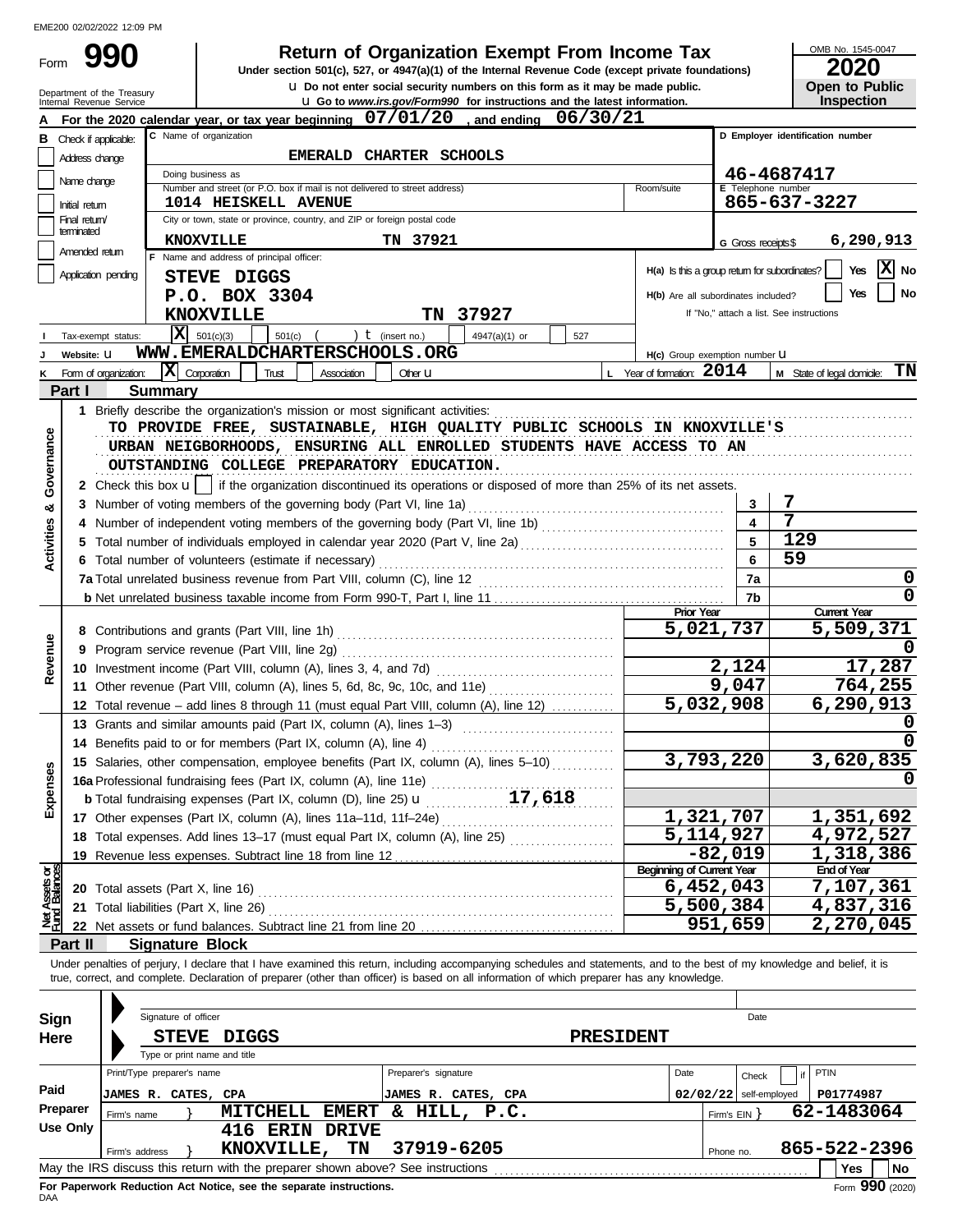|                  | Form 990 (2020) EMERALD CHARTER SCHOOLS                                           |                                                                                                       | 46-4687417                                                                                                                                                                                                                                                   | Page 2                |
|------------------|-----------------------------------------------------------------------------------|-------------------------------------------------------------------------------------------------------|--------------------------------------------------------------------------------------------------------------------------------------------------------------------------------------------------------------------------------------------------------------|-----------------------|
| Part III         |                                                                                   | <b>Statement of Program Service Accomplishments</b>                                                   |                                                                                                                                                                                                                                                              |                       |
|                  |                                                                                   |                                                                                                       |                                                                                                                                                                                                                                                              |                       |
|                  | 1 Briefly describe the organization's mission:                                    | OUTSTANDING COLLEGE PREPARATORY EDUCATION.                                                            | TO PROVIDE FREE, SUSTAINABLE, HIGH QUALITY PUBLIC SCHOOLS IN KNOXVILLE'S<br>URBAN NEIGHBORHOODS, ENSURING ALL ENROLLED STUDENTS HAVE ACCESS TO AN                                                                                                            |                       |
| $\mathbf{2}$     | prior Form 990 or 990-EZ?<br>If "Yes," describe these new services on Schedule O. |                                                                                                       | Did the organization undertake any significant program services during the year which were not listed on the                                                                                                                                                 | Yes $\overline{X}$ No |
| 3<br>services?   | If "Yes," describe these changes on Schedule O.                                   | Did the organization cease conducting, or make significant changes in how it conducts, any program    |                                                                                                                                                                                                                                                              | Yes $\overline{X}$ No |
| 4                |                                                                                   | the total expenses, and revenue, if any, for each program service reported.                           | Describe the organization's program service accomplishments for each of its three largest program services, as measured by<br>expenses. Section 501(c)(3) and 501(c)(4) organizations are required to report the amount of grants and allocations to others, |                       |
|                  |                                                                                   | 4a (Code: (Expenses \$ 4,710,736 including grants of \$<br>OUTSTANDING COLLEGE PREPARATORY EDUCATION. | ) (Revenue \$<br>TO PROVIDE FREE, SUSTAINABLE, HIGH QUALITY PUBLIC SCHOOLS IN KNOXVILLE'S<br>URBAN NEIGHBORHOODS, ENSURING ALL ENROLLED STUDENTS HAVE ACCESS TO AN                                                                                           |                       |
| 4b (Code:<br>N/A |                                                                                   |                                                                                                       |                                                                                                                                                                                                                                                              |                       |
|                  |                                                                                   |                                                                                                       |                                                                                                                                                                                                                                                              |                       |
| 4c (Code:<br>N/A | ) (Expenses \$                                                                    | including grants of \$                                                                                | ) (Revenue \$                                                                                                                                                                                                                                                |                       |
|                  |                                                                                   |                                                                                                       |                                                                                                                                                                                                                                                              |                       |
|                  |                                                                                   |                                                                                                       |                                                                                                                                                                                                                                                              |                       |
|                  |                                                                                   |                                                                                                       |                                                                                                                                                                                                                                                              |                       |
| (Expenses \$     | 4d Other program services (Describe on Schedule O.)                               | including grants of \$                                                                                | (Revenue \$                                                                                                                                                                                                                                                  |                       |
|                  | 4e Total program service expenses L                                               | 4 710 736                                                                                             |                                                                                                                                                                                                                                                              |                       |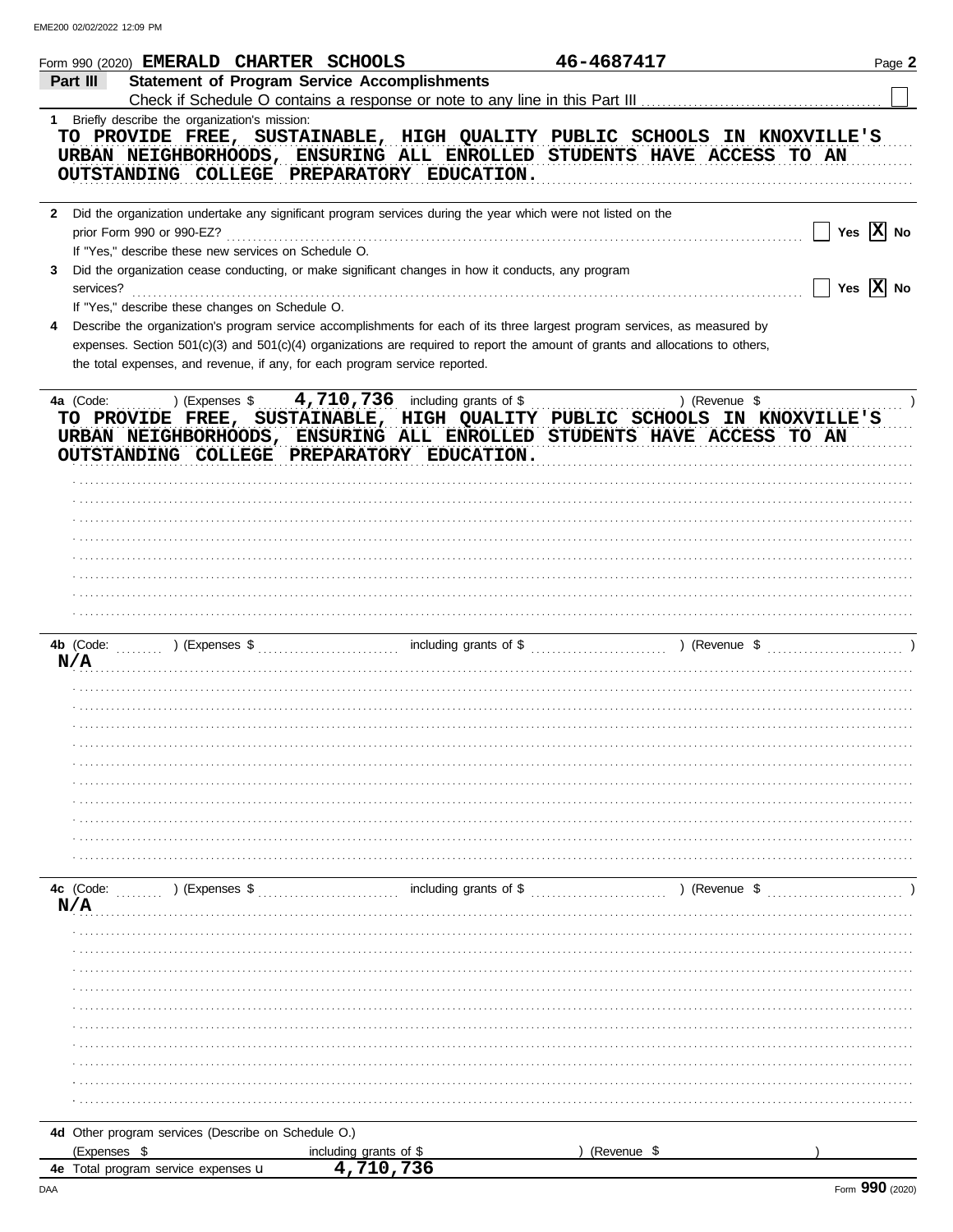**Part IV Checklist of Required Schedules**

|  | Form 990 (2020) |  | <b>EMERALD</b> | <b>CHARTER</b> | <b>SCHOOLS</b> | 46-468741 | ٽ Page |
|--|-----------------|--|----------------|----------------|----------------|-----------|--------|
|--|-----------------|--|----------------|----------------|----------------|-----------|--------|

|     |                                                                                                                                                                                                                                               |                   | Yes         | No |
|-----|-----------------------------------------------------------------------------------------------------------------------------------------------------------------------------------------------------------------------------------------------|-------------------|-------------|----|
| 1   | Is the organization described in section $501(c)(3)$ or $4947(a)(1)$ (other than a private foundation)? If "Yes,"                                                                                                                             |                   | х           |    |
| 2   | complete Schedule A                                                                                                                                                                                                                           | 1<br>$\mathbf{2}$ | $\mathbf x$ |    |
| 3   | Did the organization engage in direct or indirect political campaign activities on behalf of or in opposition to                                                                                                                              |                   |             |    |
|     | candidates for public office? If "Yes," complete Schedule C, Part I                                                                                                                                                                           | 3                 |             | X. |
| 4   | Section 501(c)(3) organizations. Did the organization engage in lobbying activities, or have a section 501(h)                                                                                                                                 |                   |             |    |
|     | election in effect during the tax year? If "Yes," complete Schedule C, Part II                                                                                                                                                                | 4                 |             | x  |
| 5   | Is the organization a section $501(c)(4)$ , $501(c)(5)$ , or $501(c)(6)$ organization that receives membership dues,                                                                                                                          |                   |             |    |
|     |                                                                                                                                                                                                                                               | 5                 |             | x  |
| 6   | Did the organization maintain any donor advised funds or any similar funds or accounts for which donors                                                                                                                                       |                   |             |    |
|     | have the right to provide advice on the distribution or investment of amounts in such funds or accounts? If                                                                                                                                   |                   |             |    |
|     | "Yes," complete Schedule D, Part I                                                                                                                                                                                                            | 6                 |             | x  |
| 7   | Did the organization receive or hold a conservation easement, including easements to preserve open space,                                                                                                                                     |                   |             |    |
|     | the environment, historic land areas, or historic structures? If "Yes," complete Schedule D, Part II                                                                                                                                          | 7                 |             | x  |
| 8   | Did the organization maintain collections of works of art, historical treasures, or other similar assets? If "Yes,"                                                                                                                           |                   |             |    |
|     | complete Schedule D, Part III                                                                                                                                                                                                                 | 8                 |             | x  |
| 9   | Did the organization report an amount in Part X, line 21, for escrow or custodial account liability, serve as a                                                                                                                               |                   |             |    |
|     | custodian for amounts not listed in Part X; or provide credit counseling, debt management, credit repair, or                                                                                                                                  |                   |             |    |
|     | debt negotiation services? If "Yes," complete Schedule D, Part IV                                                                                                                                                                             | 9                 |             | x  |
| 10  | Did the organization, directly or through a related organization, hold assets in donor-restricted endowments                                                                                                                                  |                   |             |    |
|     | or in quasi endowments? If "Yes," complete Schedule D, Part V                                                                                                                                                                                 | 10                |             | x  |
| 11  | If the organization's answer to any of the following questions is "Yes," then complete Schedule D, Parts VI,                                                                                                                                  |                   |             |    |
|     | VII, VIII, IX, or X as applicable.                                                                                                                                                                                                            |                   |             |    |
| a   | Did the organization report an amount for land, buildings, and equipment in Part X, line 10? If "Yes,"                                                                                                                                        |                   |             |    |
|     | complete Schedule D, Part VI                                                                                                                                                                                                                  | 11a               | x           |    |
| b   | Did the organization report an amount for investments—other securities in Part X, line 12, that is 5% or more                                                                                                                                 |                   |             |    |
|     | of its total assets reported in Part X, line 16? If "Yes," complete Schedule D, Part VII                                                                                                                                                      | 11b               |             | x  |
| c   | Did the organization report an amount for investments—program related in Part X, line 13, that is 5% or more                                                                                                                                  |                   |             |    |
|     | of its total assets reported in Part X, line 16? If "Yes," complete Schedule D, Part VIII                                                                                                                                                     | 11c               |             | x  |
| d   | Did the organization report an amount for other assets in Part X, line 15, that is 5% or more of its total assets                                                                                                                             |                   |             |    |
|     | reported in Part X, line 16? If "Yes," complete Schedule D, Part IX                                                                                                                                                                           | 11d               | X           |    |
| е   | Did the organization report an amount for other liabilities in Part X, line 25? If "Yes," complete Schedule D, Part X                                                                                                                         | 11e               | X           |    |
| f   | Did the organization's separate or consolidated financial statements for the tax year include a footnote that addresses                                                                                                                       |                   | X           |    |
|     | the organization's liability for uncertain tax positions under FIN 48 (ASC 740)? If "Yes," complete Schedule D, Part X<br>Did the organization obtain separate, independent audited financial statements for the tax year? If "Yes," complete | 11f               |             |    |
| 12a | Schedule D, Parts XI and XII                                                                                                                                                                                                                  | 12a               | X           |    |
|     | Was the organization included in consolidated, independent audited financial statements for the tax year? It                                                                                                                                  |                   |             |    |
|     | "Yes," and if the organization answered "No" to line 12a, then completing Schedule D, Parts XI and XII is optional                                                                                                                            | 12 <sub>b</sub>   |             | X  |
| 13  |                                                                                                                                                                                                                                               | 13                | $\mathbf x$ |    |
| 14a | Did the organization maintain an office, employees, or agents outside of the United States?                                                                                                                                                   | 14a               |             | X  |
| b   | Did the organization have aggregate revenues or expenses of more than \$10,000 from grantmaking,                                                                                                                                              |                   |             |    |
|     | fundraising, business, investment, and program service activities outside the United States, or aggregate                                                                                                                                     |                   |             |    |
|     | foreign investments valued at \$100,000 or more? If "Yes," complete Schedule F, Parts I and IV                                                                                                                                                | 14b               |             | x  |
| 15  | Did the organization report on Part IX, column (A), line 3, more than \$5,000 of grants or other assistance to or                                                                                                                             |                   |             |    |
|     | for any foreign organization? If "Yes," complete Schedule F, Parts II and IV                                                                                                                                                                  | 15                |             | x  |
| 16  | Did the organization report on Part IX, column (A), line 3, more than \$5,000 of aggregate grants or other                                                                                                                                    |                   |             |    |
|     | assistance to or for foreign individuals? If "Yes," complete Schedule F, Parts III and IV                                                                                                                                                     | 16                |             | X  |
| 17  | Did the organization report a total of more than \$15,000 of expenses for professional fundraising services on                                                                                                                                |                   |             |    |
|     |                                                                                                                                                                                                                                               | 17                |             | X  |
| 18  | Did the organization report more than \$15,000 total of fundraising event gross income and contributions on                                                                                                                                   |                   |             |    |
|     | Part VIII, lines 1c and 8a? If "Yes," complete Schedule G, Part II                                                                                                                                                                            | 18                |             | x  |
| 19  | Did the organization report more than \$15,000 of gross income from gaming activities on Part VIII, line 9a?                                                                                                                                  |                   |             |    |
|     |                                                                                                                                                                                                                                               | 19                |             | x  |
| 20a | Did the organization operate one or more hospital facilities? If "Yes," complete Schedule H                                                                                                                                                   | 20a               |             | x  |
| b   |                                                                                                                                                                                                                                               | 20 <sub>b</sub>   |             |    |
| 21  | Did the organization report more than \$5,000 of grants or other assistance to any domestic organization or                                                                                                                                   |                   |             |    |
|     |                                                                                                                                                                                                                                               | 21                |             | X  |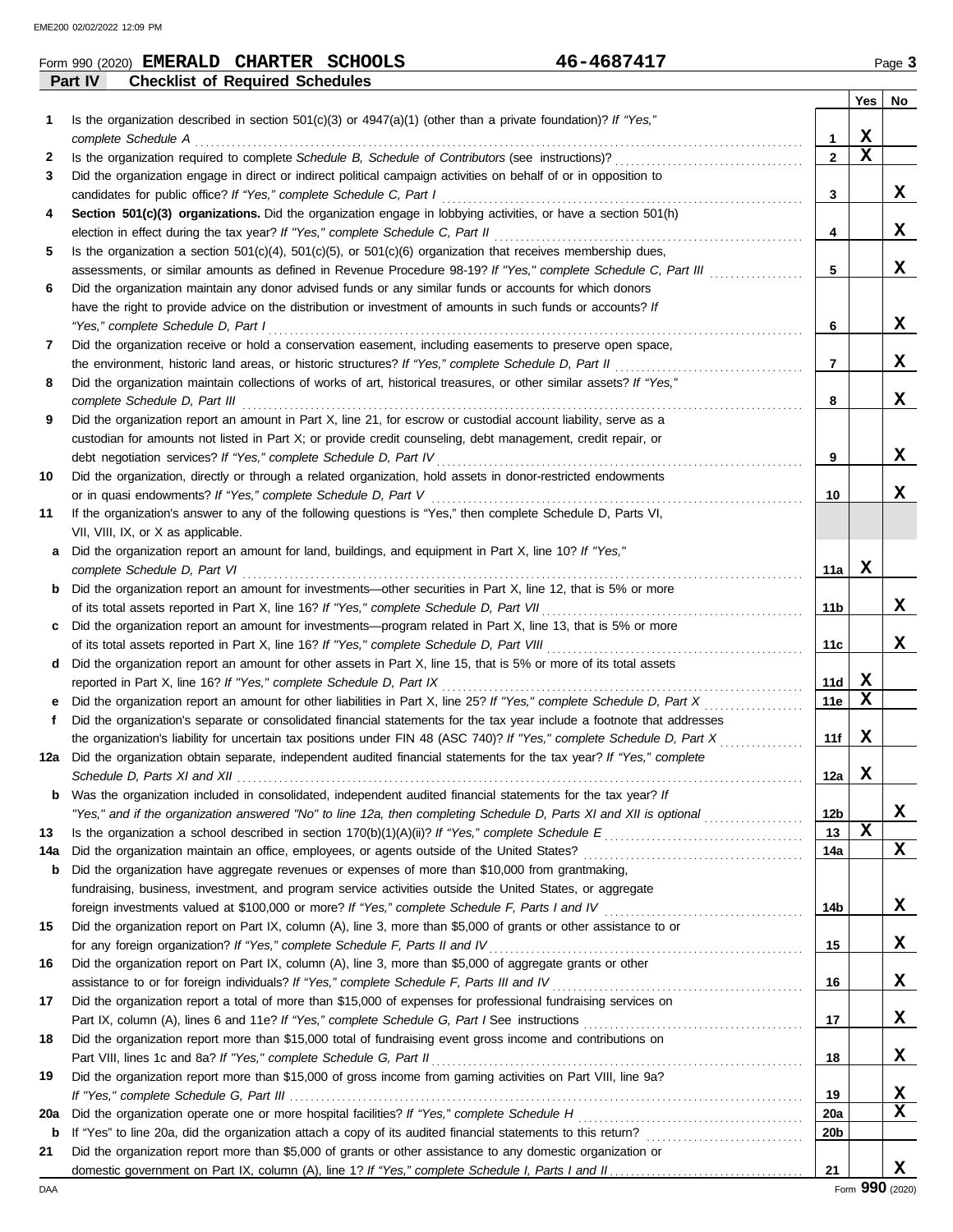**Part IV Checklist of Required Schedules** *(continued)*

| Did the organization report more than \$5,000 of grants or other assistance to or for domestic individuals on<br>22<br>x<br>Part IX, column (A), line 2? If "Yes," complete Schedule I, Parts I and III<br>22<br>Did the organization answer "Yes" to Part VII, Section A, line 3, 4, or 5 about compensation of the<br>23<br>organization's current and former officers, directors, trustees, key employees, and highest compensated<br>x<br>employees? If "Yes," complete Schedule J<br>23<br>Did the organization have a tax-exempt bond issue with an outstanding principal amount of more than<br>24a<br>\$100,000 as of the last day of the year, that was issued after December 31, 2002? If "Yes," answer lines 24b<br>X<br>through 24d and complete Schedule K. If "No," go to line 25a<br>24a<br>x<br>Did the organization invest any proceeds of tax-exempt bonds beyond a temporary period exception?<br>24 <sub>b</sub><br>b<br>Did the organization maintain an escrow account other than a refunding escrow at any time during the year<br>c<br>X<br>to defease any tax-exempt bonds?<br>24c<br>$\mathbf x$<br>24d<br>d<br>Section 501(c)(3), 501(c)(4), and 501(c)(29) organizations. Did the organization engage in an excess benefit<br>25a<br>x<br>transaction with a disqualified person during the year? If "Yes," complete Schedule L, Part I<br>25a<br>Is the organization aware that it engaged in an excess benefit transaction with a disqualified person in a prior<br>b<br>year, and that the transaction has not been reported on any of the organization's prior Forms 990 or 990-EZ?<br>X<br>If "Yes," complete Schedule L, Part I<br>25 <sub>b</sub><br>Did the organization report any amount on Part X, line 5 or 22, for receivables from or payables to any current<br>26<br>or former officer, director, trustee, key employee, creator or founder, substantial contributor, or 35%<br>x<br>controlled entity or family member of any of these persons? If "Yes," complete Schedule L, Part II<br>26<br>Did the organization provide a grant or other assistance to any current or former officer, director, trustee, key<br>27<br>employee, creator or founder, substantial contributor or employee thereof, a grant selection committee<br>member, or to a 35% controlled entity (including an employee thereof) or family member of any of these |  | <b>Yes</b> | No |
|------------------------------------------------------------------------------------------------------------------------------------------------------------------------------------------------------------------------------------------------------------------------------------------------------------------------------------------------------------------------------------------------------------------------------------------------------------------------------------------------------------------------------------------------------------------------------------------------------------------------------------------------------------------------------------------------------------------------------------------------------------------------------------------------------------------------------------------------------------------------------------------------------------------------------------------------------------------------------------------------------------------------------------------------------------------------------------------------------------------------------------------------------------------------------------------------------------------------------------------------------------------------------------------------------------------------------------------------------------------------------------------------------------------------------------------------------------------------------------------------------------------------------------------------------------------------------------------------------------------------------------------------------------------------------------------------------------------------------------------------------------------------------------------------------------------------------------------------------------------------------------------------------------------------------------------------------------------------------------------------------------------------------------------------------------------------------------------------------------------------------------------------------------------------------------------------------------------------------------------------------------------------------------------------------------------------------------------------------------------------------------------|--|------------|----|
|                                                                                                                                                                                                                                                                                                                                                                                                                                                                                                                                                                                                                                                                                                                                                                                                                                                                                                                                                                                                                                                                                                                                                                                                                                                                                                                                                                                                                                                                                                                                                                                                                                                                                                                                                                                                                                                                                                                                                                                                                                                                                                                                                                                                                                                                                                                                                                                          |  |            |    |
|                                                                                                                                                                                                                                                                                                                                                                                                                                                                                                                                                                                                                                                                                                                                                                                                                                                                                                                                                                                                                                                                                                                                                                                                                                                                                                                                                                                                                                                                                                                                                                                                                                                                                                                                                                                                                                                                                                                                                                                                                                                                                                                                                                                                                                                                                                                                                                                          |  |            |    |
|                                                                                                                                                                                                                                                                                                                                                                                                                                                                                                                                                                                                                                                                                                                                                                                                                                                                                                                                                                                                                                                                                                                                                                                                                                                                                                                                                                                                                                                                                                                                                                                                                                                                                                                                                                                                                                                                                                                                                                                                                                                                                                                                                                                                                                                                                                                                                                                          |  |            |    |
|                                                                                                                                                                                                                                                                                                                                                                                                                                                                                                                                                                                                                                                                                                                                                                                                                                                                                                                                                                                                                                                                                                                                                                                                                                                                                                                                                                                                                                                                                                                                                                                                                                                                                                                                                                                                                                                                                                                                                                                                                                                                                                                                                                                                                                                                                                                                                                                          |  |            |    |
|                                                                                                                                                                                                                                                                                                                                                                                                                                                                                                                                                                                                                                                                                                                                                                                                                                                                                                                                                                                                                                                                                                                                                                                                                                                                                                                                                                                                                                                                                                                                                                                                                                                                                                                                                                                                                                                                                                                                                                                                                                                                                                                                                                                                                                                                                                                                                                                          |  |            |    |
|                                                                                                                                                                                                                                                                                                                                                                                                                                                                                                                                                                                                                                                                                                                                                                                                                                                                                                                                                                                                                                                                                                                                                                                                                                                                                                                                                                                                                                                                                                                                                                                                                                                                                                                                                                                                                                                                                                                                                                                                                                                                                                                                                                                                                                                                                                                                                                                          |  |            |    |
|                                                                                                                                                                                                                                                                                                                                                                                                                                                                                                                                                                                                                                                                                                                                                                                                                                                                                                                                                                                                                                                                                                                                                                                                                                                                                                                                                                                                                                                                                                                                                                                                                                                                                                                                                                                                                                                                                                                                                                                                                                                                                                                                                                                                                                                                                                                                                                                          |  |            |    |
|                                                                                                                                                                                                                                                                                                                                                                                                                                                                                                                                                                                                                                                                                                                                                                                                                                                                                                                                                                                                                                                                                                                                                                                                                                                                                                                                                                                                                                                                                                                                                                                                                                                                                                                                                                                                                                                                                                                                                                                                                                                                                                                                                                                                                                                                                                                                                                                          |  |            |    |
|                                                                                                                                                                                                                                                                                                                                                                                                                                                                                                                                                                                                                                                                                                                                                                                                                                                                                                                                                                                                                                                                                                                                                                                                                                                                                                                                                                                                                                                                                                                                                                                                                                                                                                                                                                                                                                                                                                                                                                                                                                                                                                                                                                                                                                                                                                                                                                                          |  |            |    |
|                                                                                                                                                                                                                                                                                                                                                                                                                                                                                                                                                                                                                                                                                                                                                                                                                                                                                                                                                                                                                                                                                                                                                                                                                                                                                                                                                                                                                                                                                                                                                                                                                                                                                                                                                                                                                                                                                                                                                                                                                                                                                                                                                                                                                                                                                                                                                                                          |  |            |    |
|                                                                                                                                                                                                                                                                                                                                                                                                                                                                                                                                                                                                                                                                                                                                                                                                                                                                                                                                                                                                                                                                                                                                                                                                                                                                                                                                                                                                                                                                                                                                                                                                                                                                                                                                                                                                                                                                                                                                                                                                                                                                                                                                                                                                                                                                                                                                                                                          |  |            |    |
|                                                                                                                                                                                                                                                                                                                                                                                                                                                                                                                                                                                                                                                                                                                                                                                                                                                                                                                                                                                                                                                                                                                                                                                                                                                                                                                                                                                                                                                                                                                                                                                                                                                                                                                                                                                                                                                                                                                                                                                                                                                                                                                                                                                                                                                                                                                                                                                          |  |            |    |
|                                                                                                                                                                                                                                                                                                                                                                                                                                                                                                                                                                                                                                                                                                                                                                                                                                                                                                                                                                                                                                                                                                                                                                                                                                                                                                                                                                                                                                                                                                                                                                                                                                                                                                                                                                                                                                                                                                                                                                                                                                                                                                                                                                                                                                                                                                                                                                                          |  |            |    |
|                                                                                                                                                                                                                                                                                                                                                                                                                                                                                                                                                                                                                                                                                                                                                                                                                                                                                                                                                                                                                                                                                                                                                                                                                                                                                                                                                                                                                                                                                                                                                                                                                                                                                                                                                                                                                                                                                                                                                                                                                                                                                                                                                                                                                                                                                                                                                                                          |  |            |    |
|                                                                                                                                                                                                                                                                                                                                                                                                                                                                                                                                                                                                                                                                                                                                                                                                                                                                                                                                                                                                                                                                                                                                                                                                                                                                                                                                                                                                                                                                                                                                                                                                                                                                                                                                                                                                                                                                                                                                                                                                                                                                                                                                                                                                                                                                                                                                                                                          |  |            |    |
|                                                                                                                                                                                                                                                                                                                                                                                                                                                                                                                                                                                                                                                                                                                                                                                                                                                                                                                                                                                                                                                                                                                                                                                                                                                                                                                                                                                                                                                                                                                                                                                                                                                                                                                                                                                                                                                                                                                                                                                                                                                                                                                                                                                                                                                                                                                                                                                          |  |            |    |
|                                                                                                                                                                                                                                                                                                                                                                                                                                                                                                                                                                                                                                                                                                                                                                                                                                                                                                                                                                                                                                                                                                                                                                                                                                                                                                                                                                                                                                                                                                                                                                                                                                                                                                                                                                                                                                                                                                                                                                                                                                                                                                                                                                                                                                                                                                                                                                                          |  |            |    |
|                                                                                                                                                                                                                                                                                                                                                                                                                                                                                                                                                                                                                                                                                                                                                                                                                                                                                                                                                                                                                                                                                                                                                                                                                                                                                                                                                                                                                                                                                                                                                                                                                                                                                                                                                                                                                                                                                                                                                                                                                                                                                                                                                                                                                                                                                                                                                                                          |  |            |    |
|                                                                                                                                                                                                                                                                                                                                                                                                                                                                                                                                                                                                                                                                                                                                                                                                                                                                                                                                                                                                                                                                                                                                                                                                                                                                                                                                                                                                                                                                                                                                                                                                                                                                                                                                                                                                                                                                                                                                                                                                                                                                                                                                                                                                                                                                                                                                                                                          |  |            |    |
|                                                                                                                                                                                                                                                                                                                                                                                                                                                                                                                                                                                                                                                                                                                                                                                                                                                                                                                                                                                                                                                                                                                                                                                                                                                                                                                                                                                                                                                                                                                                                                                                                                                                                                                                                                                                                                                                                                                                                                                                                                                                                                                                                                                                                                                                                                                                                                                          |  |            |    |
|                                                                                                                                                                                                                                                                                                                                                                                                                                                                                                                                                                                                                                                                                                                                                                                                                                                                                                                                                                                                                                                                                                                                                                                                                                                                                                                                                                                                                                                                                                                                                                                                                                                                                                                                                                                                                                                                                                                                                                                                                                                                                                                                                                                                                                                                                                                                                                                          |  |            |    |
|                                                                                                                                                                                                                                                                                                                                                                                                                                                                                                                                                                                                                                                                                                                                                                                                                                                                                                                                                                                                                                                                                                                                                                                                                                                                                                                                                                                                                                                                                                                                                                                                                                                                                                                                                                                                                                                                                                                                                                                                                                                                                                                                                                                                                                                                                                                                                                                          |  |            |    |
| x<br>persons? If "Yes," complete Schedule L, Part III<br>27                                                                                                                                                                                                                                                                                                                                                                                                                                                                                                                                                                                                                                                                                                                                                                                                                                                                                                                                                                                                                                                                                                                                                                                                                                                                                                                                                                                                                                                                                                                                                                                                                                                                                                                                                                                                                                                                                                                                                                                                                                                                                                                                                                                                                                                                                                                              |  |            |    |
| Was the organization a party to a business transaction with one of the following parties (see Schedule L, Part<br>28                                                                                                                                                                                                                                                                                                                                                                                                                                                                                                                                                                                                                                                                                                                                                                                                                                                                                                                                                                                                                                                                                                                                                                                                                                                                                                                                                                                                                                                                                                                                                                                                                                                                                                                                                                                                                                                                                                                                                                                                                                                                                                                                                                                                                                                                     |  |            |    |
| IV instructions, for applicable filing thresholds, conditions, and exceptions):                                                                                                                                                                                                                                                                                                                                                                                                                                                                                                                                                                                                                                                                                                                                                                                                                                                                                                                                                                                                                                                                                                                                                                                                                                                                                                                                                                                                                                                                                                                                                                                                                                                                                                                                                                                                                                                                                                                                                                                                                                                                                                                                                                                                                                                                                                          |  |            |    |
| A current or former officer, director, trustee, key employee, creator or founder, or substantial contributor? If<br>a                                                                                                                                                                                                                                                                                                                                                                                                                                                                                                                                                                                                                                                                                                                                                                                                                                                                                                                                                                                                                                                                                                                                                                                                                                                                                                                                                                                                                                                                                                                                                                                                                                                                                                                                                                                                                                                                                                                                                                                                                                                                                                                                                                                                                                                                    |  |            |    |
| x<br>"Yes," complete Schedule L, Part IV<br>28a                                                                                                                                                                                                                                                                                                                                                                                                                                                                                                                                                                                                                                                                                                                                                                                                                                                                                                                                                                                                                                                                                                                                                                                                                                                                                                                                                                                                                                                                                                                                                                                                                                                                                                                                                                                                                                                                                                                                                                                                                                                                                                                                                                                                                                                                                                                                          |  |            |    |
| $\overline{\mathbf{x}}$<br>A family member of any individual described in line 28a? If "Yes," complete Schedule L, Part IV<br>28b<br>b                                                                                                                                                                                                                                                                                                                                                                                                                                                                                                                                                                                                                                                                                                                                                                                                                                                                                                                                                                                                                                                                                                                                                                                                                                                                                                                                                                                                                                                                                                                                                                                                                                                                                                                                                                                                                                                                                                                                                                                                                                                                                                                                                                                                                                                   |  |            |    |
| A 35% controlled entity of one or more individuals and/or organizations described in lines 28a or 28b? If<br>c                                                                                                                                                                                                                                                                                                                                                                                                                                                                                                                                                                                                                                                                                                                                                                                                                                                                                                                                                                                                                                                                                                                                                                                                                                                                                                                                                                                                                                                                                                                                                                                                                                                                                                                                                                                                                                                                                                                                                                                                                                                                                                                                                                                                                                                                           |  |            |    |
| X<br>"Yes," complete Schedule L, Part IV<br>28c                                                                                                                                                                                                                                                                                                                                                                                                                                                                                                                                                                                                                                                                                                                                                                                                                                                                                                                                                                                                                                                                                                                                                                                                                                                                                                                                                                                                                                                                                                                                                                                                                                                                                                                                                                                                                                                                                                                                                                                                                                                                                                                                                                                                                                                                                                                                          |  |            |    |
| $\mathbf x$<br>29<br>29                                                                                                                                                                                                                                                                                                                                                                                                                                                                                                                                                                                                                                                                                                                                                                                                                                                                                                                                                                                                                                                                                                                                                                                                                                                                                                                                                                                                                                                                                                                                                                                                                                                                                                                                                                                                                                                                                                                                                                                                                                                                                                                                                                                                                                                                                                                                                                  |  |            |    |
| Did the organization receive contributions of art, historical treasures, or other similar assets, or qualified<br>30                                                                                                                                                                                                                                                                                                                                                                                                                                                                                                                                                                                                                                                                                                                                                                                                                                                                                                                                                                                                                                                                                                                                                                                                                                                                                                                                                                                                                                                                                                                                                                                                                                                                                                                                                                                                                                                                                                                                                                                                                                                                                                                                                                                                                                                                     |  |            |    |
| X<br>conservation contributions? If "Yes," complete Schedule M<br>30<br>$\mathbf x$<br>31                                                                                                                                                                                                                                                                                                                                                                                                                                                                                                                                                                                                                                                                                                                                                                                                                                                                                                                                                                                                                                                                                                                                                                                                                                                                                                                                                                                                                                                                                                                                                                                                                                                                                                                                                                                                                                                                                                                                                                                                                                                                                                                                                                                                                                                                                                |  |            |    |
| Did the organization liquidate, terminate, or dissolve and cease operations? If "Yes," complete Schedule N, Part I<br>31<br>Did the organization sell, exchange, dispose of, or transfer more than 25% of its net assets? If "Yes,"<br>32                                                                                                                                                                                                                                                                                                                                                                                                                                                                                                                                                                                                                                                                                                                                                                                                                                                                                                                                                                                                                                                                                                                                                                                                                                                                                                                                                                                                                                                                                                                                                                                                                                                                                                                                                                                                                                                                                                                                                                                                                                                                                                                                                |  |            |    |
| x<br>complete Schedule N, Part II<br>32                                                                                                                                                                                                                                                                                                                                                                                                                                                                                                                                                                                                                                                                                                                                                                                                                                                                                                                                                                                                                                                                                                                                                                                                                                                                                                                                                                                                                                                                                                                                                                                                                                                                                                                                                                                                                                                                                                                                                                                                                                                                                                                                                                                                                                                                                                                                                  |  |            |    |
| Did the organization own 100% of an entity disregarded as separate from the organization under Regulations<br>33                                                                                                                                                                                                                                                                                                                                                                                                                                                                                                                                                                                                                                                                                                                                                                                                                                                                                                                                                                                                                                                                                                                                                                                                                                                                                                                                                                                                                                                                                                                                                                                                                                                                                                                                                                                                                                                                                                                                                                                                                                                                                                                                                                                                                                                                         |  |            |    |
| X<br>sections 301.7701-2 and 301.7701-3? If "Yes," complete Schedule R, Part I<br>33                                                                                                                                                                                                                                                                                                                                                                                                                                                                                                                                                                                                                                                                                                                                                                                                                                                                                                                                                                                                                                                                                                                                                                                                                                                                                                                                                                                                                                                                                                                                                                                                                                                                                                                                                                                                                                                                                                                                                                                                                                                                                                                                                                                                                                                                                                     |  |            |    |
| Was the organization related to any tax-exempt or taxable entity? If "Yes," complete Schedule R, Part II, III,<br>34                                                                                                                                                                                                                                                                                                                                                                                                                                                                                                                                                                                                                                                                                                                                                                                                                                                                                                                                                                                                                                                                                                                                                                                                                                                                                                                                                                                                                                                                                                                                                                                                                                                                                                                                                                                                                                                                                                                                                                                                                                                                                                                                                                                                                                                                     |  |            |    |
| X<br>34<br>or IV, and Part V, line 1                                                                                                                                                                                                                                                                                                                                                                                                                                                                                                                                                                                                                                                                                                                                                                                                                                                                                                                                                                                                                                                                                                                                                                                                                                                                                                                                                                                                                                                                                                                                                                                                                                                                                                                                                                                                                                                                                                                                                                                                                                                                                                                                                                                                                                                                                                                                                     |  |            |    |
| X<br>Did the organization have a controlled entity within the meaning of section 512(b)(13)?<br>35a<br>35a                                                                                                                                                                                                                                                                                                                                                                                                                                                                                                                                                                                                                                                                                                                                                                                                                                                                                                                                                                                                                                                                                                                                                                                                                                                                                                                                                                                                                                                                                                                                                                                                                                                                                                                                                                                                                                                                                                                                                                                                                                                                                                                                                                                                                                                                               |  |            |    |
| If "Yes" to line 35a, did the organization receive any payment from or engage in any transaction with a<br>b                                                                                                                                                                                                                                                                                                                                                                                                                                                                                                                                                                                                                                                                                                                                                                                                                                                                                                                                                                                                                                                                                                                                                                                                                                                                                                                                                                                                                                                                                                                                                                                                                                                                                                                                                                                                                                                                                                                                                                                                                                                                                                                                                                                                                                                                             |  |            |    |
| 35b                                                                                                                                                                                                                                                                                                                                                                                                                                                                                                                                                                                                                                                                                                                                                                                                                                                                                                                                                                                                                                                                                                                                                                                                                                                                                                                                                                                                                                                                                                                                                                                                                                                                                                                                                                                                                                                                                                                                                                                                                                                                                                                                                                                                                                                                                                                                                                                      |  |            |    |
| Section 501(c)(3) organizations. Did the organization make any transfers to an exempt non-charitable<br>36                                                                                                                                                                                                                                                                                                                                                                                                                                                                                                                                                                                                                                                                                                                                                                                                                                                                                                                                                                                                                                                                                                                                                                                                                                                                                                                                                                                                                                                                                                                                                                                                                                                                                                                                                                                                                                                                                                                                                                                                                                                                                                                                                                                                                                                                               |  |            |    |
| X<br>related organization? If "Yes," complete Schedule R, Part V, line 2<br>36                                                                                                                                                                                                                                                                                                                                                                                                                                                                                                                                                                                                                                                                                                                                                                                                                                                                                                                                                                                                                                                                                                                                                                                                                                                                                                                                                                                                                                                                                                                                                                                                                                                                                                                                                                                                                                                                                                                                                                                                                                                                                                                                                                                                                                                                                                           |  |            |    |
| Did the organization conduct more than 5% of its activities through an entity that is not a related organization<br>37                                                                                                                                                                                                                                                                                                                                                                                                                                                                                                                                                                                                                                                                                                                                                                                                                                                                                                                                                                                                                                                                                                                                                                                                                                                                                                                                                                                                                                                                                                                                                                                                                                                                                                                                                                                                                                                                                                                                                                                                                                                                                                                                                                                                                                                                   |  |            |    |
| X<br>and that is treated as a partnership for federal income tax purposes? If "Yes," complete Schedule R, Part VI<br>37<br><u> 1986 - Johann Stoff, Amerikaansk kanton en ferske omr</u>                                                                                                                                                                                                                                                                                                                                                                                                                                                                                                                                                                                                                                                                                                                                                                                                                                                                                                                                                                                                                                                                                                                                                                                                                                                                                                                                                                                                                                                                                                                                                                                                                                                                                                                                                                                                                                                                                                                                                                                                                                                                                                                                                                                                 |  |            |    |
| Did the organization complete Schedule O and provide explanations in Schedule O for Part VI, lines 11b and<br>38                                                                                                                                                                                                                                                                                                                                                                                                                                                                                                                                                                                                                                                                                                                                                                                                                                                                                                                                                                                                                                                                                                                                                                                                                                                                                                                                                                                                                                                                                                                                                                                                                                                                                                                                                                                                                                                                                                                                                                                                                                                                                                                                                                                                                                                                         |  |            |    |
| X<br>38<br>19? Note: All Form 990 filers are required to complete Schedule O.                                                                                                                                                                                                                                                                                                                                                                                                                                                                                                                                                                                                                                                                                                                                                                                                                                                                                                                                                                                                                                                                                                                                                                                                                                                                                                                                                                                                                                                                                                                                                                                                                                                                                                                                                                                                                                                                                                                                                                                                                                                                                                                                                                                                                                                                                                            |  |            |    |
| Statements Regarding Other IRS Filings and Tax Compliance<br>Part V                                                                                                                                                                                                                                                                                                                                                                                                                                                                                                                                                                                                                                                                                                                                                                                                                                                                                                                                                                                                                                                                                                                                                                                                                                                                                                                                                                                                                                                                                                                                                                                                                                                                                                                                                                                                                                                                                                                                                                                                                                                                                                                                                                                                                                                                                                                      |  |            |    |
|                                                                                                                                                                                                                                                                                                                                                                                                                                                                                                                                                                                                                                                                                                                                                                                                                                                                                                                                                                                                                                                                                                                                                                                                                                                                                                                                                                                                                                                                                                                                                                                                                                                                                                                                                                                                                                                                                                                                                                                                                                                                                                                                                                                                                                                                                                                                                                                          |  |            |    |
| Yes                                                                                                                                                                                                                                                                                                                                                                                                                                                                                                                                                                                                                                                                                                                                                                                                                                                                                                                                                                                                                                                                                                                                                                                                                                                                                                                                                                                                                                                                                                                                                                                                                                                                                                                                                                                                                                                                                                                                                                                                                                                                                                                                                                                                                                                                                                                                                                                      |  |            | No |
| 10<br>Enter the number reported in Box 3 of Form 1096. Enter -0- if not applicable<br>1а<br>1a<br>$\mathbf 0$                                                                                                                                                                                                                                                                                                                                                                                                                                                                                                                                                                                                                                                                                                                                                                                                                                                                                                                                                                                                                                                                                                                                                                                                                                                                                                                                                                                                                                                                                                                                                                                                                                                                                                                                                                                                                                                                                                                                                                                                                                                                                                                                                                                                                                                                            |  |            |    |
| 1 <sub>b</sub><br>Enter the number of Forms W-2G included in line 1a. Enter -0- if not applicable<br>b                                                                                                                                                                                                                                                                                                                                                                                                                                                                                                                                                                                                                                                                                                                                                                                                                                                                                                                                                                                                                                                                                                                                                                                                                                                                                                                                                                                                                                                                                                                                                                                                                                                                                                                                                                                                                                                                                                                                                                                                                                                                                                                                                                                                                                                                                   |  |            |    |
| Did the organization comply with backup withholding rules for reportable payments to vendors and<br>с                                                                                                                                                                                                                                                                                                                                                                                                                                                                                                                                                                                                                                                                                                                                                                                                                                                                                                                                                                                                                                                                                                                                                                                                                                                                                                                                                                                                                                                                                                                                                                                                                                                                                                                                                                                                                                                                                                                                                                                                                                                                                                                                                                                                                                                                                    |  |            |    |
| 1c<br>Form 990 (2020)<br>DAA                                                                                                                                                                                                                                                                                                                                                                                                                                                                                                                                                                                                                                                                                                                                                                                                                                                                                                                                                                                                                                                                                                                                                                                                                                                                                                                                                                                                                                                                                                                                                                                                                                                                                                                                                                                                                                                                                                                                                                                                                                                                                                                                                                                                                                                                                                                                                             |  |            |    |

Form 990 (2020) Page **4 EMERALD CHARTER SCHOOLS 46-4687417**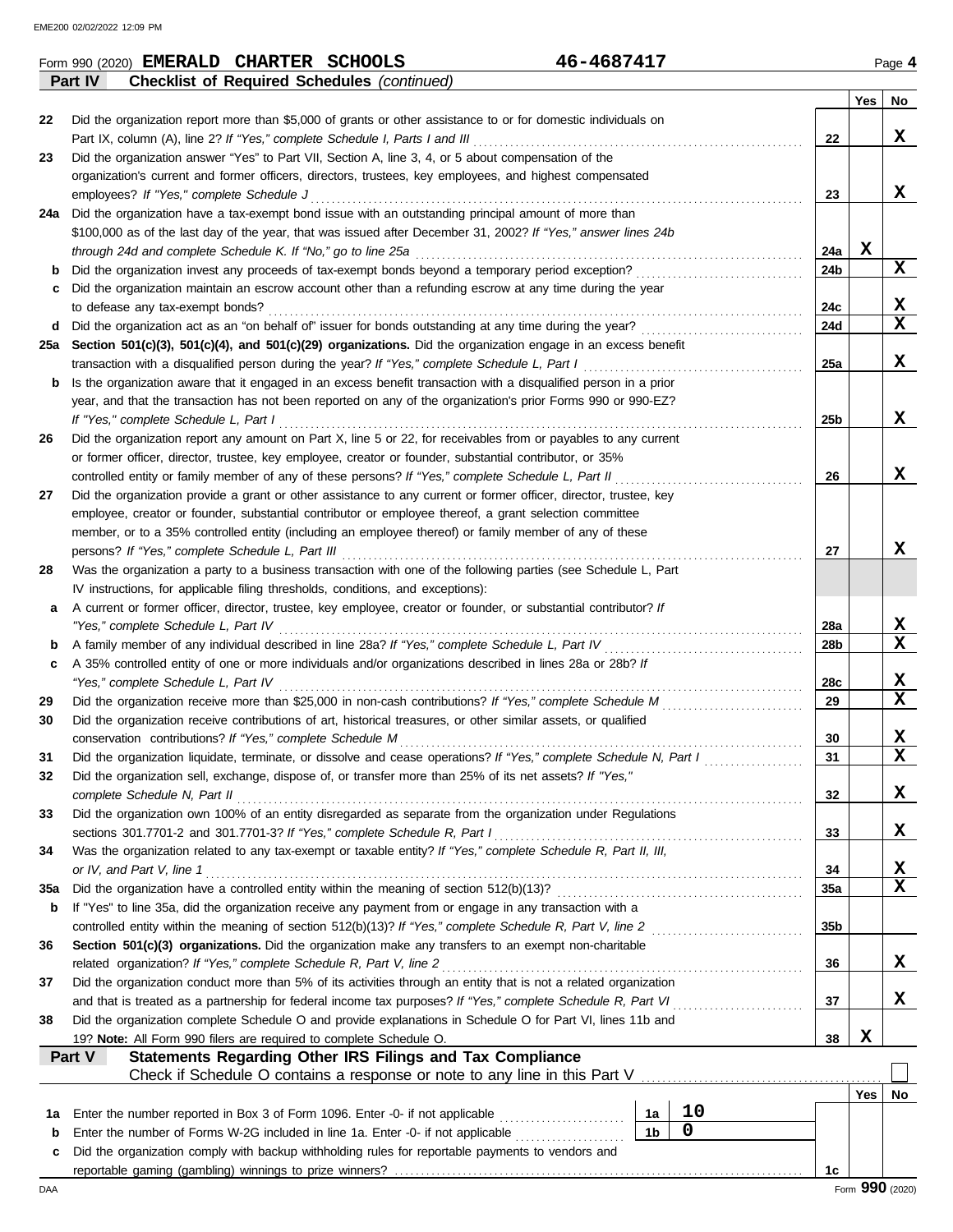|             | Statements Regarding Other IRS Filings and Tax Compliance (continued)<br>Part V                                                                                               |                 |     |                |     |             |
|-------------|-------------------------------------------------------------------------------------------------------------------------------------------------------------------------------|-----------------|-----|----------------|-----|-------------|
|             |                                                                                                                                                                               |                 |     |                | Yes | No          |
| 2a          | Enter the number of employees reported on Form W-3, Transmittal of Wage and Tax                                                                                               |                 |     |                |     |             |
|             | Statements, filed for the calendar year ending with or within the year covered by this return                                                                                 | 2a              | 129 |                |     |             |
| b           | If at least one is reported on line 2a, did the organization file all required federal employment tax returns?                                                                |                 |     | 2b             | X   |             |
|             | Note: If the sum of lines 1a and 2a is greater than 250, you may be required to e-file (see instructions)                                                                     |                 |     |                |     |             |
| За          | Did the organization have unrelated business gross income of \$1,000 or more during the year?                                                                                 |                 |     | 3a             |     | X           |
| b           | If "Yes," has it filed a Form 990-T for this year? If "No" to line 3b, provide an explanation on Schedule O                                                                   |                 |     | 3b             |     |             |
| 4a          | At any time during the calendar year, did the organization have an interest in, or a signature or other authority over,                                                       |                 |     |                |     |             |
|             | a financial account in a foreign country (such as a bank account, securities account, or other financial account)?                                                            |                 |     | 4a             |     | x           |
| b           | If "Yes," enter the name of the foreign country <b>u</b>                                                                                                                      |                 |     |                |     |             |
|             | See instructions for filing requirements for FinCEN Form 114, Report of Foreign Bank and Financial Accounts (FBAR).                                                           |                 |     |                |     |             |
| 5a          | Was the organization a party to a prohibited tax shelter transaction at any time during the tax year?                                                                         |                 |     | 5a             |     | X           |
| b           |                                                                                                                                                                               |                 |     | 5 <sub>b</sub> |     | $\mathbf x$ |
| c           | If "Yes" to line 5a or 5b, did the organization file Form 8886-T?                                                                                                             |                 |     | 5c             |     |             |
| 6a          | Does the organization have annual gross receipts that are normally greater than \$100,000, and did the                                                                        |                 |     |                |     |             |
|             | organization solicit any contributions that were not tax deductible as charitable contributions?                                                                              |                 |     | 6a             |     | x           |
| b           | If "Yes," did the organization include with every solicitation an express statement that such contributions or                                                                |                 |     |                |     |             |
|             | gifts were not tax deductible?                                                                                                                                                |                 |     | 6b             |     |             |
| 7           | Organizations that may receive deductible contributions under section 170(c).                                                                                                 |                 |     |                |     |             |
| а           | Did the organization receive a payment in excess of \$75 made partly as a contribution and partly for goods                                                                   |                 |     |                |     |             |
|             | and services provided to the payor?                                                                                                                                           |                 |     | 7а             |     | X           |
| b           | If "Yes," did the organization notify the donor of the value of the goods or services provided?                                                                               |                 |     | 7b             |     |             |
| с           | Did the organization sell, exchange, or otherwise dispose of tangible personal property for which it was                                                                      |                 |     |                |     |             |
|             | required to file Form 8282?                                                                                                                                                   |                 |     | 7c             |     | x           |
| d           |                                                                                                                                                                               | 7d              |     |                |     |             |
| е           | Did the organization receive any funds, directly or indirectly, to pay premiums on a personal benefit contract?                                                               |                 |     | 7e             |     | х           |
| f           | Did the organization, during the year, pay premiums, directly or indirectly, on a personal benefit contract?                                                                  |                 |     | 7f             |     | X           |
| g           | If the organization received a contribution of qualified intellectual property, did the organization file Form 8899 as required?                                              |                 |     | 7g             |     | X           |
| h           | If the organization received a contribution of cars, boats, airplanes, or other vehicles, did the organization file a Form 1098-C?                                            |                 |     | 7h             |     | x           |
| 8           | Sponsoring organizations maintaining donor advised funds. Did a donor advised fund maintained by the                                                                          |                 |     |                |     |             |
|             | sponsoring organization have excess business holdings at any time during the year?                                                                                            |                 |     | 8              |     |             |
| 9           | Sponsoring organizations maintaining donor advised funds.                                                                                                                     |                 |     |                |     |             |
| а           | Did the sponsoring organization make any taxable distributions under section 4966?                                                                                            |                 |     | 9a             |     |             |
| $\mathbf b$ |                                                                                                                                                                               |                 |     | 9b             |     |             |
| 10          | Section 501(c)(7) organizations. Enter:                                                                                                                                       |                 |     |                |     |             |
| а           |                                                                                                                                                                               | 10a             |     |                |     |             |
| b           | Gross receipts, included on Form 990, Part VIII, line 12, for public use of club facilities                                                                                   | 10 <sub>b</sub> |     |                |     |             |
| 11          | Section 501(c)(12) organizations. Enter:                                                                                                                                      |                 |     |                |     |             |
| а           | Gross income from members or shareholders<br>Gross income from other sources (Do not net amounts due or paid to other sources                                                 | 11a             |     |                |     |             |
| b           | against amounts due or received from them.)                                                                                                                                   | 11 <sub>b</sub> |     |                |     |             |
| 12a         | Section 4947(a)(1) non-exempt charitable trusts. Is the organization filing Form 990 in lieu of Form 1041?                                                                    |                 |     | 12a            |     |             |
| $\mathbf b$ | If "Yes," enter the amount of tax-exempt interest received or accrued during the year                                                                                         | 12 <sub>b</sub> |     |                |     |             |
| 13          | Section 501(c)(29) qualified nonprofit health insurance issuers.                                                                                                              |                 |     |                |     |             |
|             | Is the organization licensed to issue qualified health plans in more than one state?                                                                                          |                 |     | 13а            |     |             |
| а           | Note: See the instructions for additional information the organization must report on Schedule O.                                                                             |                 |     |                |     |             |
| b           | Enter the amount of reserves the organization is required to maintain by the states in which                                                                                  |                 |     |                |     |             |
|             |                                                                                                                                                                               | 13 <sub>b</sub> |     |                |     |             |
| c           | Enter the amount of reserves on hand                                                                                                                                          | 13c             |     |                |     |             |
| 14a         | Did the organization receive any payments for indoor tanning services during the tax year?                                                                                    |                 |     | 14a            |     | X           |
| $\mathbf b$ | If "Yes," has it filed a Form 720 to report these payments? If "No," provide an explanation on Schedule O                                                                     |                 |     | 14b            |     |             |
|             | Is the organization subject to the section 4960 tax on payment(s) of more than \$1,000,000 in remuneration or                                                                 |                 |     |                |     |             |
| 15          |                                                                                                                                                                               |                 |     | 15             |     | X           |
|             | excess parachute payment(s) during the year?                                                                                                                                  |                 |     |                |     |             |
| 16          | If "Yes," see instructions and file Form 4720, Schedule N.<br>Is the organization an educational institution subject to the section 4968 excise tax on net investment income? |                 |     | 16             |     | X           |
|             | If "Yes," complete Form 4720, Schedule O.                                                                                                                                     |                 |     |                |     |             |
|             |                                                                                                                                                                               |                 |     |                |     |             |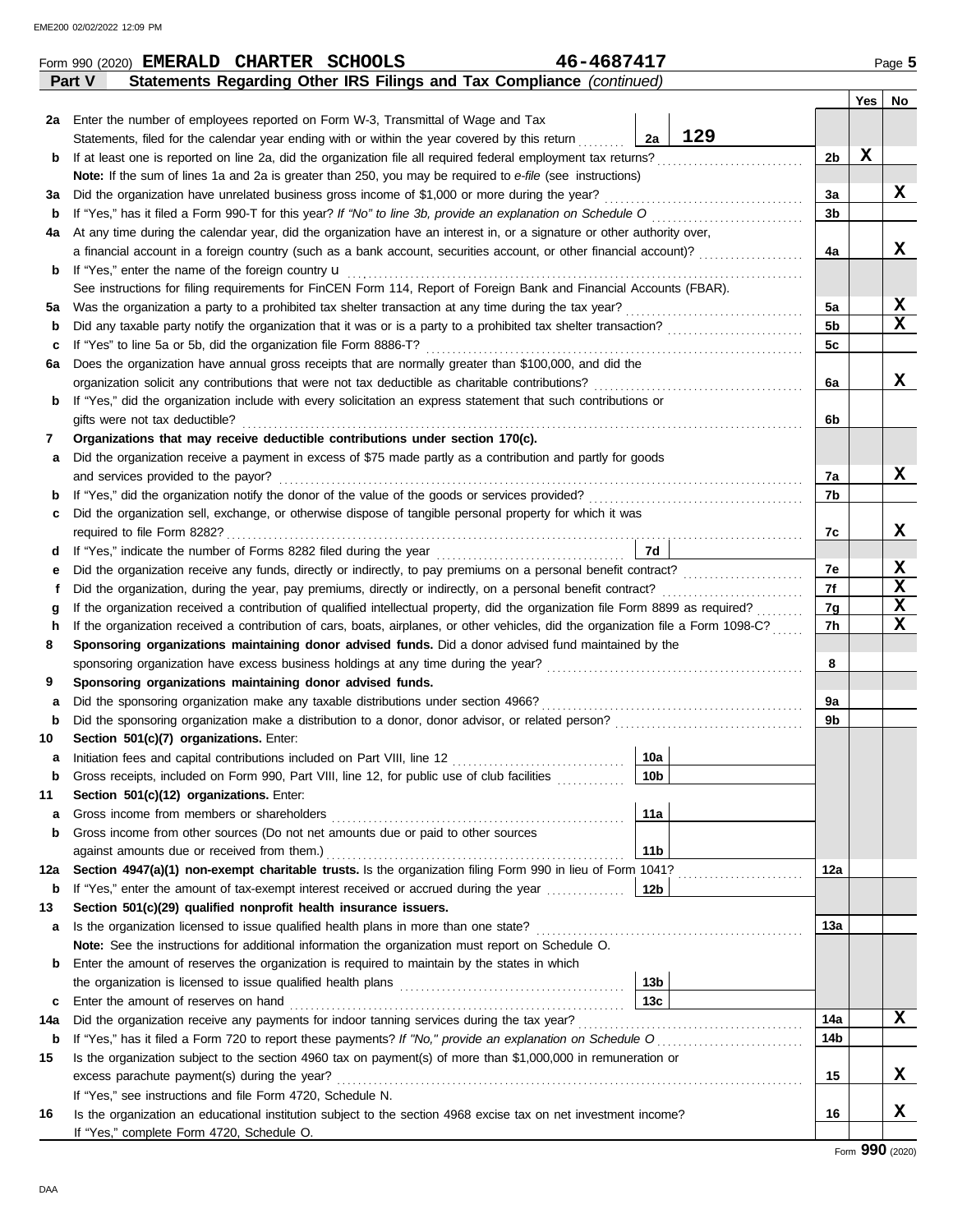|     | 46-4687417<br>Form 990 (2020) EMERALD CHARTER SCHOOLS                                                                                                                                                               |    |   |                 |     | Page 6      |
|-----|---------------------------------------------------------------------------------------------------------------------------------------------------------------------------------------------------------------------|----|---|-----------------|-----|-------------|
|     | Governance, Management, and Disclosure For each "Yes" response to lines 2 through 7b below, and for a "No"<br>Part VI                                                                                               |    |   |                 |     |             |
|     | response to line 8a, 8b, or 10b below, describe the circumstances, processes, or changes on Schedule O. See instructions.                                                                                           |    |   |                 |     |             |
|     |                                                                                                                                                                                                                     |    |   |                 |     |             |
|     | Section A. Governing Body and Management                                                                                                                                                                            |    |   |                 |     |             |
|     |                                                                                                                                                                                                                     |    |   |                 | Yes | No          |
| 1а  | Enter the number of voting members of the governing body at the end of the tax year                                                                                                                                 | 1a | 7 |                 |     |             |
|     | If there are material differences in voting rights among members of the governing body, or                                                                                                                          |    |   |                 |     |             |
|     | if the governing body delegated broad authority to an executive committee or similar                                                                                                                                |    |   |                 |     |             |
|     | committee, explain on Schedule O.                                                                                                                                                                                   |    |   |                 |     |             |
|     | Enter the number of voting members included on line 1a, above, who are independent                                                                                                                                  | 1b | 7 |                 |     |             |
| 2   | Did any officer, director, trustee, or key employee have a family relationship or a business relationship with                                                                                                      |    |   |                 |     |             |
|     | any other officer, director, trustee, or key employee?                                                                                                                                                              |    |   | 2               |     | x           |
| З   | Did the organization delegate control over management duties customarily performed by or under the direct                                                                                                           |    |   |                 |     |             |
|     | supervision of officers, directors, trustees, or key employees to a management company or other person?                                                                                                             |    |   | 3               |     | X           |
| 4   | Did the organization make any significant changes to its governing documents since the prior Form 990 was filed?                                                                                                    |    |   | 4               |     | $\mathbf x$ |
| 5   | Did the organization become aware during the year of a significant diversion of the organization's assets?                                                                                                          |    |   | 5               |     | X           |
| 6   | Did the organization have members or stockholders?<br>.                                                                                                                                                             |    |   | 6               |     | x           |
| 7a  | Did the organization have members, stockholders, or other persons who had the power to elect or appoint                                                                                                             |    |   |                 |     |             |
|     | one or more members of the governing body?                                                                                                                                                                          |    |   | 7a              |     | x           |
| b   | Are any governance decisions of the organization reserved to (or subject to approval by) members,                                                                                                                   |    |   |                 |     |             |
|     | stockholders, or persons other than the governing body?                                                                                                                                                             |    |   | 7b              |     | X.          |
| 8   | Did the organization contemporaneously document the meetings held or written actions undertaken during the year by the following:                                                                                   |    |   |                 |     |             |
| а   | The governing body?                                                                                                                                                                                                 |    |   | 8a              | х   |             |
| b   | Each committee with authority to act on behalf of the governing body?                                                                                                                                               |    |   | 8b              | X   |             |
| 9   | Is there any officer, director, trustee, or key employee listed in Part VII, Section A, who cannot be reached at                                                                                                    |    |   |                 |     |             |
|     |                                                                                                                                                                                                                     |    |   | 9               |     | x           |
|     | the organization's mailing address? If "Yes," provide the names and addresses on Schedule O.<br>Section B. Policies (This Section B requests information about policies not required by the Internal Revenue Code.) |    |   |                 |     |             |
|     |                                                                                                                                                                                                                     |    |   |                 | Yes | No          |
|     |                                                                                                                                                                                                                     |    |   | 10a             |     | X           |
| 10a | Did the organization have local chapters, branches, or affiliates?                                                                                                                                                  |    |   |                 |     |             |
| b   | If "Yes," did the organization have written policies and procedures governing the activities of such chapters,                                                                                                      |    |   |                 |     |             |
|     | affiliates, and branches to ensure their operations are consistent with the organization's exempt purposes?                                                                                                         |    |   | 10b             |     | $\mathbf x$ |
| 11a | Has the organization provided a complete copy of this Form 990 to all members of its governing body before filing the form?                                                                                         |    |   | 11a             |     |             |
| b   | Describe in Schedule O the process, if any, used by the organization to review this Form 990.                                                                                                                       |    |   |                 |     |             |
| 12a | Did the organization have a written conflict of interest policy? If "No," go to line 13                                                                                                                             |    |   | 12a             | X   |             |
| b   | Were officers, directors, or trustees, and key employees required to disclose annually interests that could give rise to conflicts?                                                                                 |    |   | 12 <sub>b</sub> | X   |             |
| с   | Did the organization regularly and consistently monitor and enforce compliance with the policy? If "Yes,"                                                                                                           |    |   |                 |     |             |
|     | describe in Schedule O how this was done                                                                                                                                                                            |    |   | 12c             | X   |             |
| 13  | Did the organization have a written whistleblower policy?                                                                                                                                                           |    |   | 13              | X   |             |
| 14  | Did the organization have a written document retention and destruction policy?                                                                                                                                      |    |   | 14              |     | X           |
| 15  | Did the process for determining compensation of the following persons include a review and approval by                                                                                                              |    |   |                 |     |             |
|     | independent persons, comparability data, and contemporaneous substantiation of the deliberation and decision?                                                                                                       |    |   |                 |     |             |
| a   | The organization's CEO, Executive Director, or top management official                                                                                                                                              |    |   | 15a             | x   |             |
| b   | Other officers or key employees of the organization                                                                                                                                                                 |    |   | 15b             |     | x           |
|     | If "Yes" to line 15a or 15b, describe the process in Schedule O (see instructions).                                                                                                                                 |    |   |                 |     |             |
| 16a | Did the organization invest in, contribute assets to, or participate in a joint venture or similar arrangement                                                                                                      |    |   |                 |     |             |
|     | with a taxable entity during the year?                                                                                                                                                                              |    |   | 16a             |     | X           |
| b   | If "Yes," did the organization follow a written policy or procedure requiring the organization to evaluate its                                                                                                      |    |   |                 |     |             |
|     | participation in joint venture arrangements under applicable federal tax law, and take steps to safeguard the                                                                                                       |    |   |                 |     |             |
|     |                                                                                                                                                                                                                     |    |   | 16b             |     |             |
|     | <b>Section C. Disclosure</b>                                                                                                                                                                                        |    |   |                 |     |             |
| 17  | List the states with which a copy of this Form 990 is required to be filed $U$ TN                                                                                                                                   |    |   |                 |     |             |
| 18  | Section 6104 requires an organization to make its Forms 1023 (1024 or 1024-A, if applicable), 990, and 990-T (Section 501(c)                                                                                        |    |   |                 |     |             |
|     | (3) sonly) available for public inspection. Indicate how you made these available. Check all that apply.                                                                                                            |    |   |                 |     |             |
|     | Another's website $ \mathbf{X} $ Upon request<br>Own website<br>Other (explain on Schedule O)                                                                                                                       |    |   |                 |     |             |
| 19  | Describe on Schedule O whether (and if so, how) the organization made its governing documents, conflict of interest policy, and                                                                                     |    |   |                 |     |             |
|     | financial statements available to the public during the tax year.                                                                                                                                                   |    |   |                 |     |             |
| 20  | State the name, address, and telephone number of the person who possesses the organization's books and records u                                                                                                    |    |   |                 |     |             |
|     | 117 N. CENTRAL ST.<br>EMERALD CHARTER SCHOOLS                                                                                                                                                                       |    |   |                 |     |             |
|     | TN 37927<br><b>KNOXVILLE</b>                                                                                                                                                                                        |    |   | 865-637-3227    |     |             |
|     |                                                                                                                                                                                                                     |    |   |                 |     |             |

DAA Form **990** (2020)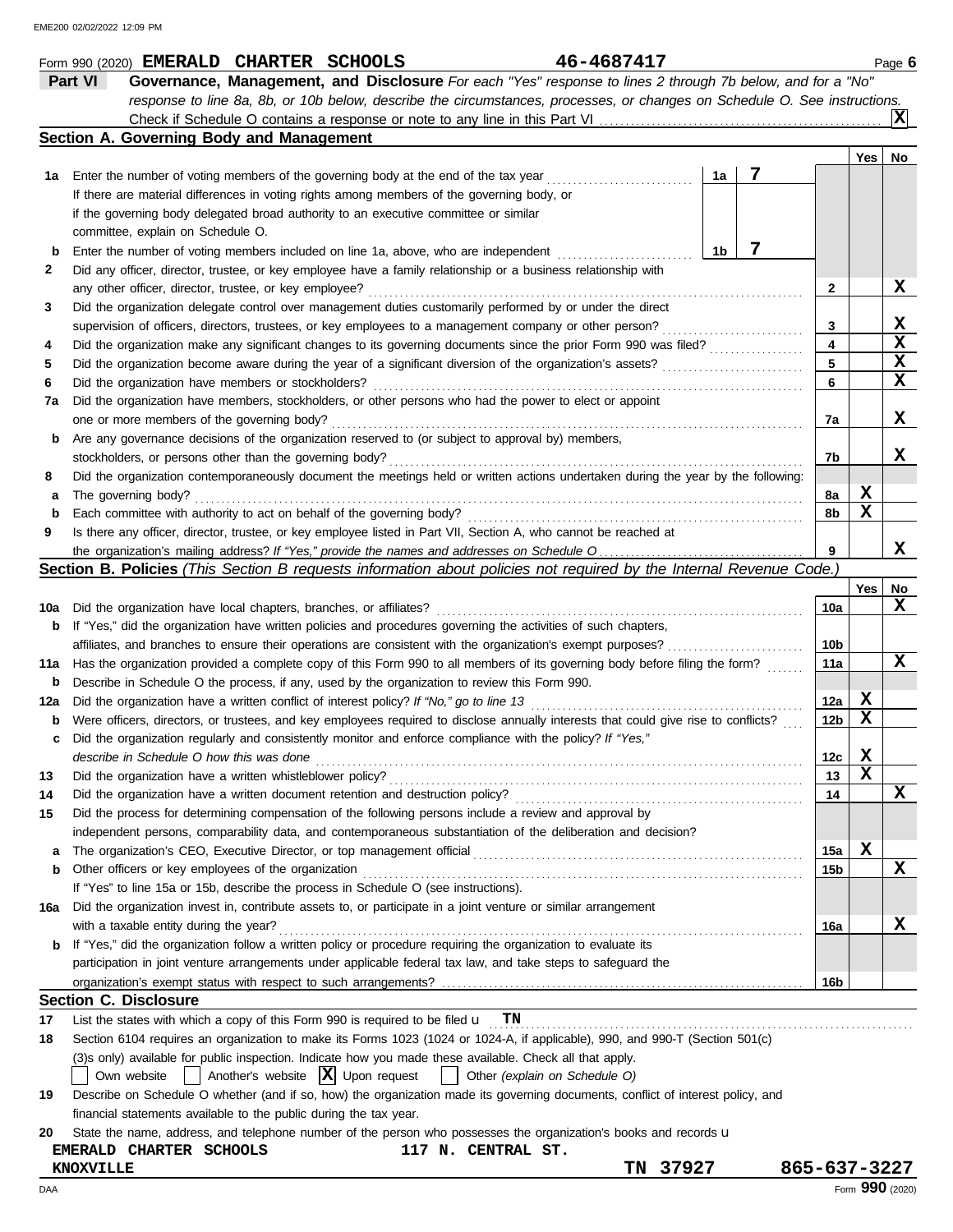|                                                                              | Form 990 (2020) <b>EMERALD CHARTER</b>                                                           |  | <b>SCHOOLS</b>                                                                            | 46-4687417                                                                                                                                                                                                                                                  | Page 7 |  |  |  |  |  |  |  |  |
|------------------------------------------------------------------------------|--------------------------------------------------------------------------------------------------|--|-------------------------------------------------------------------------------------------|-------------------------------------------------------------------------------------------------------------------------------------------------------------------------------------------------------------------------------------------------------------|--------|--|--|--|--|--|--|--|--|
| <b>Part VII</b>                                                              | Compensation of Officers, Directors, Trustees, Key Employees, Highest Compensated Employees, and |  |                                                                                           |                                                                                                                                                                                                                                                             |        |  |  |  |  |  |  |  |  |
|                                                                              | Independent Contractors                                                                          |  |                                                                                           |                                                                                                                                                                                                                                                             |        |  |  |  |  |  |  |  |  |
| Check if Schedule O contains a response or note to any line in this Part VII |                                                                                                  |  |                                                                                           |                                                                                                                                                                                                                                                             |        |  |  |  |  |  |  |  |  |
| Section A.                                                                   |                                                                                                  |  |                                                                                           | Officers, Directors, Trustees, Key Employees, and Highest Compensated Employees                                                                                                                                                                             |        |  |  |  |  |  |  |  |  |
| organization's tax year.                                                     |                                                                                                  |  |                                                                                           | 1a Complete this table for all persons required to be listed. Report compensation for the calendar year ending with or within the                                                                                                                           |        |  |  |  |  |  |  |  |  |
|                                                                              |                                                                                                  |  | compensation. Enter -0- in columns $(D)$ , $(E)$ , and $(F)$ if no compensation was paid. | List all of the organization's <b>current</b> officers, directors, trustees (whether individuals or organizations), regardless of amount of                                                                                                                 |        |  |  |  |  |  |  |  |  |
|                                                                              |                                                                                                  |  |                                                                                           | • List all of the organization's current key employees, if any. See instructions for definition of "key employee."                                                                                                                                          |        |  |  |  |  |  |  |  |  |
|                                                                              |                                                                                                  |  |                                                                                           | • List the organization's five current highest compensated employees (other than an officer, director, trustee, or key employee)<br>who received reportable componention (Rev 5 of Ferm W 2 and/or Rev 7 of Ferm 1000 MISC) of more than \$100,000 from the |        |  |  |  |  |  |  |  |  |

who received reportable compensation (Box 5 of Form W-2 and/or Box 7 of Form 1099-MISC) of more than \$100,000 from the organization and any related organizations.

■ List all of the organization's **former** officers, key employees, and highest compensated employees who received more than<br>00,000 of reportable compensation from the organization and any related organizations \$100,000 of reportable compensation from the organization and any related organizations.

List all of the organization's **former directors or trustees** that received, in the capacity as a former director or trustee of the organization, more than \$10,000 of reportable compensation from the organization and any related organizations. See instructions for the order in which to list the persons above. **•**

Check this box if neither the organization nor any related organization compensated any current officer, director, or trustee. **X**

| (A)<br>Name and title | (B)<br>Average<br>hours<br>per week<br>(list any<br>hours for |                                   |                       |             | (C)<br>Position | (do not check more than one<br>box, unless person is both an<br>officer and a director/trustee) |        | (D)<br>Reportable<br>compensation<br>from the<br>organization<br>(W-2/1099-MISC) | (E)<br>Reportable<br>compensation<br>from related<br>organizations<br>(W-2/1099-MISC) | (F)<br>Estimated amount<br>of other<br>compensation<br>from the<br>organization and |
|-----------------------|---------------------------------------------------------------|-----------------------------------|-----------------------|-------------|-----------------|-------------------------------------------------------------------------------------------------|--------|----------------------------------------------------------------------------------|---------------------------------------------------------------------------------------|-------------------------------------------------------------------------------------|
|                       | related<br>organizations<br>below<br>dotted line)             | Individual trustee<br>or director | Institutional trustee | Officer     | Key employee    | Highest compensated<br>empbyee                                                                  | Former |                                                                                  |                                                                                       | related organizations                                                               |
| (1) STEVE DIGGS       | 1.00                                                          |                                   |                       |             |                 |                                                                                                 |        |                                                                                  |                                                                                       |                                                                                     |
| PRESIDENT             | 0.00                                                          | $\mathbf x$                       |                       | $\mathbf x$ |                 |                                                                                                 |        | 0                                                                                | 0                                                                                     | $\mathbf 0$                                                                         |
| (2) RANDY GIBSON      | 1.00                                                          |                                   |                       |             |                 |                                                                                                 |        |                                                                                  |                                                                                       |                                                                                     |
| <b>SECRETARY</b>      | 0.00                                                          | $\mathbf x$                       |                       | $\mathbf x$ |                 |                                                                                                 |        | 0                                                                                | 0                                                                                     | $\mathbf 0$                                                                         |
| (3) KALA GRAY         |                                                               |                                   |                       |             |                 |                                                                                                 |        |                                                                                  |                                                                                       |                                                                                     |
|                       | 1.00                                                          |                                   |                       |             |                 |                                                                                                 |        |                                                                                  |                                                                                       |                                                                                     |
| <b>DIRECTOR</b>       | 0.00                                                          | $\mathbf x$                       |                       |             |                 |                                                                                                 |        | 0                                                                                | 0                                                                                     | $\mathbf 0$                                                                         |
| (4) ED HEDGEPETH      |                                                               |                                   |                       |             |                 |                                                                                                 |        |                                                                                  |                                                                                       |                                                                                     |
|                       | 1.00                                                          |                                   |                       |             |                 |                                                                                                 |        |                                                                                  |                                                                                       |                                                                                     |
| VICE PRESIDENT        | 0.00                                                          | $\mathbf x$                       |                       | $\mathbf x$ |                 |                                                                                                 |        | 0                                                                                | 0                                                                                     | $\mathbf 0$                                                                         |
| (5) TIM MCELMORE      |                                                               |                                   |                       |             |                 |                                                                                                 |        |                                                                                  |                                                                                       |                                                                                     |
|                       | 1.00                                                          |                                   |                       |             |                 |                                                                                                 |        |                                                                                  |                                                                                       |                                                                                     |
| <b>DIRECTOR</b>       | 0.00                                                          | $\mathbf x$                       |                       |             |                 |                                                                                                 |        | 0                                                                                | 0                                                                                     | $\mathbf 0$                                                                         |
| (6) SANFORD MILLER    |                                                               |                                   |                       |             |                 |                                                                                                 |        |                                                                                  |                                                                                       |                                                                                     |
|                       | 1.00                                                          |                                   |                       |             |                 |                                                                                                 |        |                                                                                  |                                                                                       |                                                                                     |
| <b>DIRECTOR</b>       | 0.00                                                          | X                                 |                       |             |                 |                                                                                                 |        | 0                                                                                | 0                                                                                     | $\pmb{0}$                                                                           |
| (7) ALVIN NANCE       |                                                               |                                   |                       |             |                 |                                                                                                 |        |                                                                                  |                                                                                       |                                                                                     |
|                       | 1.00                                                          |                                   |                       |             |                 |                                                                                                 |        |                                                                                  |                                                                                       |                                                                                     |
| <b>TREASURER</b>      | 0.00                                                          | $\mathbf x$                       |                       | $\mathbf x$ |                 |                                                                                                 |        | 0                                                                                | 0                                                                                     | $\mathbf 0$                                                                         |
| (8) JANENE NORDIN     |                                                               |                                   |                       |             |                 |                                                                                                 |        |                                                                                  |                                                                                       |                                                                                     |
|                       | 1.00                                                          |                                   |                       |             |                 |                                                                                                 |        |                                                                                  |                                                                                       |                                                                                     |
| <b>DIRECTOR</b>       | 0.00                                                          | X                                 |                       |             |                 |                                                                                                 |        | 0                                                                                | 0                                                                                     | $\mathbf 0$                                                                         |
| (9)                   |                                                               |                                   |                       |             |                 |                                                                                                 |        |                                                                                  |                                                                                       |                                                                                     |
|                       |                                                               |                                   |                       |             |                 |                                                                                                 |        |                                                                                  |                                                                                       |                                                                                     |
| (10)                  |                                                               |                                   |                       |             |                 |                                                                                                 |        |                                                                                  |                                                                                       |                                                                                     |
|                       |                                                               |                                   |                       |             |                 |                                                                                                 |        |                                                                                  |                                                                                       |                                                                                     |
|                       |                                                               |                                   |                       |             |                 |                                                                                                 |        |                                                                                  |                                                                                       |                                                                                     |
| (11)                  |                                                               |                                   |                       |             |                 |                                                                                                 |        |                                                                                  |                                                                                       |                                                                                     |
|                       |                                                               |                                   |                       |             |                 |                                                                                                 |        |                                                                                  |                                                                                       |                                                                                     |

Form **990** (2020)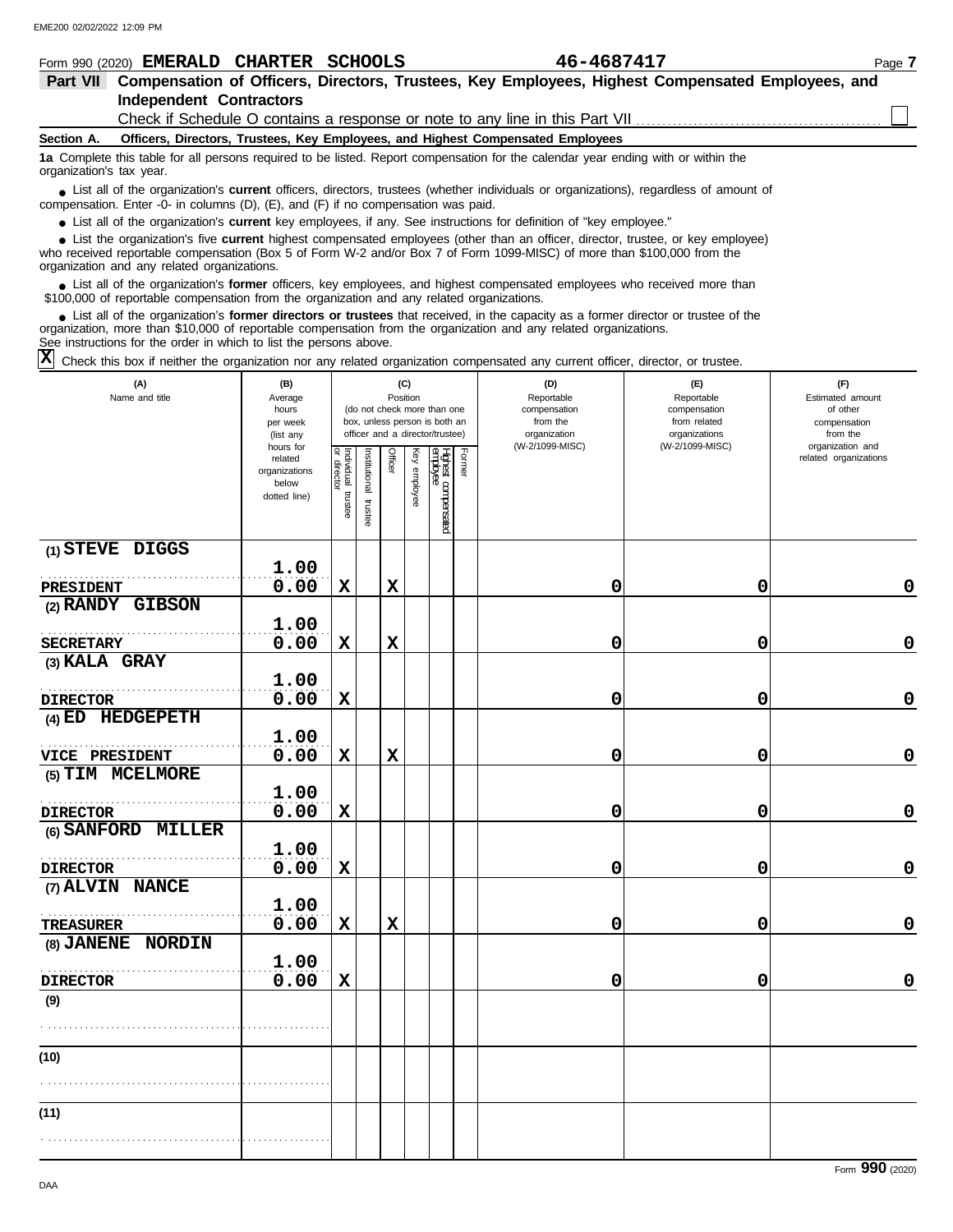|                                                                           | EME200 02/02/2022 12:09 PM<br>Form 990 (2020) EMERALD CHARTER SCHOOLS<br>Part VII |  |                                                                        |                           |                          |         |                 |                                                                                                 |        | 46-4687417<br>Section A. Officers, Directors, Trustees, Key Employees, and Highest Compensated Employees (continued)                                                                                                 |                                                                    | Page 8                                                          |
|---------------------------------------------------------------------------|-----------------------------------------------------------------------------------|--|------------------------------------------------------------------------|---------------------------|--------------------------|---------|-----------------|-------------------------------------------------------------------------------------------------|--------|----------------------------------------------------------------------------------------------------------------------------------------------------------------------------------------------------------------------|--------------------------------------------------------------------|-----------------------------------------------------------------|
| (A)<br>(B)<br>Name and title<br>Average<br>hours<br>per week<br>(list any |                                                                                   |  |                                                                        |                           |                          |         | (C)<br>Position | (do not check more than one<br>box, unless person is both an<br>officer and a director/trustee) |        | (D)<br>Reportable<br>compensation<br>from the<br>organization                                                                                                                                                        | (E)<br>Reportable<br>compensation<br>from related<br>organizations | (F)<br>Estimated amount<br>of other<br>compensation<br>from the |
|                                                                           |                                                                                   |  | hours for<br>related<br>organizations<br>below<br>dotted line)         | Individual 1<br>I trustee | Institutional<br>trustee | Officer | Key employee    | Highest compensated<br>employee                                                                 | Former | (W-2/1099-MISC)                                                                                                                                                                                                      | (W-2/1099-MISC)                                                    | organization and<br>related organizations                       |
|                                                                           |                                                                                   |  |                                                                        |                           |                          |         |                 |                                                                                                 |        |                                                                                                                                                                                                                      |                                                                    |                                                                 |
|                                                                           |                                                                                   |  |                                                                        |                           |                          |         |                 |                                                                                                 |        |                                                                                                                                                                                                                      |                                                                    |                                                                 |
|                                                                           |                                                                                   |  |                                                                        |                           |                          |         |                 |                                                                                                 |        |                                                                                                                                                                                                                      |                                                                    |                                                                 |
|                                                                           |                                                                                   |  |                                                                        |                           |                          |         |                 |                                                                                                 |        |                                                                                                                                                                                                                      |                                                                    |                                                                 |
|                                                                           |                                                                                   |  |                                                                        |                           |                          |         |                 |                                                                                                 |        |                                                                                                                                                                                                                      |                                                                    |                                                                 |
|                                                                           |                                                                                   |  |                                                                        |                           |                          |         |                 |                                                                                                 |        |                                                                                                                                                                                                                      |                                                                    |                                                                 |
|                                                                           |                                                                                   |  |                                                                        |                           |                          |         |                 |                                                                                                 |        |                                                                                                                                                                                                                      |                                                                    |                                                                 |
|                                                                           |                                                                                   |  |                                                                        |                           |                          |         |                 |                                                                                                 |        |                                                                                                                                                                                                                      |                                                                    |                                                                 |
|                                                                           | c Total from continuation sheets to Part VII. Section A                           |  |                                                                        |                           |                          |         |                 |                                                                                                 | u<br>u |                                                                                                                                                                                                                      |                                                                    |                                                                 |
| d                                                                         |                                                                                   |  |                                                                        |                           |                          |         |                 |                                                                                                 | u      |                                                                                                                                                                                                                      |                                                                    |                                                                 |
| $\mathbf{2}$                                                              |                                                                                   |  | reportable compensation from the organization $\mathbf u$ 0            |                           |                          |         |                 |                                                                                                 |        | Total number of individuals (including but not limited to those listed above) who received more than \$100,000 of                                                                                                    |                                                                    |                                                                 |
|                                                                           |                                                                                   |  |                                                                        |                           |                          |         |                 |                                                                                                 |        |                                                                                                                                                                                                                      |                                                                    | Yes<br>No                                                       |
| 3                                                                         |                                                                                   |  | employee on line 1a? If "Yes," complete Schedule J for such individual |                           |                          |         |                 |                                                                                                 |        | Did the organization list any former officer, director, trustee, key employee, or highest compensated                                                                                                                |                                                                    | X<br>3                                                          |
| 4                                                                         |                                                                                   |  |                                                                        |                           |                          |         |                 |                                                                                                 |        | For any individual listed on line 1a, is the sum of reportable compensation and other compensation from the<br>organization and related organizations greater than \$150,000? If "Yes," complete Schedule J for such |                                                                    |                                                                 |
| 5                                                                         | individual                                                                        |  |                                                                        |                           |                          |         |                 |                                                                                                 |        | Did any person listed on line 1a receive or accrue compensation from any unrelated organization or individual                                                                                                        |                                                                    | X<br>4                                                          |
|                                                                           | Section B. Independent Contractors                                                |  |                                                                        |                           |                          |         |                 |                                                                                                 |        |                                                                                                                                                                                                                      |                                                                    | X<br>5                                                          |
| 1                                                                         |                                                                                   |  |                                                                        |                           |                          |         |                 |                                                                                                 |        | Complete this table for your five highest compensated independent contractors that received more than \$100,000 of                                                                                                   |                                                                    |                                                                 |
|                                                                           |                                                                                   |  | (A)<br>Name and business address                                       |                           |                          |         |                 |                                                                                                 |        | compensation from the organization. Report compensation for the calendar year ending with or within the organization's tax year.                                                                                     | (B)<br>Description of services                                     | (C)<br>Compensation                                             |
|                                                                           |                                                                                   |  |                                                                        |                           |                          |         |                 |                                                                                                 |        |                                                                                                                                                                                                                      |                                                                    |                                                                 |
|                                                                           |                                                                                   |  |                                                                        |                           |                          |         |                 |                                                                                                 |        |                                                                                                                                                                                                                      |                                                                    |                                                                 |
|                                                                           |                                                                                   |  |                                                                        |                           |                          |         |                 |                                                                                                 |        |                                                                                                                                                                                                                      |                                                                    |                                                                 |
|                                                                           |                                                                                   |  |                                                                        |                           |                          |         |                 |                                                                                                 |        |                                                                                                                                                                                                                      |                                                                    |                                                                 |
|                                                                           |                                                                                   |  |                                                                        |                           |                          |         |                 |                                                                                                 |        |                                                                                                                                                                                                                      |                                                                    |                                                                 |
|                                                                           |                                                                                   |  |                                                                        |                           |                          |         |                 |                                                                                                 |        |                                                                                                                                                                                                                      |                                                                    |                                                                 |
| $\mathbf{2}$                                                              |                                                                                   |  |                                                                        |                           |                          |         |                 |                                                                                                 |        | Total number of independent contractors (including but not limited to those listed above) who                                                                                                                        |                                                                    |                                                                 |

received more than \$100,000 of compensation from the organization u

**0**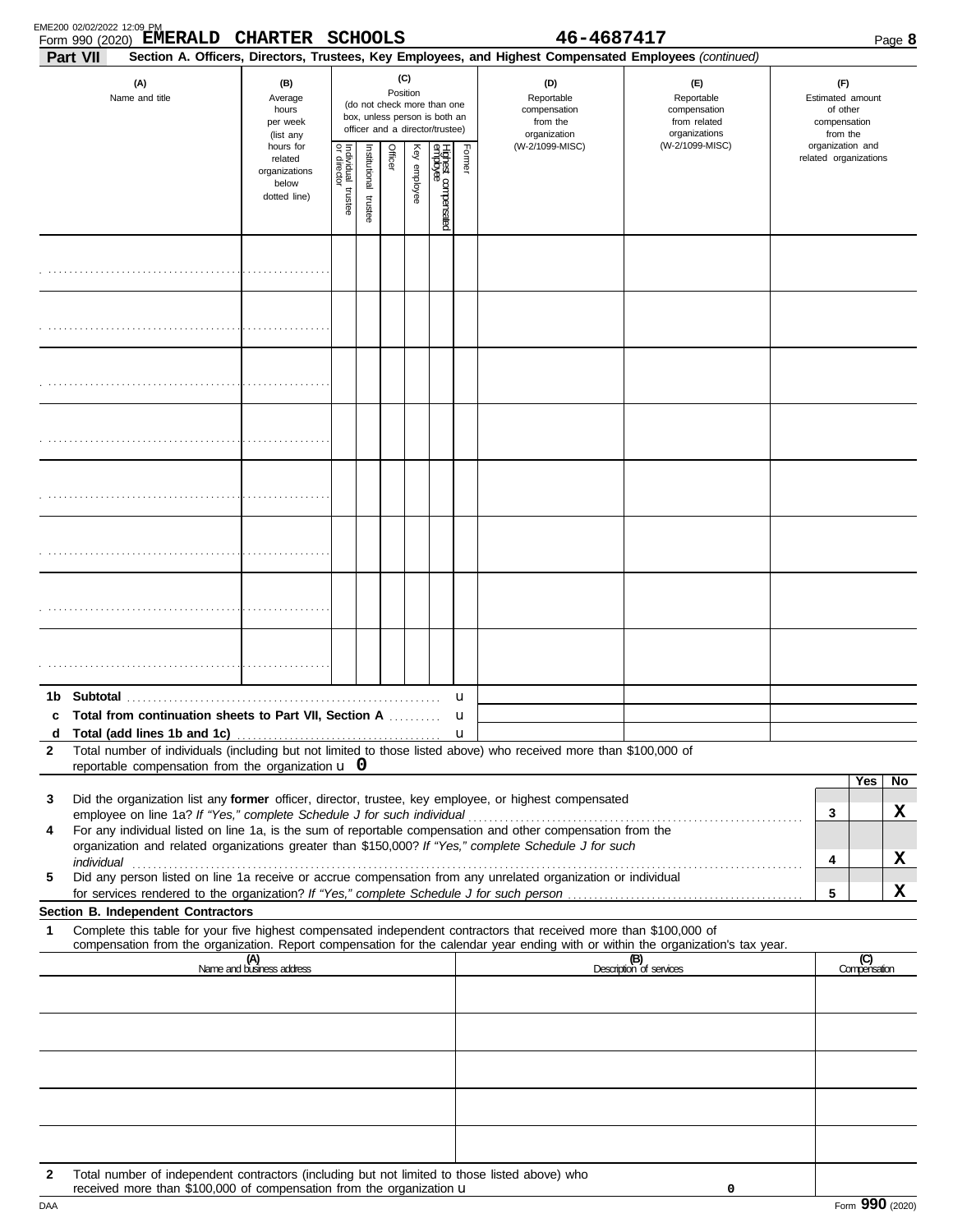### Form 990 (2020) Page **9 EMERALD CHARTER SCHOOLS 46-4687417 Part VIII Statement of Revenue**

|  | 46-4687417 |  |
|--|------------|--|
|  |            |  |

#### Check if Schedule O contains a response or note to any line in this Part VIII ............................ **(A) (B) (C) C**<br>Total revenue **Related or exempt Unrelated** Total revenue and Related or exempt Unrelated Revenue excluded<br>
function revenue business revenue from tax under sections 512-514 Gifts, Grants<br>ilar Amounts **Contributions, Gifts, Grants and Other Similar Amounts 58,682 1a 1a** Federated campaigns **.............**.. **1b b** Membership dues . . . . . . . . . . . . . . . . **1c c** Fundraising events **. . . . . . . . . . . . . .** . . **1d d** Related organizations . . . . . . . . . . . . . **Contributions, (**<br>and Other Simi **1e 4,399,765 e** Government grants (contributions) . . . . . . . . . . . . **f** All other contributions, gifts, grants, and similar amounts not included above . . . . . . . . **1,050,924 1f 1g g** Noncash contributions included in lines 1a-1f . . . . .  $\frac{1}{2}$ **5,509,371** u **h Total.** Add lines 1a–1f . . . . . . . . . . . . . . . . . . . . . . . . . . . . . . . . . . . . . . . . Business Code **2a Program Service Program Service** . . . . . . . . . . . . . . . . . . . . . . . . . . . . . . . . . . . . . . . . . . . . . . . . . . . . . . . **b** . . . . . . . . . . . . . . . . . . . . . . . . . . . . . . . . . . . . . . . . . . . . . . . . . . . . . . . **c** . . . . . . . . . . . . . . . . . . . . . . . . . . . . . . . . . . . . . . . . . . . . . . . . . . . . . . . **d e** . . . . . . . . . . . . . . . . . . . . . . . . . . . . . . . . . . . . . . . . . . . . . . . . . . . . . . . **f** All other program service revenue . . . . . . . . . . . . . . . . . . . **g Total.** Add lines 2a–2f . . . . . . . . . . . . . . . . . . . . . . . . . . . . . . . . . . . . . . . . u **3** Investment income (including dividends, interest, and other similar amounts) .... **17,287 17,287** u **4** Income from investment of tax-exempt bond proceeds ...... u **5** Royalties ..... u (i) Real (ii) Personal **6a 6a** Gross rents **6b b** Less: rental expenses **c** Rental inc. or (loss) **6c** u **d** Net rental income or (loss) . . . . . . . . . . . . . . . . . . . . . . . . . . . . . . . . . . . **7a** Gross amount from (i) Securities | (ii) Other sales of assets **7a** other than inventory Revenue **Other Revenue b** Less: cost or other basis and sales exps. **7b 7c c** Gain or (loss) **Other d** u Net gain or (loss) . . . . . . . . . . . . . . . . . . . . . . . . . . . . . . . . . . . . . . . . . . . . . **8a** Gross income from fundraising events (not including \$ . . . . . . . . . . . . . . . . . . . . . . of contributions reported on line 1c). See Part IV, line 18 . . . . . . . . . . . . . . . . . . . . **8a 8b b** Less: direct expenses . . . . . . . . . . . . . u **c** Net income or (loss) from fundraising events ............... Gross income from gaming activities. **9a** See Part IV, line 19 . . . . . . . . . . . . . . . . . . . . **9a 9b b** Less: direct expenses ................ Net income or (loss) from gaming activities . . . . . . . . . . . . . . . . . . **c** u 10a Gross sales of inventory, less returns and allowances .......... **10a 10b b** Less: cost of goods sold ....... Net income or (loss) from sales of inventory . . . . . . . . . . . . . . . . . **c** u Business Code **Miscellaneous 11a** . . . . . . . . . . . . . . . . . . . . . . . . . . . . . . . . . . . . . . . . . . . . . . . . . . . . . . . **LOAN FORGIVNESS 745,527 745,527 Revenue b gifts in kind 18,175 18,175 18,175** . . . . . . . . . . . . . . . . . . . . . . . . . . . . . . . . . . . . . . . . . . . . . . . . . . . . . . . **VENDING & SMALL SALES INCOME 553 553 c d** All other revenue . . . . . . . . . . . . . . . . . . . . . . . . . . . . . . . . . . . . . **764,255** Total. Add lines 11a-11d. **e** u u **6,290,913 781,542 0 0 12** Total revenue. See instructions ...................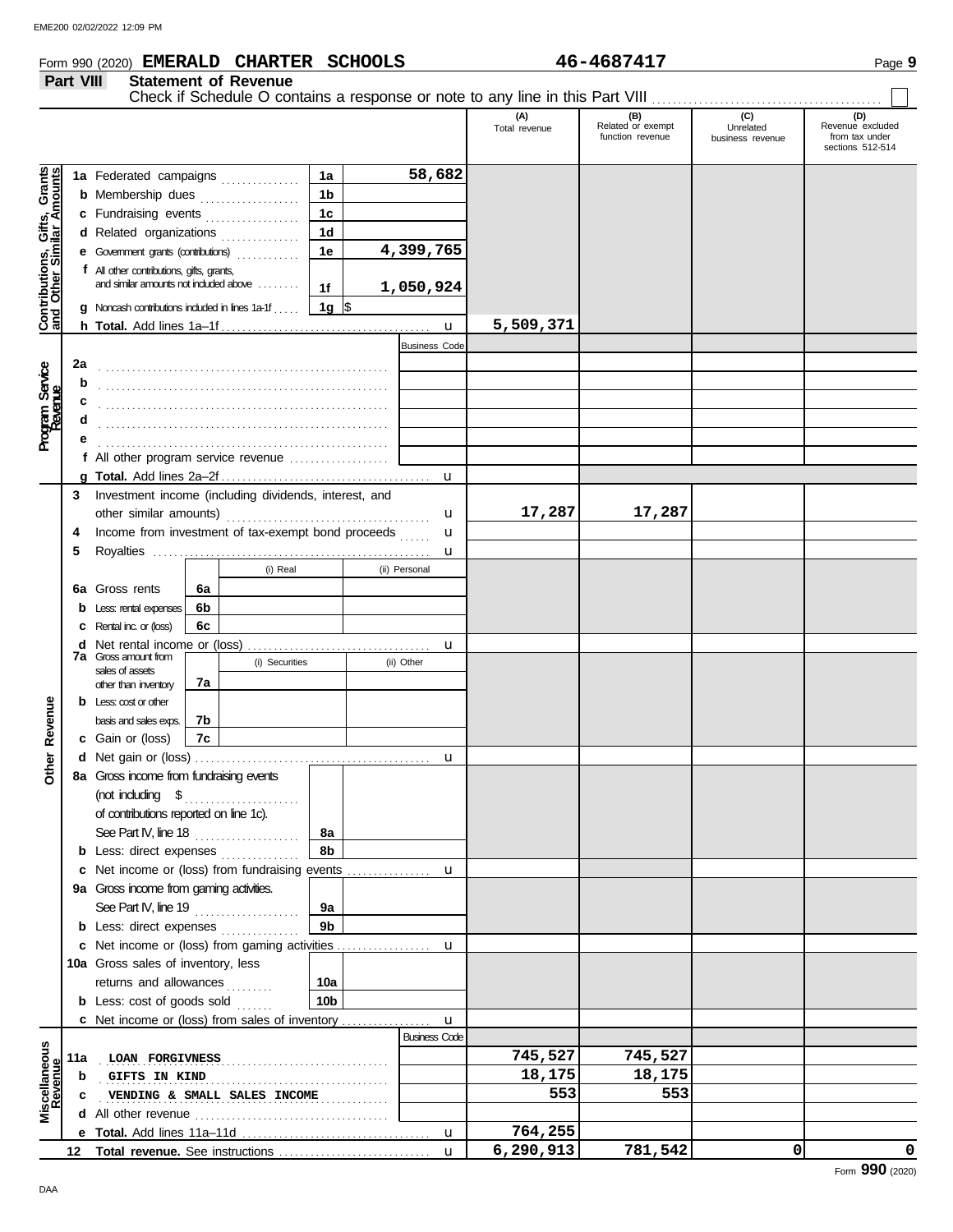#### **Part IX Statement of Functional Expenses Form 990 (2020) EMERALD CHARTER SCHOOLS** 46-4687417 Page 10 *Section 501(c)(3) and 501(c)(4) organizations must complete all columns. All other organizations must complete column (A). Do not include amounts reported on lines 6b, 7b, 8b, 9b, and 10b of Part VIII.* **1 2 3 4 5 6** Compensation not included above to disqualified **7 8 9 10 11 a** Management ................................. **b** Legal **c** Accounting . . . . . . . . . . . . . . . . . . . . . . . . . . . . . . . . . . . **d** Lobbying . . . . . . . . . . . . . . . . . . . . . . . . . . . . . . . . . . . . . **e** Professional fundraising services. See Part IV, line 17 f Investment management fees **. . . . . . . . . . .** . . **g** Other. (If line 11g amount exceeds 10% of line 25, column **12** Advertising and promotion . . . . . . . . . . . . . . . . . **13 14 15 16 17 18 19 20 21 22 23 24** Other expenses. Itemize expenses not covered **a b c d e** All other expenses . . . . . . . . . . . . . . . . . . . . . . . . . . . **25 26** Grants and other assistance to domestic organizations and domestic governments. See Part IV, line 21 . . . . . . . . . . . Grants and other assistance to domestic individuals. See Part IV, line 22 Grants and other assistance to foreign organizations, foreign governments, and foreign individuals. See Part IV, lines 15 and 16 Benefits paid to or for members . . . . . . . . . . . . Compensation of current officers, directors, trustees, and key employees ................ persons (as defined under section 4958(f)(1)) and persons described in section 4958(c)(3)(B) . . . . . . . . Other salaries and wages ................... Pension plan accruals and contributions (include section 401(k) and 403(b) employer contributions) Other employee benefits .................... Payroll taxes . . . . . . . . . . . . . . . . . . . . . . . . . . . . . . . . . Fees for services (nonemployees): . . . . . . . . . . . . . . . . . . . . . . . . . . . . . . . . . . . . . . . . . Office expenses . . . . . . . . . . . . . . . . . . . . . . . . . . . . . Information technology . . . . . . . . . . . . . . . . . . . . . . Royalties . . . . . . . . . . . . . . . . . . . . . . . . . . . . . . . . . . . . . Occupancy . . . . . . . . . . . . . . . . . . . . . . . . . . . . . . . . . . Travel . . . . . . . . . . . . . . . . . . . . . . . . . . . . . . . . . . . . . . . . Payments of travel or entertainment expenses for any federal, state, or local public officials Conferences, conventions, and meetings Interest . . . . . . . . . . . . . . . . . . . . . . . . . . . . . . . . . . . . . . Payments to affiliates . . . . . . . . . . . . . . . . . . . . . . . . Depreciation, depletion, and amortization Insurance . . . . . . . . . . . . . . . . . . . . . . . . . . . . . . . . . . . . above (List miscellaneous expenses on line 24e. If line 24e amount exceeds 10% of line 25, column (A) amount, list line 24e expenses on Schedule O.) **Total functional expenses.** Add lines 1 through 24e **(A) (B) (C) (D)** Total expenses **Program service** Management and expenses and general expenses Fundraising expenses **BUS SERVICES 116,500 116,500 CONTRACT SERVICES 89,183 88,734 449 SPECIAL EDUCATION CLINICI** 53,440 53,440 **SUPPLIES & MATERIALS: CURR 60,501 60,501** 50,501 Check if Schedule O contains a response or note to any line in this Part IX . . . . . . . . . . . . . . . . . . . . . . . . . . . . . . . . . . . . . . . . . . . . . . . . . . . . . . . . . . . . . . . . **Joint costs.** Complete this line only if the (A) amount, list line 11g expenses on Schedule O.)  $\ldots \ldots$ **2,937,529 2,838,827 98,702 160,327 154,617 5,710 309,440 301,468 7,972 213,539 206,405 7,134 227,866 170,815 43,751 13,300 2,000 2,000 56,530 51,541 4,714 275 52,428 43,234 9,194 163,782 163,782 39 39 3,273 3,273 183,763 183,763 53,386 11,105 42,281 299,001 273,965 24,266 770 4,972,527 4,710,736 244,173 17,618**

fundraising solicitation. Check here  $\mathbf{u}$  | if organization reported in column (B) joint costs from a combined educational campaign and

following SOP 98-2 (ASC 958-720)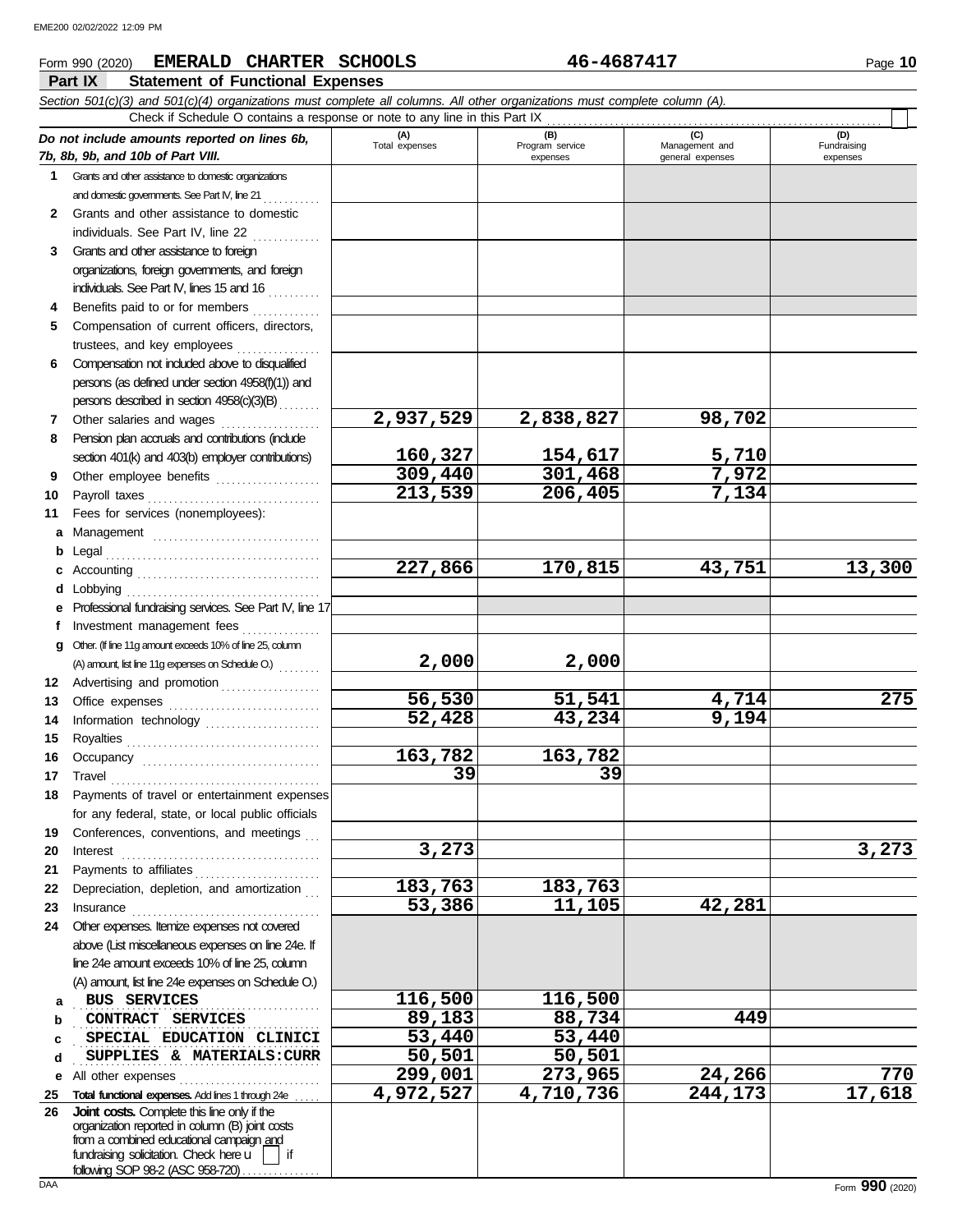|                             |        | EMERALD CHARTER SCHOOLS<br>Form 990 (2020)                                             |                                                                           |           | 46-4687417               |                 | Page 11              |  |  |
|-----------------------------|--------|----------------------------------------------------------------------------------------|---------------------------------------------------------------------------|-----------|--------------------------|-----------------|----------------------|--|--|
|                             | Part X | <b>Balance Sheet</b>                                                                   |                                                                           |           |                          |                 |                      |  |  |
|                             |        | Check if Schedule O contains a response or note to any line in this Part X             |                                                                           |           |                          |                 |                      |  |  |
|                             |        |                                                                                        |                                                                           |           | (A)<br>Beginning of year |                 | (B)<br>End of year   |  |  |
|                             | 1      | Cash-non-interest-bearing                                                              |                                                                           |           | 698,690                  | $\mathbf{1}$    | 1,370,644            |  |  |
|                             | 2      |                                                                                        |                                                                           |           |                          | $\overline{2}$  |                      |  |  |
|                             | 3      |                                                                                        |                                                                           |           | 107,385                  | $\mathbf{3}$    | 193,209              |  |  |
|                             | 4      |                                                                                        |                                                                           |           |                          | 4               |                      |  |  |
|                             | 5      | Loans and other receivables from any current or former officer, director,              |                                                                           |           |                          |                 |                      |  |  |
|                             |        | trustee, key employee, creator or founder, substantial contributor, or 35%             |                                                                           |           |                          |                 |                      |  |  |
|                             |        |                                                                                        |                                                                           |           |                          | 5               |                      |  |  |
|                             | 6      | Loans and other receivables from other disqualified persons (as defined                |                                                                           |           |                          |                 |                      |  |  |
|                             |        |                                                                                        | under section 4958(f)(1)), and persons described in section 4958(c)(3)(B) |           |                          |                 |                      |  |  |
| Assets                      | 7      |                                                                                        |                                                                           |           |                          | $\overline{7}$  |                      |  |  |
|                             | 8      | Inventories for sale or use                                                            |                                                                           |           |                          | 8               |                      |  |  |
|                             | 9      |                                                                                        |                                                                           |           | 12,232                   | 9               | 29,554               |  |  |
|                             |        | 10a Land, buildings, and equipment: cost or other                                      |                                                                           |           |                          |                 |                      |  |  |
|                             |        |                                                                                        |                                                                           | 5,900,115 |                          |                 |                      |  |  |
|                             | b      |                                                                                        |                                                                           | 998,754   | 4,973,321                | 10 <sub>c</sub> | 4,901,361            |  |  |
|                             | 11     |                                                                                        |                                                                           |           |                          | 11              |                      |  |  |
|                             | 12     |                                                                                        |                                                                           |           |                          | 12              |                      |  |  |
|                             | 13     |                                                                                        |                                                                           |           |                          | 13              |                      |  |  |
|                             | 14     |                                                                                        |                                                                           |           |                          | 14              |                      |  |  |
|                             | 15     |                                                                                        |                                                                           |           | 660,415                  | 15              | 612,593              |  |  |
|                             | 16     |                                                                                        |                                                                           |           | 6,452,043                | 16              | 7,107,361            |  |  |
|                             | 17     |                                                                                        | 74,540                                                                    | 17        | 166,477                  |                 |                      |  |  |
|                             | 18     |                                                                                        |                                                                           |           |                          | 18              |                      |  |  |
|                             | 19     |                                                                                        |                                                                           |           |                          | 19              | 122,905              |  |  |
|                             | 20     |                                                                                        |                                                                           |           | 4,094,875                | 20              | 4,394,875            |  |  |
|                             | 21     | Escrow or custodial account liability. Complete Part IV of Schedule D                  |                                                                           |           |                          | 21              |                      |  |  |
|                             | 22     | Loans and other payables to any current or former officer, director,                   |                                                                           |           |                          |                 |                      |  |  |
| Liabilities                 |        | trustee, key employee, creator or founder, substantial contributor, or 35%             |                                                                           |           |                          |                 |                      |  |  |
|                             |        |                                                                                        |                                                                           |           |                          | 22              |                      |  |  |
|                             | 23     | Secured mortgages and notes payable to unrelated third parties                         |                                                                           |           | 300,000                  | 23              |                      |  |  |
|                             | 24     | Unsecured notes and loans payable to unrelated third parties                           |                                                                           |           | 745,527                  | 24              |                      |  |  |
|                             | 25     | Other liabilities (including federal income tax, payables to related third             |                                                                           |           |                          |                 |                      |  |  |
|                             |        | parties, and other liabilities not included on lines 17-24). Complete Part X           |                                                                           |           |                          |                 |                      |  |  |
|                             |        | of Schedule D                                                                          |                                                                           |           | 285,442                  | 25              | 153,059              |  |  |
|                             | 26     |                                                                                        |                                                                           |           | 5,500,384                | 26              | 4,837,316            |  |  |
|                             |        | Organizations that follow FASB ASC 958, check here $\mathbf{u}[\overline{\mathbf{X}}]$ |                                                                           |           |                          |                 |                      |  |  |
|                             |        | and complete lines 27, 28, 32, and 33.                                                 |                                                                           |           | 418,258                  |                 |                      |  |  |
|                             | 27     | Net assets without donor restrictions                                                  |                                                                           |           | 533,401                  | 27<br>28        | 1,593,967<br>676,078 |  |  |
|                             | 28     | Organizations that do not follow FASB ASC 958, check here u                            |                                                                           |           |                          |                 |                      |  |  |
|                             |        |                                                                                        |                                                                           |           |                          |                 |                      |  |  |
| Net Assets or Fund Balances | 29     | and complete lines 29 through 33.                                                      |                                                                           |           |                          |                 |                      |  |  |
|                             | 30     |                                                                                        |                                                                           |           |                          | 29<br>30        |                      |  |  |
|                             | 31     | Retained earnings, endowment, accumulated income, or other funds                       |                                                                           |           |                          | 31              |                      |  |  |
|                             | 32     | Total net assets or fund balances                                                      |                                                                           |           | 951,659                  | 32              | 2,270,045            |  |  |
|                             | 33     |                                                                                        |                                                                           |           | 6,452,043                | 33              | 7,107,361            |  |  |
|                             |        |                                                                                        |                                                                           |           |                          |                 |                      |  |  |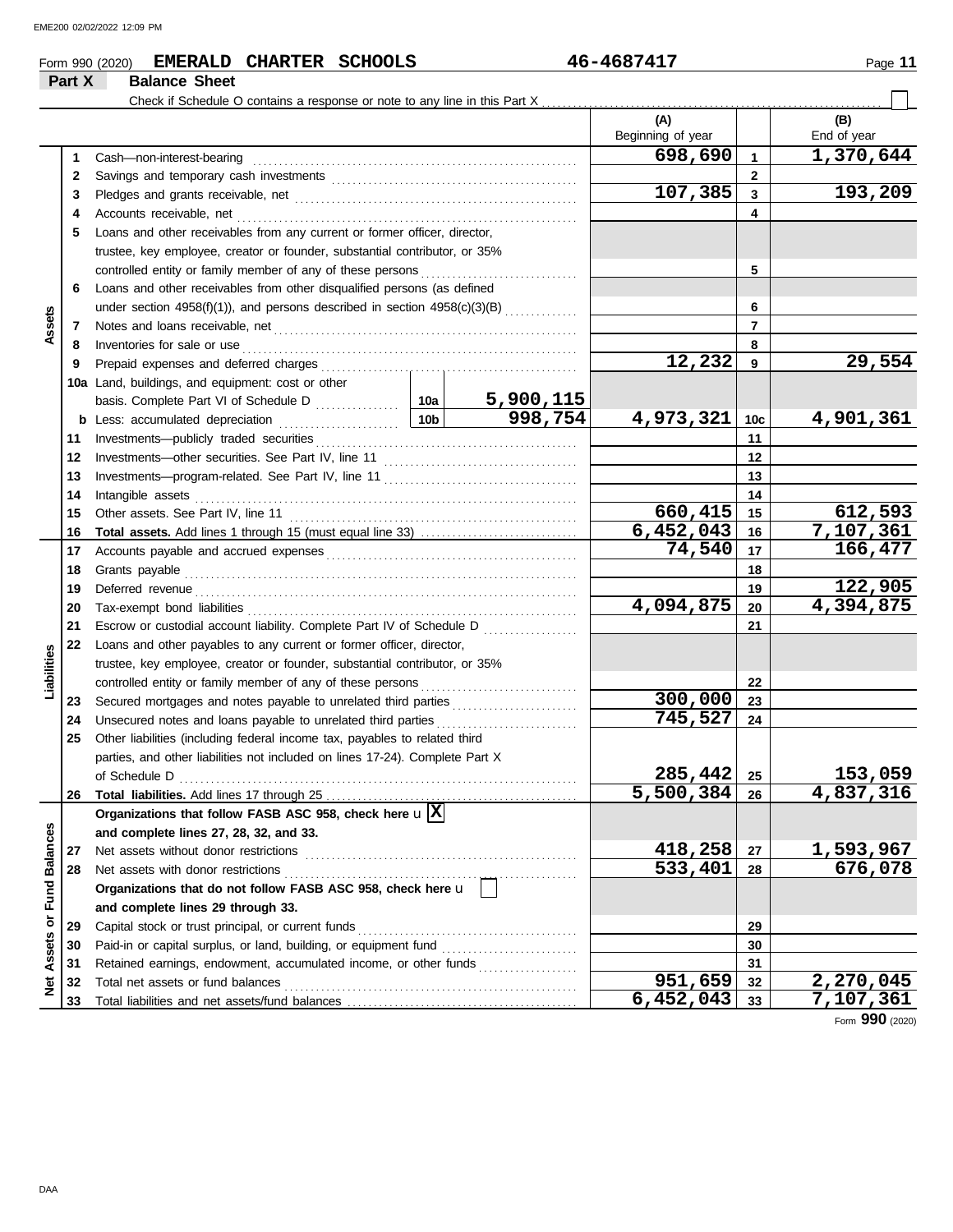|    | 46-4687417<br>Form 990 (2020) EMERALD CHARTER SCHOOLS                                                                                                                                                                          |                         |                        |         | Page 12 |
|----|--------------------------------------------------------------------------------------------------------------------------------------------------------------------------------------------------------------------------------|-------------------------|------------------------|---------|---------|
|    | Part XI<br><b>Reconciliation of Net Assets</b>                                                                                                                                                                                 |                         |                        |         |         |
|    |                                                                                                                                                                                                                                |                         |                        |         |         |
| 1  |                                                                                                                                                                                                                                | $\overline{1}$          | 6, 290, 913            |         |         |
| 2  |                                                                                                                                                                                                                                | $\overline{2}$          | 4,972,527              |         |         |
| 3  | Revenue less expenses. Subtract line 2 from line 1                                                                                                                                                                             | $\overline{3}$          | $\overline{1,318,386}$ |         |         |
| 4  |                                                                                                                                                                                                                                | $\overline{\mathbf{4}}$ |                        | 951,659 |         |
| 5  |                                                                                                                                                                                                                                | 5                       |                        |         |         |
| 6  | Donated services and use of facilities <b>constructs</b> and the service of facilities <b>constructs</b> and use of facilities                                                                                                 | 6                       |                        |         |         |
| 7  |                                                                                                                                                                                                                                | $\overline{7}$          |                        |         |         |
| 8  | Prior period adjustments contains and according to the container and adjustments and an according to the containing of the containing of the containing of the containing of the containing of the containing of the containin | 8                       |                        |         |         |
| 9  |                                                                                                                                                                                                                                | $\mathbf{9}$            |                        |         |         |
| 10 | Net assets or fund balances at end of year. Combine lines 3 through 9 (must equal Part X, line                                                                                                                                 |                         |                        |         |         |
|    | $32$ , column $(B)$ )                                                                                                                                                                                                          | 10                      | 2,270,045              |         |         |
|    | <b>Financial Statements and Reporting</b><br>Part XII                                                                                                                                                                          |                         |                        |         |         |
|    |                                                                                                                                                                                                                                |                         |                        |         |         |
|    |                                                                                                                                                                                                                                |                         |                        | Yes     | No      |
| 1  | x <br>Accounting method used to prepare the Form 990:<br>Cash<br>Accrual<br>Other                                                                                                                                              |                         |                        |         |         |
|    | If the organization changed its method of accounting from a prior year or checked "Other," explain in                                                                                                                          |                         |                        |         |         |
|    | Schedule O.                                                                                                                                                                                                                    |                         |                        |         |         |
|    | 2a Were the organization's financial statements compiled or reviewed by an independent accountant?                                                                                                                             |                         | 2a                     |         | х       |
|    | If "Yes," check a box below to indicate whether the financial statements for the year were compiled or                                                                                                                         |                         |                        |         |         |
|    | reviewed on a separate basis, consolidated basis, or both:                                                                                                                                                                     |                         |                        |         |         |
|    | Both consolidated and separate basis<br>Separate basis<br>Consolidated basis                                                                                                                                                   |                         |                        |         |         |
|    | <b>b</b> Were the organization's financial statements audited by an independent accountant?                                                                                                                                    |                         | 2 <sub>b</sub>         | X       |         |
|    | If "Yes," check a box below to indicate whether the financial statements for the year were audited on a                                                                                                                        |                         |                        |         |         |
|    | separate basis, consolidated basis, or both:                                                                                                                                                                                   |                         |                        |         |         |
|    | $ \mathbf{X} $ Separate basis<br>Consolidated basis<br>  Both consolidated and separate basis                                                                                                                                  |                         |                        |         |         |
|    | If "Yes" to line 2a or 2b, does the organization have a committee that assumes responsibility for oversight of                                                                                                                 |                         |                        |         |         |
|    | the audit, review, or compilation of its financial statements and selection of an independent accountant?                                                                                                                      |                         | 2c                     |         |         |
|    | If the organization changed either its oversight process or selection process during the tax year, explain on                                                                                                                  |                         |                        |         |         |
|    | Schedule O.                                                                                                                                                                                                                    |                         |                        |         |         |
|    | 3a As a result of a federal award, was the organization required to undergo an audit or audits as set forth in the                                                                                                             |                         |                        |         |         |
|    | Single Audit Act and OMB Circular A-133?                                                                                                                                                                                       |                         | За                     |         | x       |
|    | b If "Yes," did the organization undergo the required audit or audits? If the organization did not undergo the                                                                                                                 |                         |                        |         |         |
|    |                                                                                                                                                                                                                                |                         | 3 <sub>b</sub>         |         |         |
|    |                                                                                                                                                                                                                                |                         |                        |         |         |

Form **990** (2020)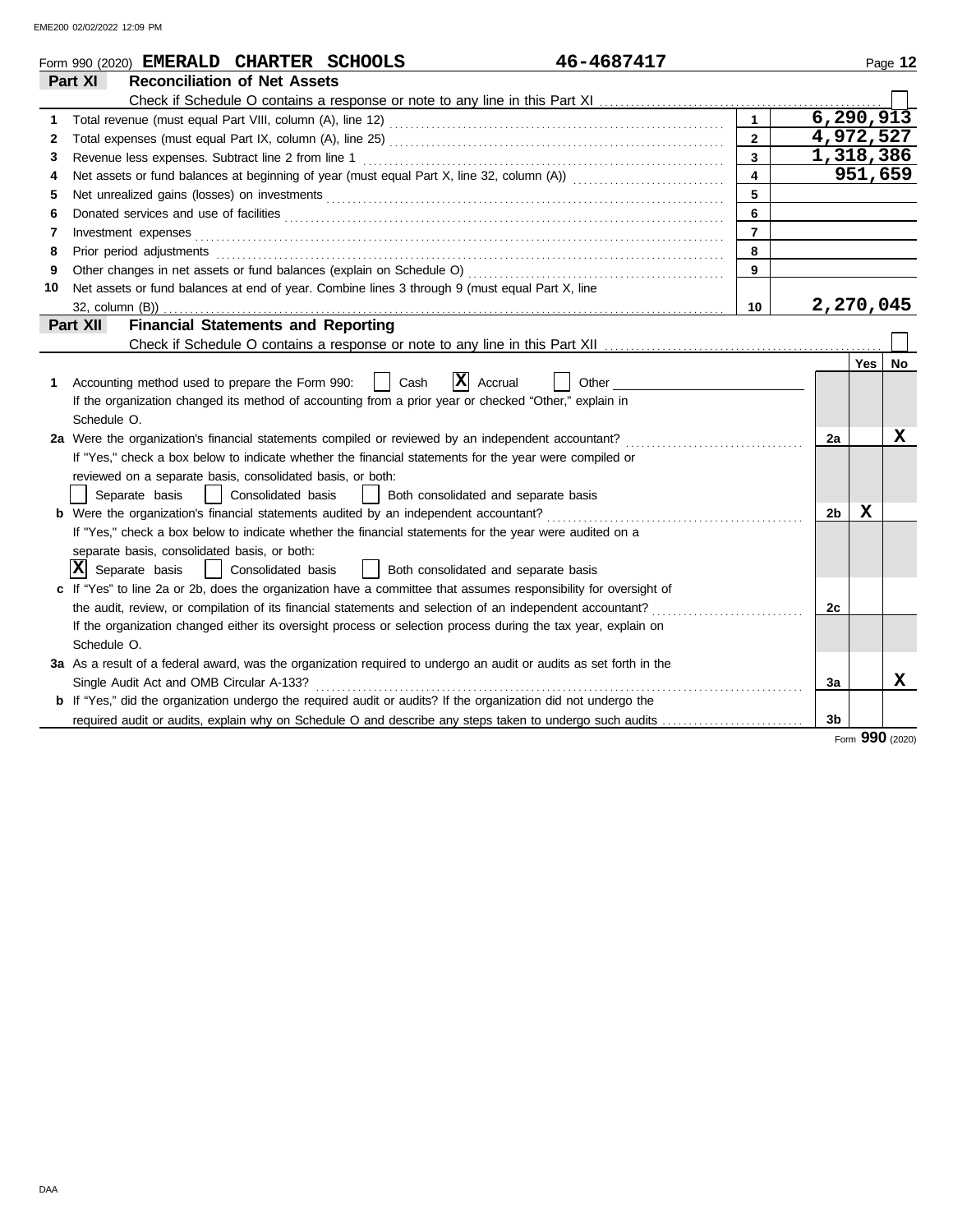**(Form 990 or 990-EZ)**

# **SCHEDULE A Public Charity Status and Public Support**

**Complete if the organization is a section 501(c)(3) organization or a section 4947(a)(1) nonexempt charitable trust.**

u **Attach to Form 990 or Form 990-EZ.**

| 2020           |  |
|----------------|--|
| Open to Public |  |

OMB No. 1545-0047

| Department of the Treasury            |                                                            | La Attach to Form 990 or Form 990-EZ.                                                                                                                                                                                                                                                                                                             | Open to Public                                                    |    |                                                                                                                                                                                                                                                                                                                                                                                                    |                                                       |
|---------------------------------------|------------------------------------------------------------|---------------------------------------------------------------------------------------------------------------------------------------------------------------------------------------------------------------------------------------------------------------------------------------------------------------------------------------------------|-------------------------------------------------------------------|----|----------------------------------------------------------------------------------------------------------------------------------------------------------------------------------------------------------------------------------------------------------------------------------------------------------------------------------------------------------------------------------------------------|-------------------------------------------------------|
| Internal Revenue Service              |                                                            | <b>Let Go to <i>www.irs.gov/Form990</i> for instructions and the latest information.</b>                                                                                                                                                                                                                                                          | <b>Inspection</b>                                                 |    |                                                                                                                                                                                                                                                                                                                                                                                                    |                                                       |
| Name of the organization              | EMERALD                                                    | CHARTER SCHOOLS                                                                                                                                                                                                                                                                                                                                   |                                                                   |    | Employer identification number<br>46-4687417                                                                                                                                                                                                                                                                                                                                                       |                                                       |
| Part I                                |                                                            |                                                                                                                                                                                                                                                                                                                                                   |                                                                   |    | Reason for Public Charity Status. (All organizations must complete this part.) See instructions.                                                                                                                                                                                                                                                                                                   |                                                       |
|                                       |                                                            | The organization is not a private foundation because it is: (For lines 1 through 12, check only one box.)                                                                                                                                                                                                                                         |                                                                   |    |                                                                                                                                                                                                                                                                                                                                                                                                    |                                                       |
| 1                                     |                                                            | A church, convention of churches, or association of churches described in section 170(b)(1)(A)(i).                                                                                                                                                                                                                                                |                                                                   |    |                                                                                                                                                                                                                                                                                                                                                                                                    |                                                       |
| X<br>2                                |                                                            | A school described in section 170(b)(1)(A)(ii). (Attach Schedule E (Form 990 or 990-EZ).)                                                                                                                                                                                                                                                         |                                                                   |    |                                                                                                                                                                                                                                                                                                                                                                                                    |                                                       |
| 3                                     |                                                            | A hospital or a cooperative hospital service organization described in section 170(b)(1)(A)(iii).                                                                                                                                                                                                                                                 |                                                                   |    |                                                                                                                                                                                                                                                                                                                                                                                                    |                                                       |
| 4                                     |                                                            |                                                                                                                                                                                                                                                                                                                                                   |                                                                   |    | A medical research organization operated in conjunction with a hospital described in section 170(b)(1)(A)(iii). Enter the hospital's name,                                                                                                                                                                                                                                                         |                                                       |
| city, and state:<br>5                 |                                                            | An organization operated for the benefit of a college or university owned or operated by a governmental unit described in                                                                                                                                                                                                                         |                                                                   |    |                                                                                                                                                                                                                                                                                                                                                                                                    |                                                       |
| 6                                     | section 170(b)(1)(A)(iv). (Complete Part II.)              | A federal, state, or local government or governmental unit described in section 170(b)(1)(A)(v).                                                                                                                                                                                                                                                  |                                                                   |    |                                                                                                                                                                                                                                                                                                                                                                                                    |                                                       |
| 7                                     | described in section 170(b)(1)(A)(vi). (Complete Part II.) | An organization that normally receives a substantial part of its support from a governmental unit or from the general public                                                                                                                                                                                                                      |                                                                   |    |                                                                                                                                                                                                                                                                                                                                                                                                    |                                                       |
| 8                                     |                                                            | A community trust described in section 170(b)(1)(A)(vi). (Complete Part II.)                                                                                                                                                                                                                                                                      |                                                                   |    |                                                                                                                                                                                                                                                                                                                                                                                                    |                                                       |
| 9<br>university:                      |                                                            | or university or a non-land-grant college of agriculture (see instructions). Enter the name, city, and state of the college or                                                                                                                                                                                                                    |                                                                   |    | An agricultural research organization described in section 170(b)(1)(A)(ix) operated in conjunction with a land-grant college                                                                                                                                                                                                                                                                      |                                                       |
| 10                                    |                                                            | receipts from activities related to its exempt functions, subject to certain exceptions; and (2) no more than 331/3% of its<br>support from gross investment income and unrelated business taxable income (less section 511 tax) from businesses<br>acquired by the organization after June 30, 1975. See section 509(a)(2). (Complete Part III.) |                                                                   |    | An organization that normally receives: (1) more than 33 1/3% of its support from contributions, membership fees, and gross                                                                                                                                                                                                                                                                        |                                                       |
| 11                                    |                                                            | An organization organized and operated exclusively to test for public safety. See section 509(a)(4).                                                                                                                                                                                                                                              |                                                                   |    |                                                                                                                                                                                                                                                                                                                                                                                                    |                                                       |
| 12                                    |                                                            |                                                                                                                                                                                                                                                                                                                                                   |                                                                   |    | An organization organized and operated exclusively for the benefit of, to perform the functions of, or to carry out the purposes<br>of one or more publicly supported organizations described in section 509(a)(1) or section 509(a)(2). See section 509(a)(3).<br>Check the box in lines 12a through 12d that describes the type of supporting organization and complete lines 12e, 12f, and 12g. |                                                       |
| a                                     |                                                            | the supported organization(s) the power to regularly appoint or elect a majority of the directors or trustees of the<br>supporting organization. You must complete Part IV, Sections A and B.                                                                                                                                                     |                                                                   |    | Type I. A supporting organization operated, supervised, or controlled by its supported organization(s), typically by giving                                                                                                                                                                                                                                                                        |                                                       |
| b                                     |                                                            | Type II. A supporting organization supervised or controlled in connection with its supported organization(s), by having<br>organization(s). You must complete Part IV, Sections A and C.                                                                                                                                                          |                                                                   |    | control or management of the supporting organization vested in the same persons that control or manage the supported                                                                                                                                                                                                                                                                               |                                                       |
| c                                     |                                                            | its supported organization(s) (see instructions). You must complete Part IV, Sections A, D, and E.                                                                                                                                                                                                                                                |                                                                   |    | Type III functionally integrated. A supporting organization operated in connection with, and functionally integrated with,                                                                                                                                                                                                                                                                         |                                                       |
| d                                     |                                                            |                                                                                                                                                                                                                                                                                                                                                   |                                                                   |    | Type III non-functionally integrated. A supporting organization operated in connection with its supported organization(s)<br>that is not functionally integrated. The organization generally must satisfy a distribution requirement and an attentiveness                                                                                                                                          |                                                       |
|                                       |                                                            | requirement (see instructions). You must complete Part IV, Sections A and D, and Part V.                                                                                                                                                                                                                                                          |                                                                   |    |                                                                                                                                                                                                                                                                                                                                                                                                    |                                                       |
|                                       |                                                            | Check this box if the organization received a written determination from the IRS that it is a Type I, Type II, Type III<br>functionally integrated, or Type III non-functionally integrated supporting organization.                                                                                                                              |                                                                   |    |                                                                                                                                                                                                                                                                                                                                                                                                    |                                                       |
| f                                     | Enter the number of supported organizations                |                                                                                                                                                                                                                                                                                                                                                   |                                                                   |    |                                                                                                                                                                                                                                                                                                                                                                                                    |                                                       |
| g                                     |                                                            | Provide the following information about the supported organization(s).                                                                                                                                                                                                                                                                            |                                                                   |    |                                                                                                                                                                                                                                                                                                                                                                                                    |                                                       |
| (i) Name of supported<br>organization | (ii) EIN                                                   | (iii) Type of organization<br>(described on lines 1-10<br>above (see instructions))                                                                                                                                                                                                                                                               | (iv) Is the organization<br>listed in your governing<br>document? |    | (v) Amount of monetary<br>support (see<br>instructions)                                                                                                                                                                                                                                                                                                                                            | (vi) Amount of<br>other support (see<br>instructions) |
|                                       |                                                            |                                                                                                                                                                                                                                                                                                                                                   | Yes                                                               | No |                                                                                                                                                                                                                                                                                                                                                                                                    |                                                       |
| (A)                                   |                                                            |                                                                                                                                                                                                                                                                                                                                                   |                                                                   |    |                                                                                                                                                                                                                                                                                                                                                                                                    |                                                       |
| (B)                                   |                                                            |                                                                                                                                                                                                                                                                                                                                                   |                                                                   |    |                                                                                                                                                                                                                                                                                                                                                                                                    |                                                       |
| (C)                                   |                                                            |                                                                                                                                                                                                                                                                                                                                                   |                                                                   |    |                                                                                                                                                                                                                                                                                                                                                                                                    |                                                       |
| (D)                                   |                                                            |                                                                                                                                                                                                                                                                                                                                                   |                                                                   |    |                                                                                                                                                                                                                                                                                                                                                                                                    |                                                       |
| (E)                                   |                                                            |                                                                                                                                                                                                                                                                                                                                                   |                                                                   |    |                                                                                                                                                                                                                                                                                                                                                                                                    |                                                       |
| Total                                 |                                                            |                                                                                                                                                                                                                                                                                                                                                   |                                                                   |    |                                                                                                                                                                                                                                                                                                                                                                                                    |                                                       |

**For Paperwork Reduction Act Notice, see the Instructions for Form 990 or 990-EZ.**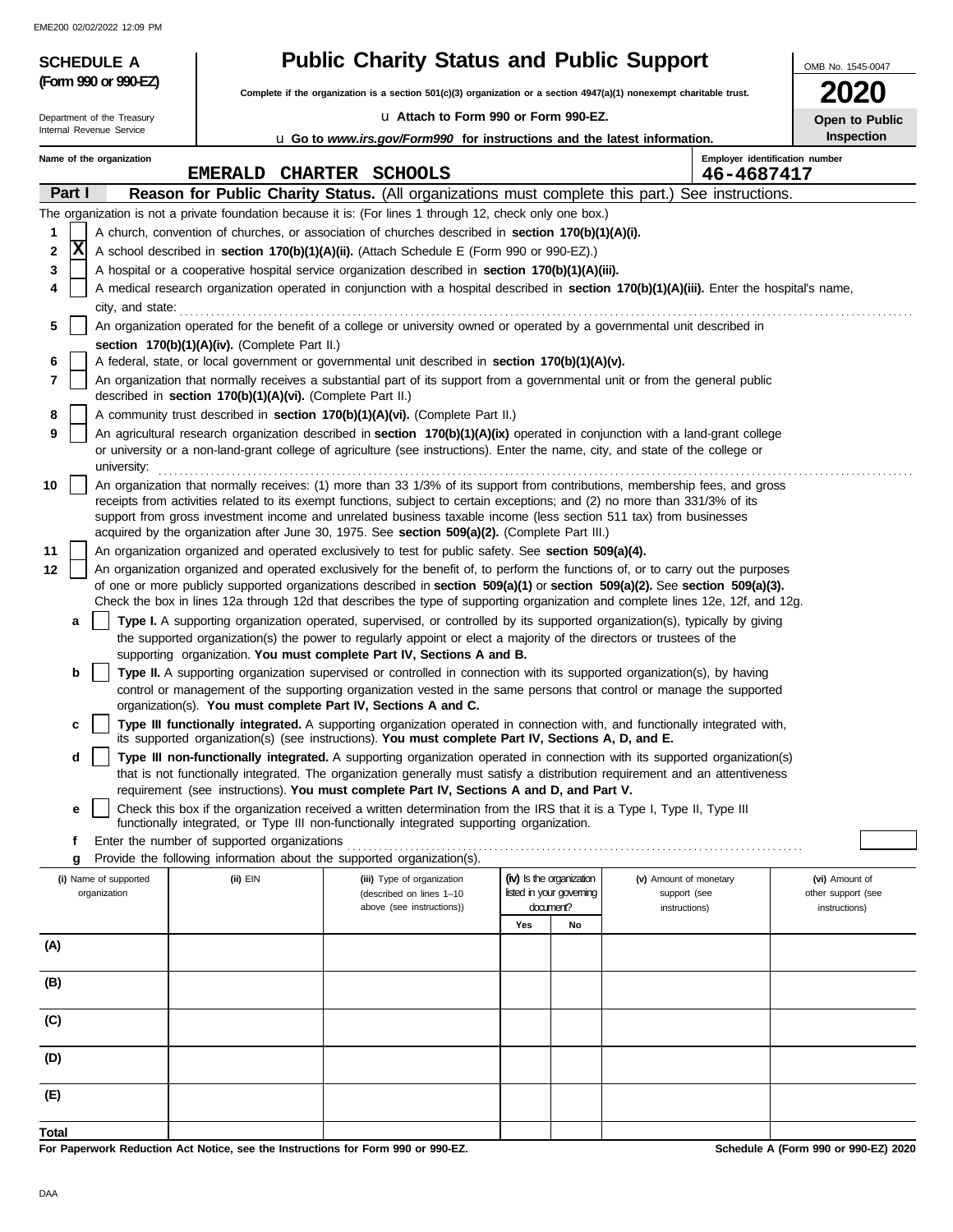|              | EME200 02/02/2022 12:09 PM                                                                                                                                                                                                     |                         |          |            |            |              |    |           |
|--------------|--------------------------------------------------------------------------------------------------------------------------------------------------------------------------------------------------------------------------------|-------------------------|----------|------------|------------|--------------|----|-----------|
|              | Schedule A (Form 990 or 990-EZ) 2020                                                                                                                                                                                           | EMERALD CHARTER SCHOOLS |          |            |            | 46-4687417   |    | Page 2    |
|              | Part II<br>Support Schedule for Organizations Described in Sections 170(b)(1)(A)(iv) and 170(b)(1)(A)(vi)<br>(Complete only if you checked the box on line 5, 7, or 8 of Part I or if the organization failed to qualify under |                         |          |            |            |              |    |           |
|              | Part III. If the organization fails to qualify under the tests listed below, please complete Part III.)                                                                                                                        |                         |          |            |            |              |    |           |
|              | <b>Section A. Public Support</b>                                                                                                                                                                                               |                         |          |            |            |              |    |           |
|              | Calendar year (or fiscal year beginning in)<br>u                                                                                                                                                                               | (a) 2016                | (b) 2017 | $(c)$ 2018 | $(d)$ 2019 | (e) $2020$   |    | (f) Total |
| 1            | Gifts, grants, contributions, and<br>membership fees received. (Do not<br>include any "unusual grants.")                                                                                                                       |                         |          |            |            |              |    |           |
| $\mathbf{2}$ | Tax revenues levied for the<br>organization's benefit and either paid<br>to or expended on its behalf                                                                                                                          |                         |          |            |            |              |    |           |
| 3            | The value of services or facilities<br>furnished by a governmental unit to the<br>organization without charge                                                                                                                  |                         |          |            |            |              |    |           |
| 4            | Total. Add lines 1 through 3                                                                                                                                                                                                   |                         |          |            |            |              |    |           |
| 5            | The portion of total contributions by<br>each person (other than a<br>governmental unit or publicly<br>supported organization) included on<br>line 1 that exceeds 2% of the amount<br>shown on line 11, column (f)<br>.        |                         |          |            |            |              |    |           |
| 6            | <b>Public support.</b> Subtract line 5 from line 4                                                                                                                                                                             |                         |          |            |            |              |    |           |
|              | <b>Section B. Total Support</b>                                                                                                                                                                                                |                         |          |            |            |              |    |           |
|              | Calendar year (or fiscal year beginning in)<br>u                                                                                                                                                                               | (a) 2016                | (b) 2017 | $(c)$ 2018 | $(d)$ 2019 | (e) 2020     |    | (f) Total |
| 7            | Amounts from line 4                                                                                                                                                                                                            |                         |          |            |            |              |    |           |
| 8            | Gross income from interest, dividends,<br>payments received on securities loans,<br>rents, royalties, and income from<br>similar sources                                                                                       |                         |          |            |            |              |    |           |
| 9            | Net income from unrelated business<br>activities, whether or not the business<br>is regularly carried on                                                                                                                       |                         |          |            |            |              |    |           |
| 10           | Other income. Do not include gain or<br>loss from the sale of capital assets<br>(Explain in Part VI.)                                                                                                                          |                         |          |            |            |              |    |           |
| 11           | Total support. Add lines 7 through 10                                                                                                                                                                                          |                         |          |            |            |              |    |           |
| 12           |                                                                                                                                                                                                                                |                         |          |            |            | <u> 12  </u> |    |           |
| 13           | First 5 years. If the Form 990 is for the organization's first, second, third, fourth, or fifth tax year as a section 501(c)(3)                                                                                                |                         |          |            |            |              |    |           |
|              | organization, check this box and stop here                                                                                                                                                                                     |                         |          |            |            |              |    |           |
|              | Section C. Computation of Public Support Percentage                                                                                                                                                                            |                         |          |            |            |              |    |           |
| 14           |                                                                                                                                                                                                                                |                         |          |            |            |              | 14 | $\%$      |
| 15           | 33 1/3% support test-2020. If the organization did not check the box on line 13, and line 14 is 33 1/3% or more, check this                                                                                                    |                         |          |            |            |              | 15 | %         |
| 16a          | box and stop here. The organization qualifies as a publicly supported organization                                                                                                                                             |                         |          |            |            |              |    |           |
| b            | 33 1/3% support test-2019. If the organization did not check a box on line 13 or 16a, and line 15 is 33 1/3% or more, check                                                                                                    |                         |          |            |            |              |    |           |
|              |                                                                                                                                                                                                                                |                         |          |            |            |              |    |           |
| 17a          | 10%-facts-and-circumstances test-2020. If the organization did not check a box on line 13, 16a, or 16b, and line 14 is                                                                                                         |                         |          |            |            |              |    |           |
|              | 10% or more, and if the organization meets the "facts-and-circumstances" test, check this box and stop here. Explain in                                                                                                        |                         |          |            |            |              |    |           |
|              | Part VI how the organization meets the "facts-and-circumstances" test. The organization qualifies as a publicly supported<br>organization                                                                                      |                         |          |            |            |              |    |           |
| b            | 10%-facts-and-circumstances test-2019. If the organization did not check a box on line 13, 16a, 16b, or 17a, and line                                                                                                          |                         |          |            |            |              |    |           |
|              | 15 is 10% or more, and if the organization meets the "facts-and-circumstances" test, check this box and stop here. Explain                                                                                                     |                         |          |            |            |              |    |           |
|              | in Part VI how the organization meets the "facts-and-circumstances" test. The organization qualifies as a publicly supported<br>organization                                                                                   |                         |          |            |            |              |    |           |
| 18           | Private foundation. If the organization did not check a box on line 13, 16a, 16b, 17a, or 17b, check this box and see<br>instructions                                                                                          |                         |          |            |            |              |    |           |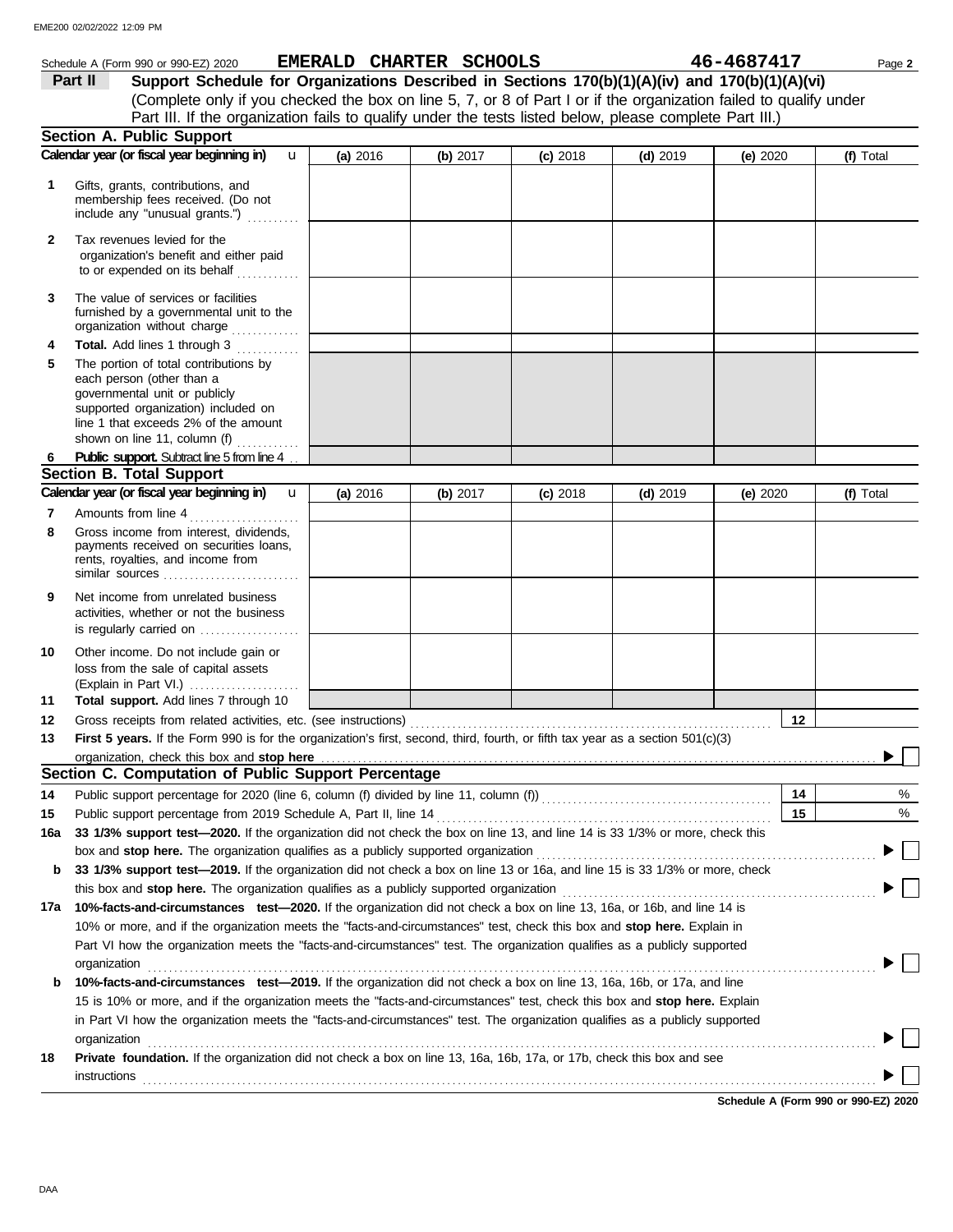|     | Schedule A (Form 990 or 990-EZ) 2020                                                                                                                                              | EMERALD CHARTER SCHOOLS |          |            |            | 46-4687417 | Page 3    |
|-----|-----------------------------------------------------------------------------------------------------------------------------------------------------------------------------------|-------------------------|----------|------------|------------|------------|-----------|
|     | Part III<br>Support Schedule for Organizations Described in Section 509(a)(2)                                                                                                     |                         |          |            |            |            |           |
|     | (Complete only if you checked the box on line 10 of Part I or if the organization failed to qualify under Part II.                                                                |                         |          |            |            |            |           |
|     | If the organization fails to qualify under the tests listed below, please complete Part II.)                                                                                      |                         |          |            |            |            |           |
|     | <b>Section A. Public Support</b>                                                                                                                                                  |                         |          |            |            |            |           |
|     | Calendar year (or fiscal year beginning in)<br>$\mathbf{u}$                                                                                                                       | (a) 2016                | (b) 2017 | $(c)$ 2018 | $(d)$ 2019 | (e) 2020   | (f) Total |
| 1   | Gifts, grants, contributions, and membership fees                                                                                                                                 |                         |          |            |            |            |           |
|     | received. (Do not include any "unusual grants.")                                                                                                                                  |                         |          |            |            |            |           |
| 2   | Gross receipts from admissions, merchandise<br>sold or services performed, or facilities<br>furnished in any activity that is related to the<br>organization's tax-exempt purpose |                         |          |            |            |            |           |
| 3   | Gross receipts from activities that are not an<br>unrelated trade or business under section 513                                                                                   |                         |          |            |            |            |           |
| 4   | Tax revenues levied for the<br>organization's benefit and either paid<br>to or expended on its behalf                                                                             |                         |          |            |            |            |           |
| 5   | The value of services or facilities<br>furnished by a governmental unit to the<br>organization without charge                                                                     |                         |          |            |            |            |           |
| 6   | Total. Add lines 1 through 5                                                                                                                                                      |                         |          |            |            |            |           |
|     | <b>7a</b> Amounts included on lines 1, 2, and 3<br>received from disqualified persons                                                                                             |                         |          |            |            |            |           |
| b   | Amounts included on lines 2 and 3<br>received from other than disqualified<br>persons that exceed the greater of \$5,000<br>or 1% of the amount on line 13 for the year           |                         |          |            |            |            |           |
| c   |                                                                                                                                                                                   |                         |          |            |            |            |           |
| 8   | Public support. (Subtract line 7c from<br>line $6.$ )                                                                                                                             |                         |          |            |            |            |           |
|     | <b>Section B. Total Support</b>                                                                                                                                                   |                         |          |            |            |            |           |
|     | Calendar year (or fiscal year beginning in) u                                                                                                                                     | (a) 2016                | (b) 2017 | $(c)$ 2018 | $(d)$ 2019 | (e) 2020   | (f) Total |
| 9   | Amounts from line 6                                                                                                                                                               |                         |          |            |            |            |           |
| 10a | Gross income from interest, dividends,<br>payments received on securities loans, rents,<br>royalties, and income from similar sources                                             |                         |          |            |            |            |           |
|     | Unrelated business taxable income (less                                                                                                                                           |                         |          |            |            |            |           |
| b   | section 511 taxes) from businesses<br>acquired after June 30, 1975                                                                                                                |                         |          |            |            |            |           |
| с   | Add lines 10a and 10b                                                                                                                                                             |                         |          |            |            |            |           |
| 11  | Net income from unrelated business<br>activities not induded in line 10b, whether<br>or not the business is regularly carried on                                                  |                         |          |            |            |            |           |
| 12  | Other income. Do not include gain or<br>loss from the sale of capital assets                                                                                                      |                         |          |            |            |            |           |
| 13  | Total support. (Add lines 9, 10c, 11,<br>and 12.) $\ldots$                                                                                                                        |                         |          |            |            |            |           |
| 14  | First 5 years. If the Form 990 is for the organization's first, second, third, fourth, or fifth tax year as a section 501(c)(3)<br>organization, check this box and stop here     |                         |          |            |            |            |           |
|     | Section C. Computation of Public Support Percentage                                                                                                                               |                         |          |            |            |            |           |
| 15  |                                                                                                                                                                                   |                         |          |            |            | 15         | %         |
| 16  |                                                                                                                                                                                   |                         |          |            |            | 16         | %         |
|     | Section D. Computation of Investment Income Percentage                                                                                                                            |                         |          |            |            |            |           |
| 17  | Investment income percentage for 2020 (line 10c, column (f), divided by line 13, column (f)) [[[[[[[[[[[[[[[[[                                                                    |                         |          |            |            | 17         | %         |
| 18  |                                                                                                                                                                                   |                         |          |            |            | 18         | %         |
| 19a | 33 1/3% support tests-2020. If the organization did not check the box on line 14, and line 15 is more than 33 1/3%, and line                                                      |                         |          |            |            |            |           |
|     |                                                                                                                                                                                   |                         |          |            |            |            |           |
| b   | 33 1/3% support tests-2019. If the organization did not check a box on line 14 or line 19a, and line 16 is more than 33 1/3%, and                                                 |                         |          |            |            |            |           |
|     |                                                                                                                                                                                   |                         |          |            |            |            |           |
| 20  |                                                                                                                                                                                   |                         |          |            |            |            |           |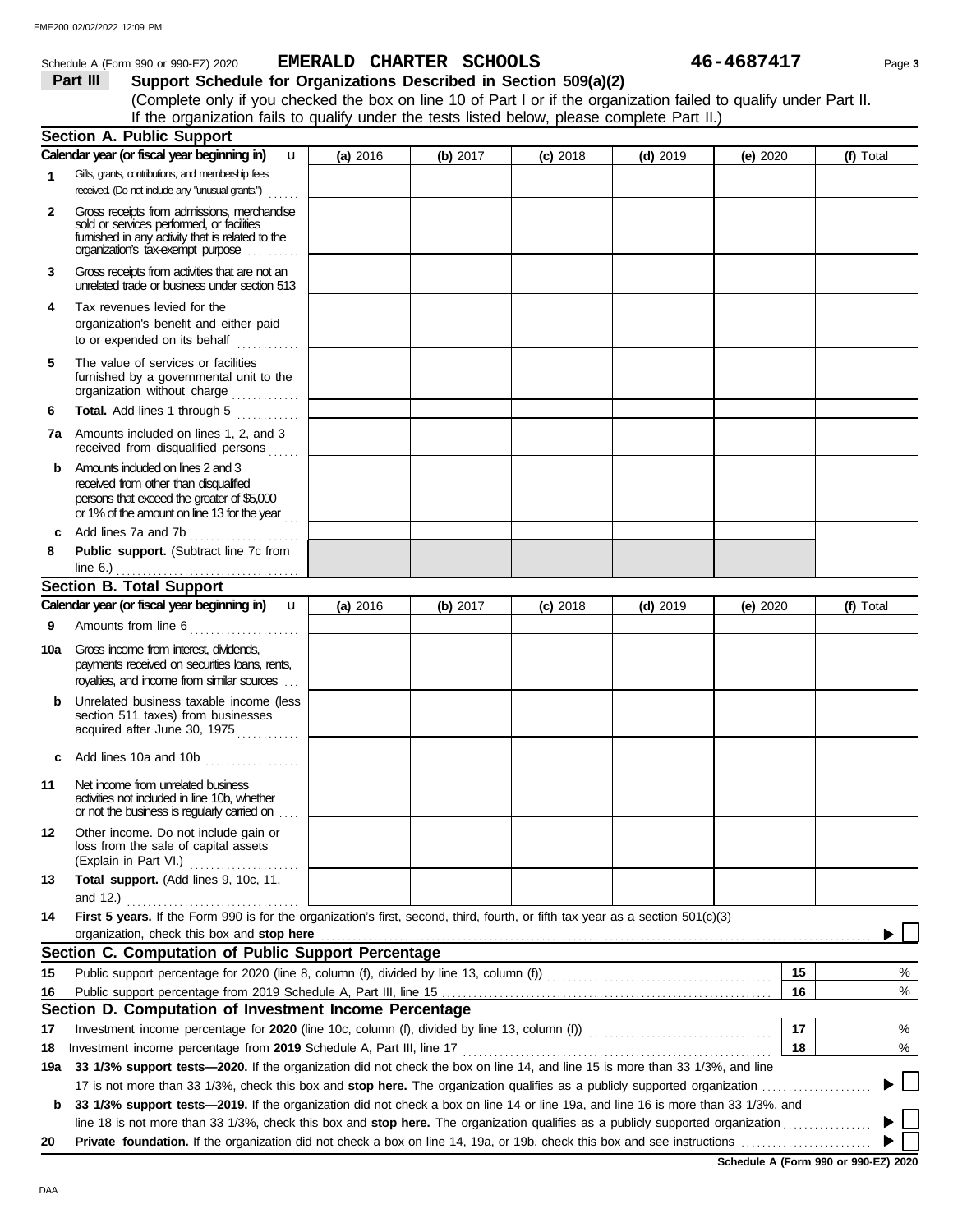|     | EMERALD CHARTER SCHOOLS<br>Schedule A (Form 990 or 990-EZ) 2020                                                                                                                       | 46-4687417                           |     | Page 4 |
|-----|---------------------------------------------------------------------------------------------------------------------------------------------------------------------------------------|--------------------------------------|-----|--------|
|     | Part IV<br><b>Supporting Organizations</b>                                                                                                                                            |                                      |     |        |
|     | (Complete only if you checked a box in line 12 on Part I. If you checked box 12a, Part I, complete Sections A                                                                         |                                      |     |        |
|     | and B. If you checked box 12b, Part I, complete Sections A and C. If you checked box 12c, Part I, complete                                                                            |                                      |     |        |
|     | Sections A, D, and E. If you checked box 12d, Part I, complete Sections A and D, and complete Part V.)                                                                                |                                      |     |        |
|     | Section A. All Supporting Organizations                                                                                                                                               |                                      |     |        |
|     |                                                                                                                                                                                       |                                      | Yes | No     |
| 1   | Are all of the organization's supported organizations listed by name in the organization's governing                                                                                  |                                      |     |        |
|     | documents? If "No," describe in Part VI how the supported organizations are designated. If designated by                                                                              |                                      |     |        |
|     | class or purpose, describe the designation. If historic and continuing relationship, explain.                                                                                         | 1                                    |     |        |
| 2   | Did the organization have any supported organization that does not have an IRS determination of status                                                                                |                                      |     |        |
|     | under section 509(a)(1) or (2)? If "Yes," explain in Part VI how the organization determined that the supported                                                                       |                                      |     |        |
|     | organization was described in section 509(a)(1) or (2).                                                                                                                               | 2                                    |     |        |
| За  | Did the organization have a supported organization described in section $501(c)(4)$ , (5), or (6)? If "Yes," answer                                                                   |                                      |     |        |
|     | lines 3b and 3c below.                                                                                                                                                                | 3a                                   |     |        |
| b   | Did the organization confirm that each supported organization qualified under section $501(c)(4)$ , $(5)$ , or $(6)$ and                                                              |                                      |     |        |
|     | satisfied the public support tests under section 509(a)(2)? If "Yes," describe in Part VI when and how the                                                                            |                                      |     |        |
|     | organization made the determination.                                                                                                                                                  | 3b                                   |     |        |
| с   | Did the organization ensure that all support to such organizations was used exclusively for section $170(c)(2)(B)$                                                                    |                                      |     |        |
|     | purposes? If "Yes," explain in Part VI what controls the organization put in place to ensure such use.                                                                                | 3c                                   |     |        |
|     |                                                                                                                                                                                       |                                      |     |        |
| 4a  | Was any supported organization not organized in the United States ("foreign supported organization")? If<br>"Yes," and if you checked 12a or 12b in Part I, answer (b) and (c) below. |                                      |     |        |
|     |                                                                                                                                                                                       | 4a                                   |     |        |
| b   | Did the organization have ultimate control and discretion in deciding whether to make grants to the foreign                                                                           |                                      |     |        |
|     | supported organization? If "Yes," describe in Part VI how the organization had such control and discretion                                                                            |                                      |     |        |
|     | despite being controlled or supervised by or in connection with its supported organizations.                                                                                          | 4b                                   |     |        |
| с   | Did the organization support any foreign supported organization that does not have an IRS determination                                                                               |                                      |     |        |
|     | under sections $501(c)(3)$ and $509(a)(1)$ or (2)? If "Yes," explain in Part VI what controls the organization used                                                                   |                                      |     |        |
|     | to ensure that all support to the foreign supported organization was used exclusively for section $170(c)(2)(B)$                                                                      |                                      |     |        |
|     | purposes.                                                                                                                                                                             | 4c                                   |     |        |
| 5a  | Did the organization add, substitute, or remove any supported organizations during the tax year? If "Yes,"                                                                            |                                      |     |        |
|     | answer lines 5b and 5c below (if applicable). Also, provide detail in Part VI, including (i) the names and EIN                                                                        |                                      |     |        |
|     | numbers of the supported organizations added, substituted, or removed; (ii) the reasons for each such action;                                                                         |                                      |     |        |
|     | (iii) the authority under the organization's organizing document authorizing such action; and (iv) how the action                                                                     |                                      |     |        |
|     | was accomplished (such as by amendment to the organizing document).                                                                                                                   | 5a                                   |     |        |
| b   | Type I or Type II only. Was any added or substituted supported organization part of a class already                                                                                   |                                      |     |        |
|     | designated in the organization's organizing document?                                                                                                                                 | 5b                                   |     |        |
| с   | Substitutions only. Was the substitution the result of an event beyond the organization's control?                                                                                    | 5c                                   |     |        |
| 6   | Did the organization provide support (whether in the form of grants or the provision of services or facilities) to                                                                    |                                      |     |        |
|     | anyone other than (i) its supported organizations, (ii) individuals that are part of the charitable class benefited                                                                   |                                      |     |        |
|     | by one or more of its supported organizations, or (iii) other supporting organizations that also support or                                                                           |                                      |     |        |
|     | benefit one or more of the filing organization's supported organizations? If "Yes," provide detail in Part VI.                                                                        | 6                                    |     |        |
| 7   | Did the organization provide a grant, loan, compensation, or other similar payment to a substantial contributor                                                                       |                                      |     |        |
|     | (as defined in section $4958(c)(3)(C)$ ), a family member of a substantial contributor, or a 35% controlled entity                                                                    |                                      |     |        |
|     | with regard to a substantial contributor? If "Yes," complete Part I of Schedule L (Form 990 or 990-EZ).                                                                               | 7                                    |     |        |
| 8   | Did the organization make a loan to a disqualified person (as defined in section 4958) not described in line 7?                                                                       |                                      |     |        |
|     | If "Yes," complete Part I of Schedule L (Form 990 or 990-EZ).                                                                                                                         | 8                                    |     |        |
| 9a  | Was the organization controlled directly or indirectly at any time during the tax year by one or more                                                                                 |                                      |     |        |
|     | disqualified persons, as defined in section 4946 (other than foundation managers and organizations                                                                                    |                                      |     |        |
|     | described in section 509(a)(1) or (2))? If "Yes," provide detail in Part VI.                                                                                                          | 9а                                   |     |        |
| b   | Did one or more disqualified persons (as defined in line 9a) hold a controlling interest in any entity in which                                                                       |                                      |     |        |
|     | the supporting organization had an interest? If "Yes," provide detail in Part VI.                                                                                                     | 9b                                   |     |        |
| С   | Did a disqualified person (as defined in line 9a) have an ownership interest in, or derive any personal benefit                                                                       |                                      |     |        |
|     | from, assets in which the supporting organization also had an interest? If "Yes," provide detail in Part VI.                                                                          | 9с                                   |     |        |
| 10a | Was the organization subject to the excess business holdings rules of section 4943 because of section                                                                                 |                                      |     |        |
|     | 4943(f) (regarding certain Type II supporting organizations, and all Type III non-functionally integrated                                                                             |                                      |     |        |
|     | supporting organizations)? If "Yes," answer line 10b below.                                                                                                                           | 10a                                  |     |        |
| b   | Did the organization have any excess business holdings in the tax year? (Use Schedule C, Form 4720, to                                                                                |                                      |     |        |
|     | determine whether the organization had excess business holdings.)                                                                                                                     | 10 <sub>b</sub>                      |     |        |
|     |                                                                                                                                                                                       | Schedule A (Form 990 or 990-EZ) 2020 |     |        |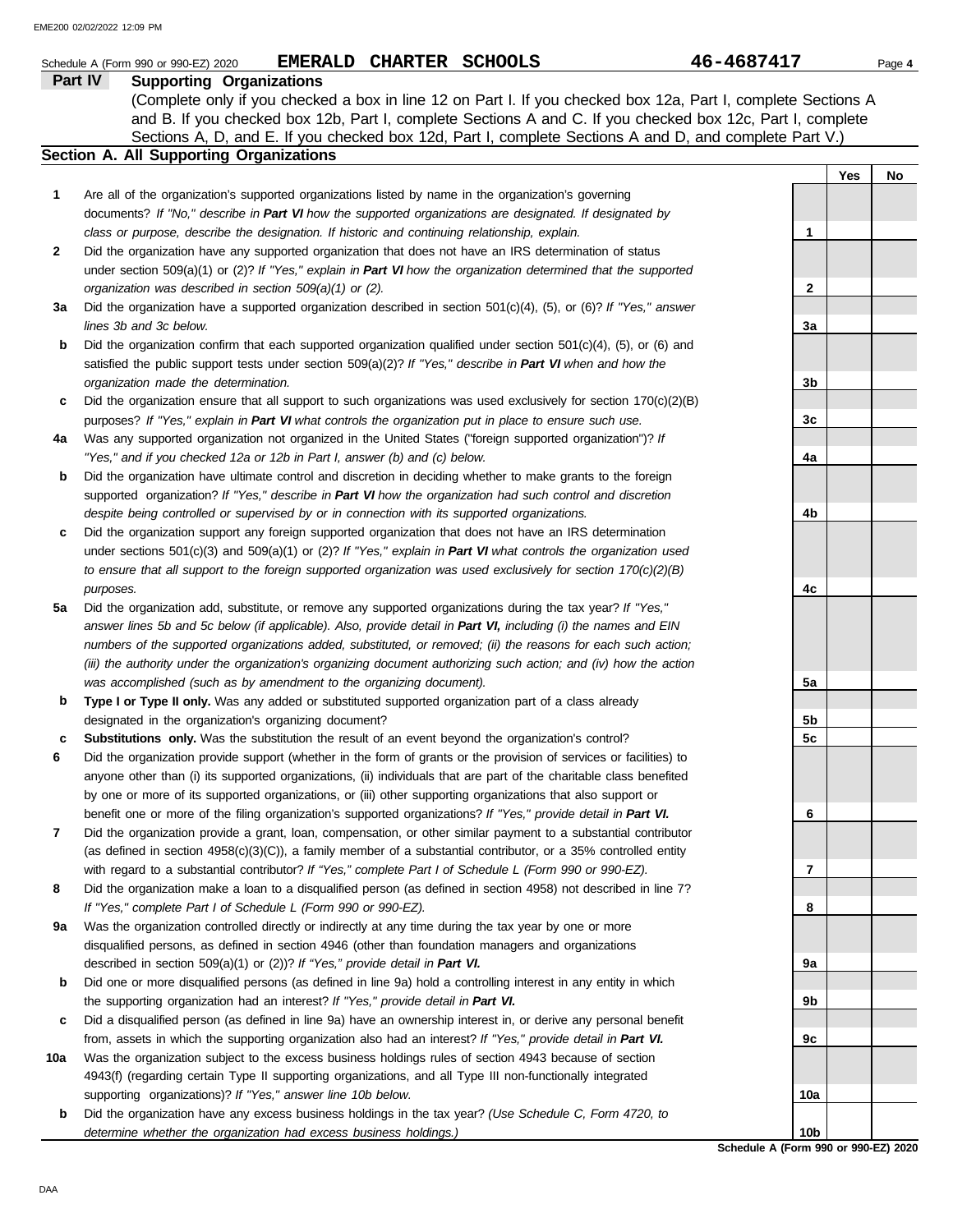|              | <b>SCHOOLS</b><br><b>EMERALD</b><br>CHARTER<br>Schedule A (Form 990 or 990-EZ) 2020                                            | 46-4687417      |            | Page 5    |
|--------------|--------------------------------------------------------------------------------------------------------------------------------|-----------------|------------|-----------|
|              | Part IV<br><b>Supporting Organizations (continued)</b>                                                                         |                 |            |           |
|              |                                                                                                                                |                 | Yes        | No        |
| 11           | Has the organization accepted a gift or contribution from any of the following persons?                                        |                 |            |           |
| a            | A person who directly or indirectly controls, either alone or together with persons described in lines 11b and                 |                 |            |           |
|              | 11c below, the governing body of a supported organization?                                                                     | 11a             |            |           |
| b            | A family member of a person described in line 11a above?                                                                       | 11 <sub>b</sub> |            |           |
| c            | A 35% controlled entity of a person described in line 11a or 11b above? If "Yes" to line 11a, 11b, or 11c, provide             |                 |            |           |
|              | detail in Part VI.                                                                                                             | 11 <sub>c</sub> |            |           |
|              | Section B. Type I Supporting Organizations                                                                                     |                 |            |           |
|              |                                                                                                                                |                 | <b>Yes</b> | <b>No</b> |
| 1            | Did the governing body, members of the governing body, officers acting in their official capacity, or membership of one or     |                 |            |           |
|              | more supported organizations have the power to regularly appoint or elect at least a majority of the organization's officers,  |                 |            |           |
|              | directors, or trustees at all times during the tax year? If "No," describe in Part VI how the supported organization(s)        |                 |            |           |
|              | effectively operated, supervised, or controlled the organization's activities. If the organization had more than one supported |                 |            |           |
|              | organization, describe how the powers to appoint and/or remove officers, directors, or trustees were allocated among the       |                 |            |           |
|              | supported organizations and what conditions or restrictions, if any, applied to such powers during the tax year.               | 1               |            |           |
| $\mathbf{2}$ | Did the organization operate for the benefit of any supported organization other than the supported                            |                 |            |           |
|              | organization(s) that operated, supervised, or controlled the supporting organization? If "Yes," explain in Part                |                 |            |           |
|              | VI how providing such benefit carried out the purposes of the supported organization(s) that operated,                         |                 |            |           |
|              | supervised, or controlled the supporting organization.                                                                         | $\mathbf{2}$    |            |           |
|              | Section C. Type II Supporting Organizations                                                                                    |                 |            |           |
|              |                                                                                                                                |                 | <b>Yes</b> | <b>No</b> |
| 1            | Were a majority of the organization's directors or trustees during the tax year also a majority of the directors               |                 |            |           |
|              | or trustees of each of the organization's supported organization(s)? If "No," describe in Part VI how control                  |                 |            |           |
|              | or management of the supporting organization was vested in the same persons that controlled or managed                         |                 |            |           |
|              |                                                                                                                                | 1               |            |           |
|              | the supported organization(s).<br>Section D. All Type III Supporting Organizations                                             |                 |            |           |
|              |                                                                                                                                |                 | <b>Yes</b> | No        |
| 1            | Did the organization provide to each of its supported organizations, by the last day of the fifth month of the                 |                 |            |           |
|              | the contract of the contract of the contract of the contract of the contract of the contract of the contract of                |                 |            |           |

| $\mathbf{1}$   | Did the organization provide to each of its supported organizations, by the last day of the fifth month of the         |              |  |
|----------------|------------------------------------------------------------------------------------------------------------------------|--------------|--|
|                | organization's tax year, (i) a written notice describing the type and amount of support provided during the prior tax  |              |  |
|                | year, (ii) a copy of the Form 990 that was most recently filed as of the date of notification, and (iii) copies of the |              |  |
|                | organization's governing documents in effect on the date of notification, to the extent not previously provided?       |              |  |
| $\overline{2}$ | Were any of the organization's officers, directors, or trustees either (i) appointed or elected by the supported       |              |  |
|                | organization(s) or (ii) serving on the governing body of a supported organization? If "No," explain in Part VI how     |              |  |
|                | the organization maintained a close and continuous working relationship with the supported organization(s).            | $\mathbf{2}$ |  |
| 3              | By reason of the relationship described in line 2, above, did the organization's supported organizations have          |              |  |
|                | a significant voice in the organization's investment policies and in directing the use of the organization's           |              |  |
|                | income or assets at all times during the tax year? If "Yes," describe in Part VI the role the organization's           |              |  |
|                | supported organizations played in this regard.                                                                         | 3            |  |

*supported organizations played in this regard.*

## **Section E. Type III Functionally-Integrated Supporting Organizations**

|  | Check the box next to the method that the organization used to satisfy the Integral Part Test during the year (see instructions). |  |  |  |  |
|--|-----------------------------------------------------------------------------------------------------------------------------------|--|--|--|--|
|--|-----------------------------------------------------------------------------------------------------------------------------------|--|--|--|--|

The organization satisfied the Activities Test. *Complete line 2 below.* **a**

The organization is the parent of each of its supported organizations. *Complete line 3 below.* **b**

|  |  | c   The organization supported a governmental entity. Describe in Part VI how you supported a governmental entity (see instructions) |  |  |  |  |  |  |  |  |  |  |  |  |
|--|--|--------------------------------------------------------------------------------------------------------------------------------------|--|--|--|--|--|--|--|--|--|--|--|--|
|--|--|--------------------------------------------------------------------------------------------------------------------------------------|--|--|--|--|--|--|--|--|--|--|--|--|

- **2** Activities Test. *Answer lines 2a and 2b below.*
- **a** Did substantially all of the organization's activities during the tax year directly further the exempt purposes of the supported organization(s) to which the organization was responsive? *If "Yes," then in Part VI identify those supported organizations and explain how these activities directly furthered their exempt purposes, how the organization was responsive to those supported organizations, and how the organization determined that these activities constituted substantially all of its activities.*
- **b** Did the activities described in line 2a, above, constitute activities that, but for the organization's involvement, one or more of the organization's supported organization(s) would have been engaged in? If "Yes," explain in *Part VI the reasons for the organization's position that its supported organization(s) would have engaged in these activities but for the organization's involvement.*
- **3** Parent of Supported Organizations. *Answer lines 3a and 3b below.*
- **a** Did the organization have the power to regularly appoint or elect a majority of the officers, directors, or trustees of each of the supported organizations? *If "Yes" or "No," provide details in Part VI.*
- DAA **Schedule A (Form 990 or 990-EZ) 2020 b** Did the organization exercise a substantial degree of direction over the policies, programs, and activities of each of its supported organizations? *If "Yes," describe in Part VI the role played by the organization in this regard.*

**2a**

**2b**

**3a**

**Yes No**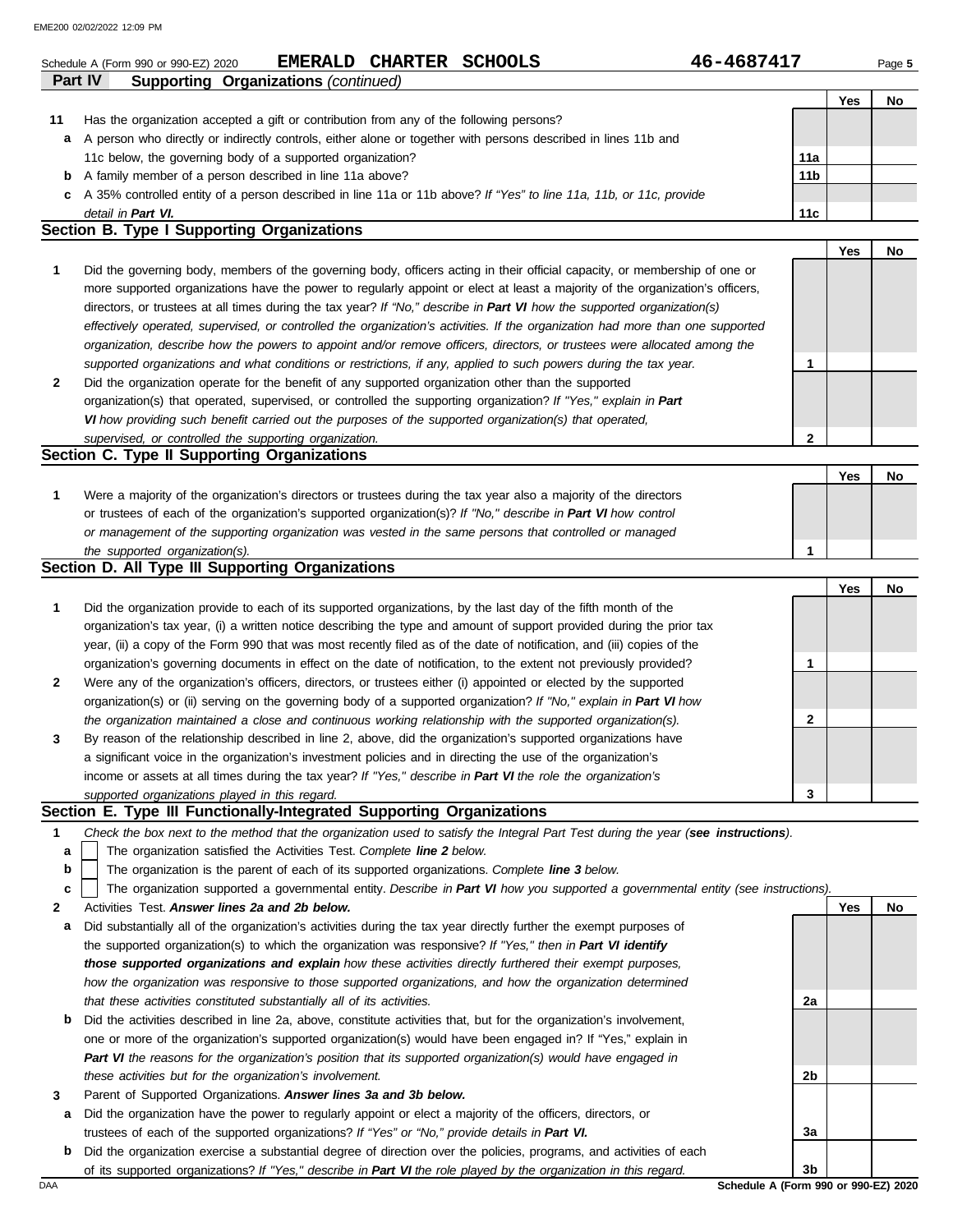|                | EMERALD CHARTER SCHOOLS<br>Schedule A (Form 990 or 990-EZ) 2020                                                                  |              | 46-4687417     | Page 6                         |
|----------------|----------------------------------------------------------------------------------------------------------------------------------|--------------|----------------|--------------------------------|
| Part V         | Type III Non-Functionally Integrated 509(a)(3) Supporting Organizations                                                          |              |                |                                |
| 1              | Check here if the organization satisfied the Integral Part Test as a qualifying trust on Nov. 20, 1970 (explain in Part VI). See |              |                |                                |
|                | instructions. All other Type III non-functionally integrated supporting organizations must complete Sections A through E.        |              |                |                                |
|                | Section A - Adjusted Net Income                                                                                                  |              | (A) Prior Year | (B) Current Year<br>(optional) |
| 1              | Net short-term capital gain                                                                                                      | 1            |                |                                |
| 2              | Recoveries of prior-year distributions                                                                                           | $\mathbf{2}$ |                |                                |
| 3              | Other gross income (see instructions)                                                                                            | 3            |                |                                |
| 4              | Add lines 1 through 3.                                                                                                           | 4            |                |                                |
| 5              | Depreciation and depletion                                                                                                       | 5            |                |                                |
| 6              | Portion of operating expenses paid or incurred for production or collection of                                                   |              |                |                                |
|                | gross income or for management, conservation, or maintenance of property                                                         |              |                |                                |
|                | held for production of income (see instructions)                                                                                 | 6            |                |                                |
| 7              | Other expenses (see instructions)                                                                                                | 7            |                |                                |
| 8              | Adjusted Net Income (subtract lines 5, 6, and 7 from line 4)                                                                     | 8            |                |                                |
|                | Section B - Minimum Asset Amount                                                                                                 |              | (A) Prior Year | (B) Current Year<br>(optional) |
| 1.             | Aggregate fair market value of all non-exempt-use assets (see                                                                    |              |                |                                |
|                | instructions for short tax year or assets held for part of year):                                                                |              |                |                                |
|                | <b>a</b> Average monthly value of securities                                                                                     | 1a           |                |                                |
|                | <b>b</b> Average monthly cash balances                                                                                           | 1b           |                |                                |
|                | <b>c</b> Fair market value of other non-exempt-use assets                                                                        | 1c           |                |                                |
|                | <b>d Total</b> (add lines 1a, 1b, and 1c)                                                                                        | 1d           |                |                                |
|                | e Discount claimed for blockage or other factors                                                                                 |              |                |                                |
|                | (explain in detail in Part VI).                                                                                                  |              |                |                                |
| $\mathbf{2}$   | Acquisition indebtedness applicable to non-exempt-use assets                                                                     | $\mathbf{2}$ |                |                                |
| 3              | Subtract line 2 from line 1d.                                                                                                    | 3            |                |                                |
| 4              | Cash deemed held for exempt use. Enter 0.015 of line 3 (for greater amount,                                                      |              |                |                                |
|                | see instructions).                                                                                                               | 4            |                |                                |
| 5              | Net value of non-exempt-use assets (subtract line 4 from line 3)                                                                 | 5            |                |                                |
| 6              | Multiply line 5 by 0.035.                                                                                                        | 6            |                |                                |
| 7              | Recoveries of prior-year distributions                                                                                           | 7            |                |                                |
| 8              | Minimum Asset Amount (add line 7 to line 6)                                                                                      | 8            |                |                                |
|                | Section C - Distributable Amount                                                                                                 |              |                | <b>Current Year</b>            |
| 1              | Adjusted net income for prior year (from Section A, line 8, column A)                                                            | 1            |                |                                |
| 2              | Enter 0.85 of line 1.                                                                                                            | 2            |                |                                |
| 3              | Minimum asset amount for prior year (from Section B, line 8, column A)                                                           | 3            |                |                                |
| 4              | Enter greater of line 2 or line 3.                                                                                               | 4            |                |                                |
| 5              | Income tax imposed in prior year                                                                                                 | 5            |                |                                |
| 6              | Distributable Amount. Subtract line 5 from line 4, unless subject to                                                             |              |                |                                |
|                | emergency temporary reduction (see instructions).                                                                                | 6            |                |                                |
| $\overline{7}$ | Check here if the current year is the organization's first as a non-functionally integrated Type III supporting organization     |              |                |                                |

(see instructions).

**Schedule A (Form 990 or 990-EZ) 2020**

DAA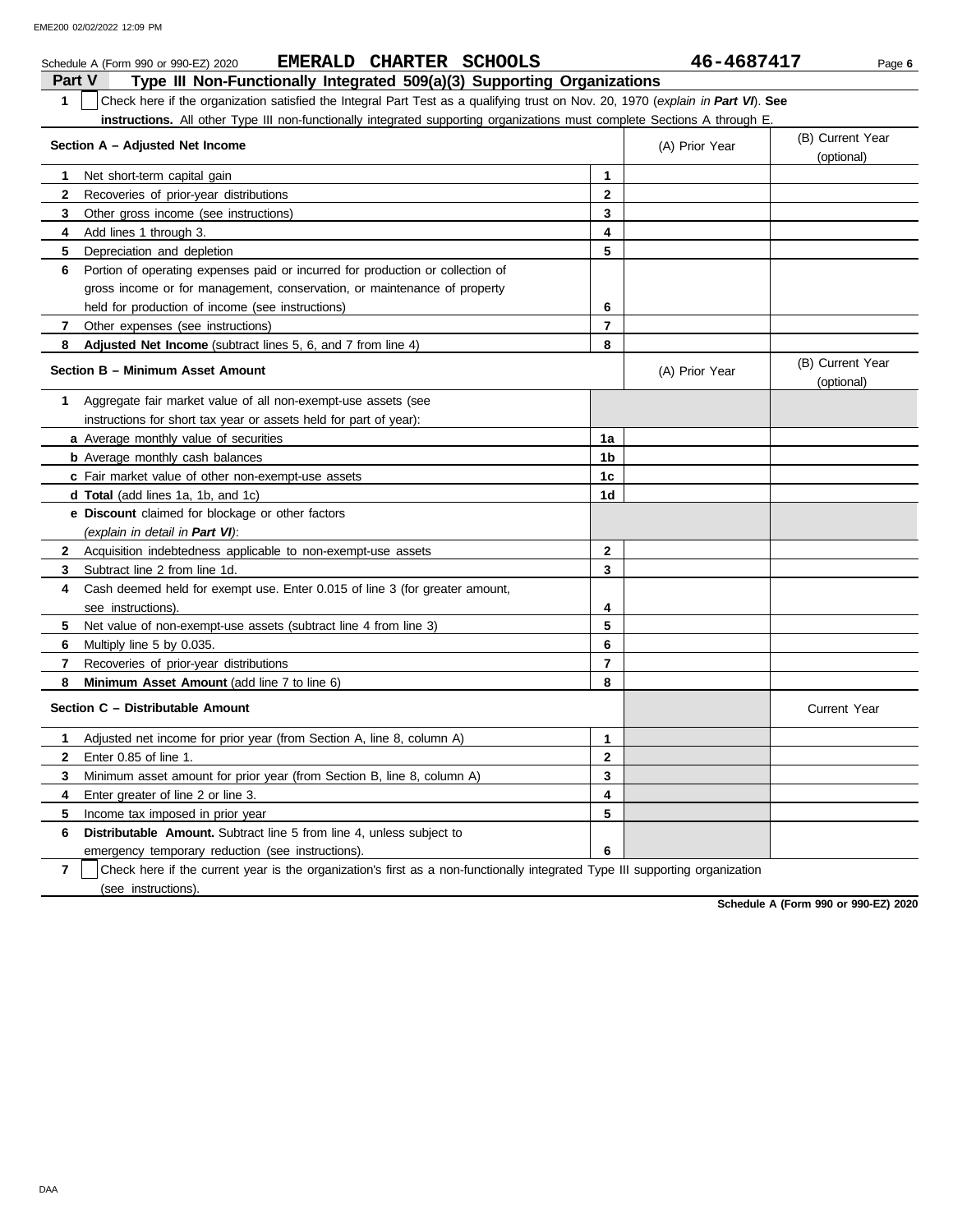|              | EMERALD CHARTER SCHOOLS<br>Schedule A (Form 990 or 990-EZ) 2020                            |                             | 46-4687417                                   | Page 7                                  |
|--------------|--------------------------------------------------------------------------------------------|-----------------------------|----------------------------------------------|-----------------------------------------|
| Part V       | Type III Non-Functionally Integrated 509(a)(3) Supporting Organizations (continued)        |                             |                                              |                                         |
|              | Section D - Distributions                                                                  |                             |                                              | <b>Current Year</b>                     |
| 1            | Amounts paid to supported organizations to accomplish exempt purposes                      |                             |                                              |                                         |
| $\mathbf{2}$ | Amounts paid to perform activity that directly furthers exempt purposes of supported       |                             |                                              |                                         |
|              | organizations, in excess of income from activity                                           |                             |                                              |                                         |
| 3            | Administrative expenses paid to accomplish exempt purposes of supported organizations      |                             |                                              |                                         |
| 4            | Amounts paid to acquire exempt-use assets                                                  |                             |                                              |                                         |
| 5            | Qualified set-aside amounts (prior IRS approval required-provide details in Part VI)       |                             |                                              |                                         |
| 6            | Other distributions (describe in Part VI). See instructions.                               |                             |                                              |                                         |
| 7            | Total annual distributions. Add lines 1 through 6.                                         |                             |                                              |                                         |
| 8            | Distributions to attentive supported organizations to which the organization is responsive |                             |                                              |                                         |
|              | (provide details in Part VI). See instructions.                                            |                             |                                              |                                         |
| 9            | Distributable amount for 2020 from Section C, line 6                                       |                             |                                              |                                         |
| 10           | Line 8 amount divided by line 9 amount                                                     |                             |                                              |                                         |
|              |                                                                                            | (i)                         | (ii)                                         | (iii)                                   |
|              | <b>Section E - Distribution Allocations (see instructions)</b>                             | <b>Excess Distributions</b> | <b>Underdistributions</b><br><b>Pre-2020</b> | <b>Distributable</b><br>Amount for 2020 |
| 1            | Distributable amount for 2020 from Section C, line 6                                       |                             |                                              |                                         |
| $\mathbf{2}$ | Underdistributions, if any, for years prior to 2020                                        |                             |                                              |                                         |
|              | (reasonable cause required-explain in Part VI). See                                        |                             |                                              |                                         |
|              | instructions.                                                                              |                             |                                              |                                         |
| 3            | Excess distributions carryover, if any, to 2020                                            |                             |                                              |                                         |
|              |                                                                                            |                             |                                              |                                         |
|              |                                                                                            |                             |                                              |                                         |
|              |                                                                                            |                             |                                              |                                         |
|              |                                                                                            |                             |                                              |                                         |
|              |                                                                                            |                             |                                              |                                         |
|              | f Total of lines 3a through 3e                                                             |                             |                                              |                                         |
|              | g Applied to underdistributions of prior years                                             |                             |                                              |                                         |
|              | h Applied to 2020 distributable amount                                                     |                             |                                              |                                         |
|              | Carryover from 2015 not applied (see instructions)                                         |                             |                                              |                                         |
|              | Remainder. Subtract lines 3g, 3h, and 3i from line 3f.                                     |                             |                                              |                                         |
| 4            | Distributions for 2020 from                                                                |                             |                                              |                                         |
|              | \$<br>Section D, line 7:                                                                   |                             |                                              |                                         |
|              | a Applied to underdistributions of prior years                                             |                             |                                              |                                         |
|              | <b>b</b> Applied to 2020 distributable amount                                              |                             |                                              |                                         |
|              | <b>c</b> Remainder. Subtract lines 4a and 4b from line 4.                                  |                             |                                              |                                         |
| 5            | Remaining underdistributions for years prior to 2020, if                                   |                             |                                              |                                         |
|              | any. Subtract lines 3g and 4a from line 2. For result                                      |                             |                                              |                                         |
|              | greater than zero, explain in Part VI. See instructions.                                   |                             |                                              |                                         |
| 6            | Remaining underdistributions for 2020 Subtract lines 3h                                    |                             |                                              |                                         |
|              | and 4b from line 1. For result greater than zero, explain in                               |                             |                                              |                                         |
|              | Part VI. See instructions.                                                                 |                             |                                              |                                         |
| 7            | Excess distributions carryover to 2021. Add lines 3j                                       |                             |                                              |                                         |
|              | and 4c.                                                                                    |                             |                                              |                                         |
| 8            | Breakdown of line 7:                                                                       |                             |                                              |                                         |
|              |                                                                                            |                             |                                              |                                         |
|              |                                                                                            |                             |                                              |                                         |
|              |                                                                                            |                             |                                              |                                         |
|              |                                                                                            |                             |                                              |                                         |
|              | e Excess from 2020.                                                                        |                             |                                              |                                         |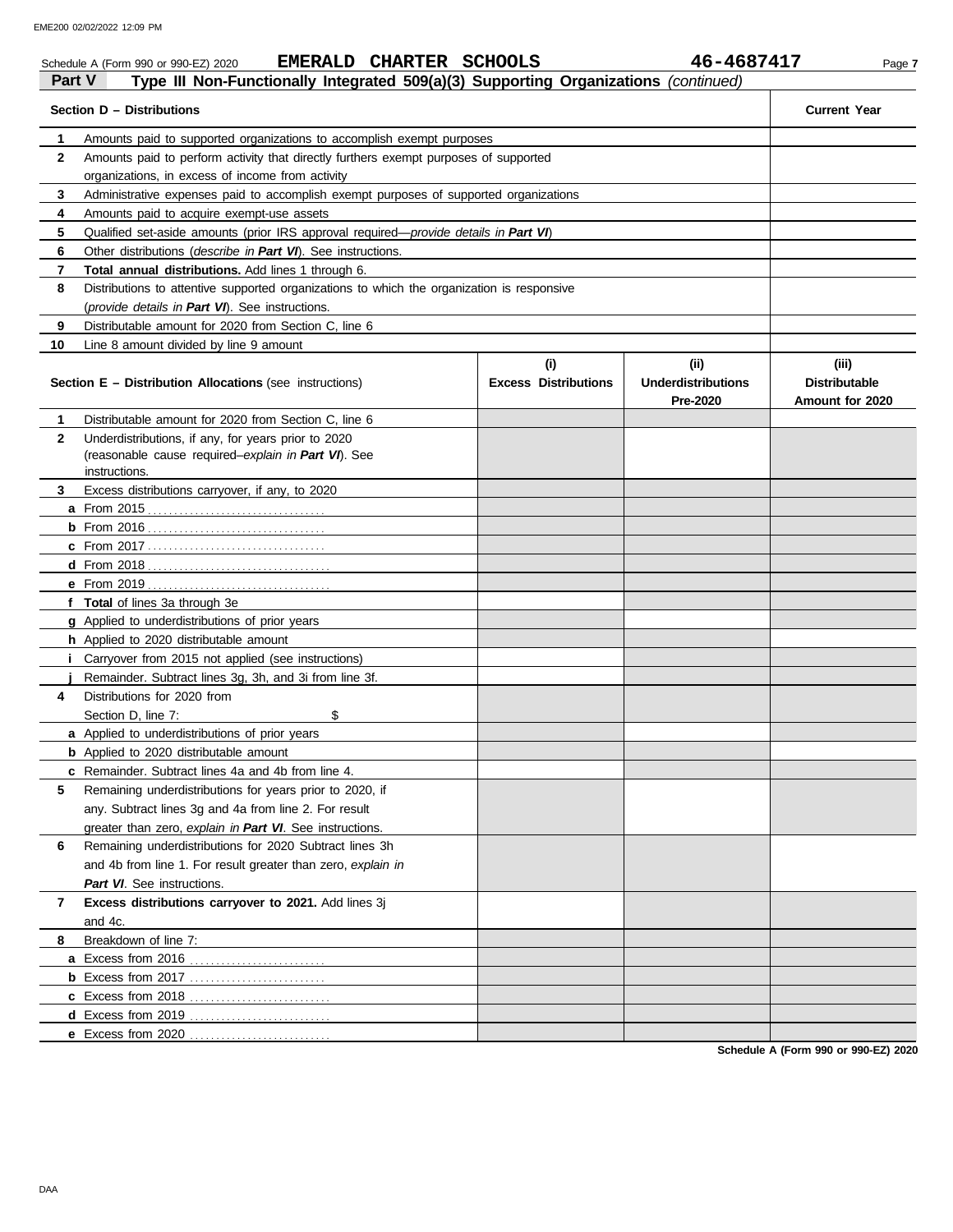|         | Schedule A (Form 990 or 990-EZ) 2020 | EMERALD CHARTER SCHOOLS |                                                                                                | 46-4687417                                                                                                                                                                                                                                                                                                                                                                                                                                                                                | Page 8 |
|---------|--------------------------------------|-------------------------|------------------------------------------------------------------------------------------------|-------------------------------------------------------------------------------------------------------------------------------------------------------------------------------------------------------------------------------------------------------------------------------------------------------------------------------------------------------------------------------------------------------------------------------------------------------------------------------------------|--------|
| Part VI |                                      |                         | lines 2, 5, and 6. Also complete this part for any additional information. (See instructions.) | Supplemental Information. Provide the explanations required by Part II, line 10; Part II, line 17a or 17b; Part<br>III, line 12; Part IV, Section A, lines 1, 2, 3b, 3c, 4b, 4c, 5a, 6, 9a, 9b, 9c, 11a, 11b, and 11c; Part IV, Section<br>B, lines 1 and 2; Part IV, Section C, line 1; Part IV, Section D, lines 2 and 3; Part IV, Section E, lines 1c, 2a, 2b,<br>3a, and 3b; Part V, line 1; Part V, Section B, line 1e; Part V, Section D, lines 5, 6, and 8; and Part V, Section E, |        |
|         |                                      |                         |                                                                                                |                                                                                                                                                                                                                                                                                                                                                                                                                                                                                           |        |
|         |                                      |                         |                                                                                                |                                                                                                                                                                                                                                                                                                                                                                                                                                                                                           |        |
|         |                                      |                         |                                                                                                |                                                                                                                                                                                                                                                                                                                                                                                                                                                                                           |        |
|         |                                      |                         |                                                                                                |                                                                                                                                                                                                                                                                                                                                                                                                                                                                                           |        |
|         |                                      |                         |                                                                                                |                                                                                                                                                                                                                                                                                                                                                                                                                                                                                           |        |
|         |                                      |                         |                                                                                                |                                                                                                                                                                                                                                                                                                                                                                                                                                                                                           |        |
|         |                                      |                         |                                                                                                |                                                                                                                                                                                                                                                                                                                                                                                                                                                                                           |        |
|         |                                      |                         |                                                                                                |                                                                                                                                                                                                                                                                                                                                                                                                                                                                                           |        |
|         |                                      |                         |                                                                                                |                                                                                                                                                                                                                                                                                                                                                                                                                                                                                           |        |
|         |                                      |                         |                                                                                                |                                                                                                                                                                                                                                                                                                                                                                                                                                                                                           |        |
|         |                                      |                         |                                                                                                |                                                                                                                                                                                                                                                                                                                                                                                                                                                                                           |        |
|         |                                      |                         |                                                                                                |                                                                                                                                                                                                                                                                                                                                                                                                                                                                                           |        |
|         |                                      |                         |                                                                                                |                                                                                                                                                                                                                                                                                                                                                                                                                                                                                           |        |
|         |                                      |                         |                                                                                                |                                                                                                                                                                                                                                                                                                                                                                                                                                                                                           |        |
|         |                                      |                         |                                                                                                |                                                                                                                                                                                                                                                                                                                                                                                                                                                                                           |        |
|         |                                      |                         |                                                                                                |                                                                                                                                                                                                                                                                                                                                                                                                                                                                                           |        |
|         |                                      |                         |                                                                                                |                                                                                                                                                                                                                                                                                                                                                                                                                                                                                           |        |
|         |                                      |                         |                                                                                                |                                                                                                                                                                                                                                                                                                                                                                                                                                                                                           |        |
|         |                                      |                         |                                                                                                |                                                                                                                                                                                                                                                                                                                                                                                                                                                                                           |        |
|         |                                      |                         |                                                                                                |                                                                                                                                                                                                                                                                                                                                                                                                                                                                                           |        |
|         |                                      |                         |                                                                                                |                                                                                                                                                                                                                                                                                                                                                                                                                                                                                           |        |
|         |                                      |                         |                                                                                                |                                                                                                                                                                                                                                                                                                                                                                                                                                                                                           |        |
|         |                                      |                         |                                                                                                |                                                                                                                                                                                                                                                                                                                                                                                                                                                                                           |        |
|         |                                      |                         |                                                                                                |                                                                                                                                                                                                                                                                                                                                                                                                                                                                                           |        |
|         |                                      |                         |                                                                                                |                                                                                                                                                                                                                                                                                                                                                                                                                                                                                           |        |
|         |                                      |                         |                                                                                                |                                                                                                                                                                                                                                                                                                                                                                                                                                                                                           |        |
|         |                                      |                         |                                                                                                |                                                                                                                                                                                                                                                                                                                                                                                                                                                                                           |        |
|         |                                      |                         |                                                                                                |                                                                                                                                                                                                                                                                                                                                                                                                                                                                                           |        |
|         |                                      |                         |                                                                                                |                                                                                                                                                                                                                                                                                                                                                                                                                                                                                           |        |
|         |                                      |                         |                                                                                                |                                                                                                                                                                                                                                                                                                                                                                                                                                                                                           |        |
|         |                                      |                         |                                                                                                |                                                                                                                                                                                                                                                                                                                                                                                                                                                                                           |        |
|         |                                      |                         |                                                                                                |                                                                                                                                                                                                                                                                                                                                                                                                                                                                                           |        |
|         |                                      |                         |                                                                                                |                                                                                                                                                                                                                                                                                                                                                                                                                                                                                           |        |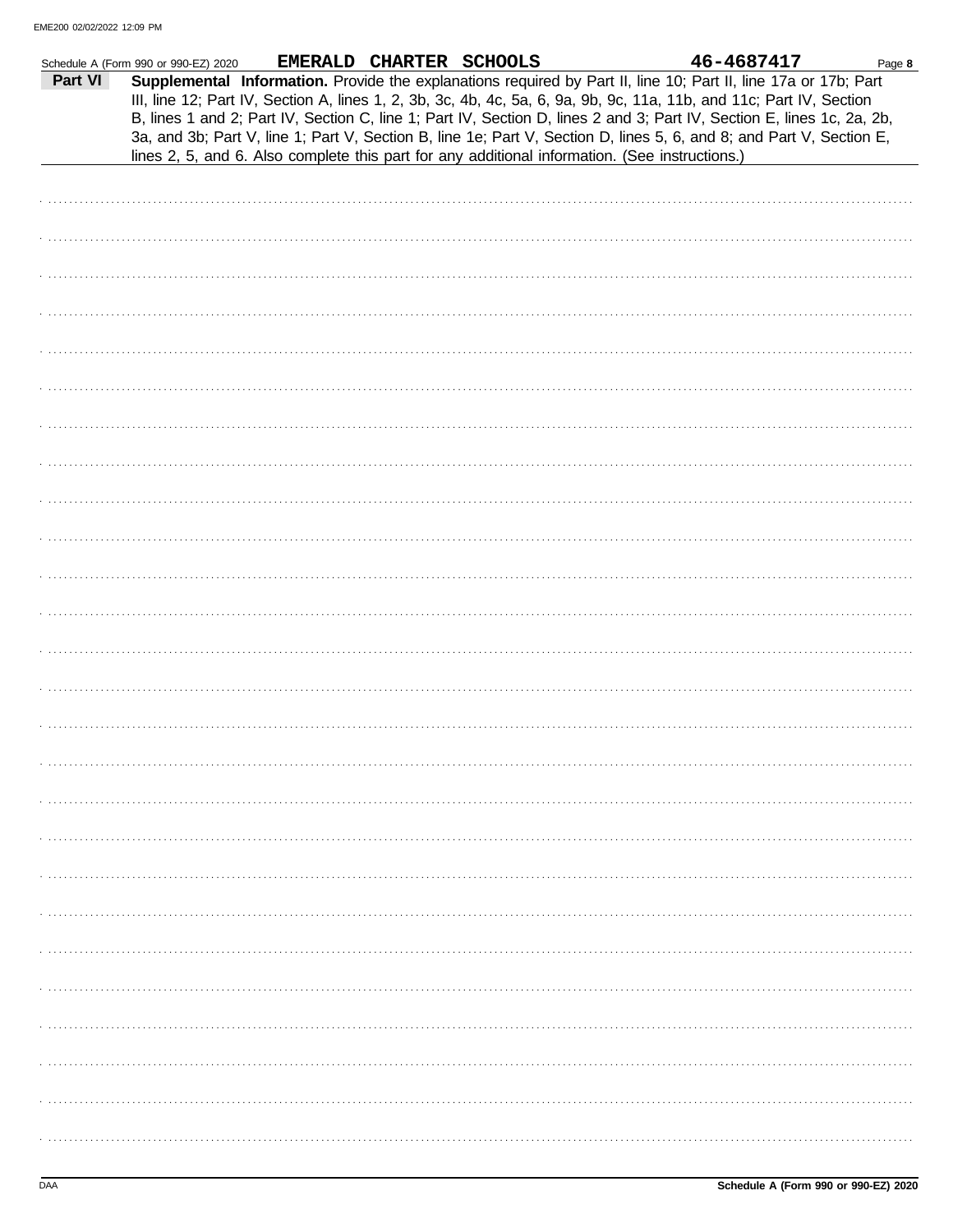Department of the Treasury Internal Revenue Service **Name of the organization**

**(Form 990)**

## **SCHEDULE D Supplemental Financial Statements**

**Part IV, line 6, 7, 8, 9, 10, 11a, 11b, 11c, 11d, 11e, 11f, 12a, or 12b.** u **Complete if the organization answered "Yes" on Form 990,**

u **Attach to Form 990.**  u **Go to** *www.irs.gov/Form990* **for instructions and the latest information.**

**Employer identification number Inspection**

**2020**

**Open to Public**

OMB No. 1545-0047

|    | <b>EMERALD</b><br><b>CHARTER SCHOOLS</b>                                                                                                                                                                                                                             |                                                    | 46-4687417                                                                                                                                                                                                                                                                                                                                                          |
|----|----------------------------------------------------------------------------------------------------------------------------------------------------------------------------------------------------------------------------------------------------------------------|----------------------------------------------------|---------------------------------------------------------------------------------------------------------------------------------------------------------------------------------------------------------------------------------------------------------------------------------------------------------------------------------------------------------------------|
|    | Organizations Maintaining Donor Advised Funds or Other Similar Funds or Accounts.<br>Part I                                                                                                                                                                          |                                                    |                                                                                                                                                                                                                                                                                                                                                                     |
|    | Complete if the organization answered "Yes" on Form 990, Part IV, line 6.                                                                                                                                                                                            |                                                    |                                                                                                                                                                                                                                                                                                                                                                     |
|    |                                                                                                                                                                                                                                                                      | (a) Donor advised funds                            | (b) Funds and other accounts                                                                                                                                                                                                                                                                                                                                        |
| 1. |                                                                                                                                                                                                                                                                      |                                                    |                                                                                                                                                                                                                                                                                                                                                                     |
| 2  |                                                                                                                                                                                                                                                                      |                                                    |                                                                                                                                                                                                                                                                                                                                                                     |
| 3  |                                                                                                                                                                                                                                                                      |                                                    |                                                                                                                                                                                                                                                                                                                                                                     |
| 4  |                                                                                                                                                                                                                                                                      |                                                    |                                                                                                                                                                                                                                                                                                                                                                     |
| 5  | Did the organization inform all donors and donor advisors in writing that the assets held in donor advised                                                                                                                                                           |                                                    |                                                                                                                                                                                                                                                                                                                                                                     |
|    |                                                                                                                                                                                                                                                                      |                                                    | Yes<br>No                                                                                                                                                                                                                                                                                                                                                           |
| 6  | Did the organization inform all grantees, donors, and donor advisors in writing that grant funds can be used                                                                                                                                                         |                                                    |                                                                                                                                                                                                                                                                                                                                                                     |
|    | only for charitable purposes and not for the benefit of the donor or donor advisor, or for any other purpose                                                                                                                                                         |                                                    |                                                                                                                                                                                                                                                                                                                                                                     |
|    | conferring impermissible private benefit?                                                                                                                                                                                                                            |                                                    | <b>Yes</b><br>No                                                                                                                                                                                                                                                                                                                                                    |
|    | Part II<br><b>Conservation Easements.</b>                                                                                                                                                                                                                            |                                                    |                                                                                                                                                                                                                                                                                                                                                                     |
|    | Complete if the organization answered "Yes" on Form 990, Part IV, line 7.                                                                                                                                                                                            |                                                    |                                                                                                                                                                                                                                                                                                                                                                     |
| 1  | Purpose(s) of conservation easements held by the organization (check all that apply).                                                                                                                                                                                |                                                    |                                                                                                                                                                                                                                                                                                                                                                     |
|    | Preservation of land for public use (for example, recreation or education)                                                                                                                                                                                           | Preservation of a historically important land area |                                                                                                                                                                                                                                                                                                                                                                     |
|    | Protection of natural habitat                                                                                                                                                                                                                                        | Preservation of a certified historic structure     |                                                                                                                                                                                                                                                                                                                                                                     |
|    | Preservation of open space                                                                                                                                                                                                                                           |                                                    |                                                                                                                                                                                                                                                                                                                                                                     |
| 2  | Complete lines 2a through 2d if the organization held a qualified conservation contribution in the form of a conservation                                                                                                                                            |                                                    |                                                                                                                                                                                                                                                                                                                                                                     |
|    | easement on the last day of the tax year.                                                                                                                                                                                                                            |                                                    | Held at the End of the Tax Year                                                                                                                                                                                                                                                                                                                                     |
| a  |                                                                                                                                                                                                                                                                      |                                                    | 2a                                                                                                                                                                                                                                                                                                                                                                  |
| b  |                                                                                                                                                                                                                                                                      |                                                    | 2b                                                                                                                                                                                                                                                                                                                                                                  |
|    | Number of conservation easements on a certified historic structure included in (a) [[[[[ [ [ a]] [ [ [ a]] [ [ a]] [ [ a]                                                                                                                                            |                                                    | 2c                                                                                                                                                                                                                                                                                                                                                                  |
|    | d Number of conservation easements included in (c) acquired after 7/25/06, and not on a                                                                                                                                                                              |                                                    |                                                                                                                                                                                                                                                                                                                                                                     |
|    |                                                                                                                                                                                                                                                                      |                                                    | 2d                                                                                                                                                                                                                                                                                                                                                                  |
| 3  | Number of conservation easements modified, transferred, released, extinguished, or terminated by the organization during the                                                                                                                                         |                                                    |                                                                                                                                                                                                                                                                                                                                                                     |
|    | tax year $\mathbf u$                                                                                                                                                                                                                                                 |                                                    |                                                                                                                                                                                                                                                                                                                                                                     |
|    | Number of states where property subject to conservation easement is located <b>u</b>                                                                                                                                                                                 |                                                    |                                                                                                                                                                                                                                                                                                                                                                     |
| 5  | Does the organization have a written policy regarding the periodic monitoring, inspection, handling of                                                                                                                                                               |                                                    |                                                                                                                                                                                                                                                                                                                                                                     |
|    |                                                                                                                                                                                                                                                                      |                                                    | Yes<br>No                                                                                                                                                                                                                                                                                                                                                           |
| 6  | Staff and volunteer hours devoted to monitoring, inspecting, handling of violations, and enforcing conservation easements during the year                                                                                                                            |                                                    |                                                                                                                                                                                                                                                                                                                                                                     |
|    | <u>u</u>                                                                                                                                                                                                                                                             |                                                    |                                                                                                                                                                                                                                                                                                                                                                     |
| 7  | Amount of expenses incurred in monitoring, inspecting, handling of violations, and enforcing conservation easements during the year                                                                                                                                  |                                                    |                                                                                                                                                                                                                                                                                                                                                                     |
|    |                                                                                                                                                                                                                                                                      |                                                    |                                                                                                                                                                                                                                                                                                                                                                     |
| 8  | Does each conservation easement reported on line 2(d) above satisfy the requirements of section 170(h)(4)(B)(i)                                                                                                                                                      |                                                    |                                                                                                                                                                                                                                                                                                                                                                     |
|    |                                                                                                                                                                                                                                                                      |                                                    | Yes<br>No                                                                                                                                                                                                                                                                                                                                                           |
| 9  | In Part XIII, describe how the organization reports conservation easements in its revenue and expense statement and                                                                                                                                                  |                                                    |                                                                                                                                                                                                                                                                                                                                                                     |
|    | balance sheet, and include, if applicable, the text of the footnote to the organization's financial statements that describes the                                                                                                                                    |                                                    |                                                                                                                                                                                                                                                                                                                                                                     |
|    | organization's accounting for conservation easements.                                                                                                                                                                                                                |                                                    |                                                                                                                                                                                                                                                                                                                                                                     |
|    | Organizations Maintaining Collections of Art, Historical Treasures, or Other Similar Assets.<br>Part III<br>Complete if the organization answered "Yes" on Form 990, Part IV, line 8.                                                                                |                                                    |                                                                                                                                                                                                                                                                                                                                                                     |
|    |                                                                                                                                                                                                                                                                      |                                                    |                                                                                                                                                                                                                                                                                                                                                                     |
|    | 1a If the organization elected, as permitted under FASB ASC 958, not to report in its revenue statement and balance sheet works<br>of art, historical treasures, or other similar assets held for public exhibition, education, or research in furtherance of public |                                                    |                                                                                                                                                                                                                                                                                                                                                                     |
|    | service, provide in Part XIII the text of the footnote to its financial statements that describes these items.                                                                                                                                                       |                                                    |                                                                                                                                                                                                                                                                                                                                                                     |
|    | <b>b</b> If the organization elected, as permitted under FASB ASC 958, to report in its revenue statement and balance sheet works of                                                                                                                                 |                                                    |                                                                                                                                                                                                                                                                                                                                                                     |
|    | art, historical treasures, or other similar assets held for public exhibition, education, or research in furtherance of public service,                                                                                                                              |                                                    |                                                                                                                                                                                                                                                                                                                                                                     |
|    | provide the following amounts relating to these items:                                                                                                                                                                                                               |                                                    |                                                                                                                                                                                                                                                                                                                                                                     |
|    | (i)                                                                                                                                                                                                                                                                  |                                                    | $\overline{u}$ \$                                                                                                                                                                                                                                                                                                                                                   |
|    | (ii) Assets included in Form 990, Part X                                                                                                                                                                                                                             |                                                    |                                                                                                                                                                                                                                                                                                                                                                     |
| 2  | If the organization received or held works of art, historical treasures, or other similar assets for financial gain, provide the                                                                                                                                     |                                                    | $\begin{picture}(20,10) \put(0,0){\vector(1,0){100}} \put(15,0){\vector(1,0){100}} \put(15,0){\vector(1,0){100}} \put(15,0){\vector(1,0){100}} \put(15,0){\vector(1,0){100}} \put(15,0){\vector(1,0){100}} \put(15,0){\vector(1,0){100}} \put(15,0){\vector(1,0){100}} \put(15,0){\vector(1,0){100}} \put(15,0){\vector(1,0){100}} \put(15,0){\vector(1,0){100}} \$ |
|    | following amounts required to be reported under FASB ASC 958 relating to these items:                                                                                                                                                                                |                                                    |                                                                                                                                                                                                                                                                                                                                                                     |
| a  |                                                                                                                                                                                                                                                                      |                                                    |                                                                                                                                                                                                                                                                                                                                                                     |
|    |                                                                                                                                                                                                                                                                      |                                                    | <u>u</u> \$                                                                                                                                                                                                                                                                                                                                                         |
|    | For Paperwork Reduction Act Notice, see the Instructions for Form 990.                                                                                                                                                                                               |                                                    | Schedule D (Form 990) 2020                                                                                                                                                                                                                                                                                                                                          |

DAA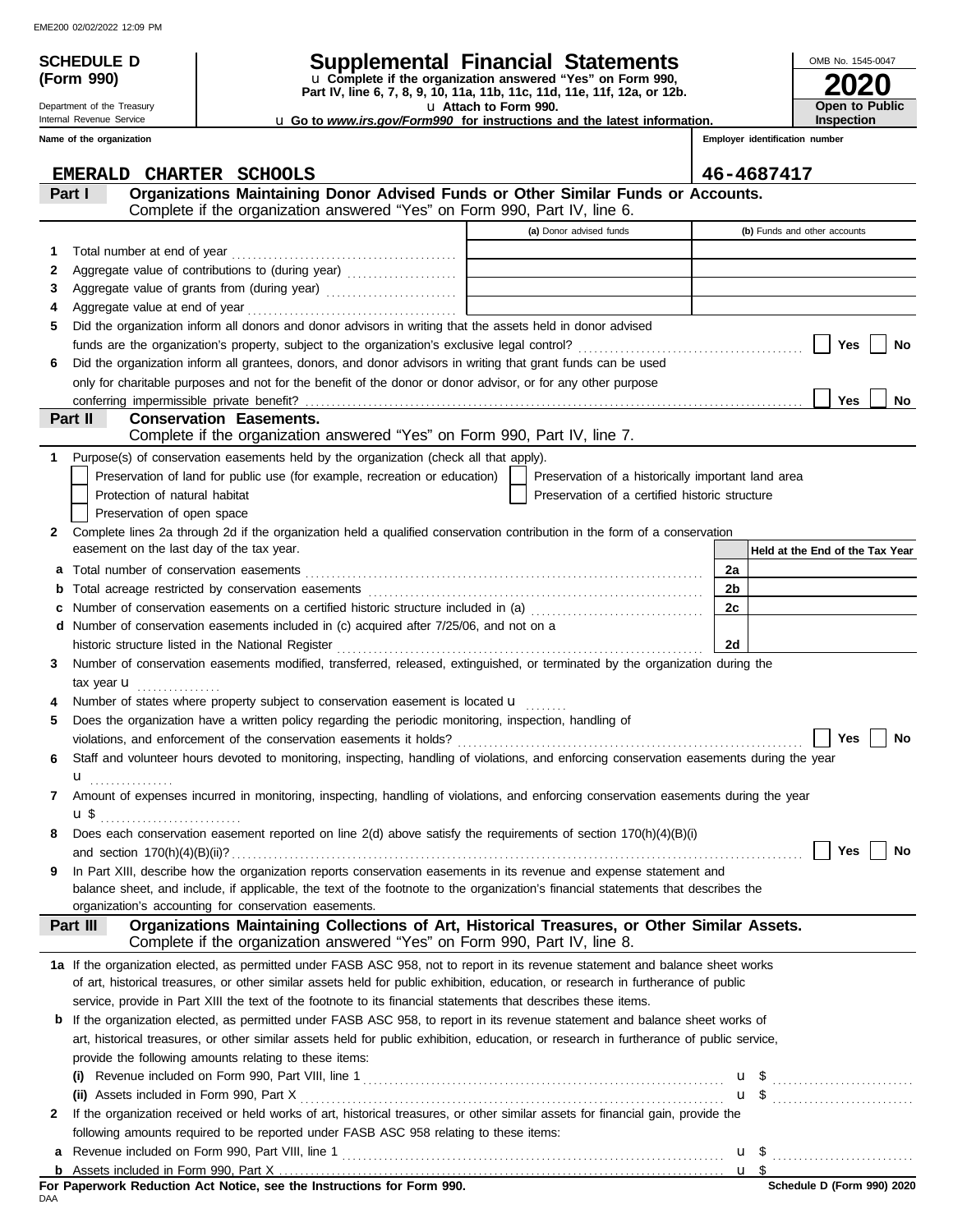|   | Schedule D (Form 990) 2020 EMERALD CHARTER SCHOOLS                                                                                                                                                                                   |                  |                         |                          |                         | 46-4687417                                                                                                 |                      |                | Page 2              |
|---|--------------------------------------------------------------------------------------------------------------------------------------------------------------------------------------------------------------------------------------|------------------|-------------------------|--------------------------|-------------------------|------------------------------------------------------------------------------------------------------------|----------------------|----------------|---------------------|
|   | Part III                                                                                                                                                                                                                             |                  |                         |                          |                         | Organizations Maintaining Collections of Art, Historical Treasures, or Other Similar Assets (continued)    |                      |                |                     |
| 3 | Using the organization's acquisition, accession, and other records, check any of the following that make significant use of its<br>collection items (check all that apply):                                                          |                  |                         |                          |                         |                                                                                                            |                      |                |                     |
| a | Public exhibition                                                                                                                                                                                                                    | d                |                         | Loan or exchange program |                         |                                                                                                            |                      |                |                     |
| b | Scholarly research                                                                                                                                                                                                                   | е                |                         |                          |                         |                                                                                                            |                      |                |                     |
| c | Preservation for future generations                                                                                                                                                                                                  |                  |                         |                          |                         |                                                                                                            |                      |                |                     |
|   | Provide a description of the organization's collections and explain how they further the organization's exempt purpose in Part<br>XIII.                                                                                              |                  |                         |                          |                         |                                                                                                            |                      |                |                     |
| 5 | During the year, did the organization solicit or receive donations of art, historical treasures, or other similar                                                                                                                    |                  |                         |                          |                         |                                                                                                            |                      |                |                     |
|   |                                                                                                                                                                                                                                      |                  |                         |                          |                         |                                                                                                            |                      | Yes            | No                  |
|   | Part IV<br><b>Escrow and Custodial Arrangements.</b>                                                                                                                                                                                 |                  |                         |                          |                         |                                                                                                            |                      |                |                     |
|   |                                                                                                                                                                                                                                      |                  |                         |                          |                         | Complete if the organization answered "Yes" on Form 990, Part IV, line 9, or reported an amount on Form    |                      |                |                     |
|   | 990, Part X, line 21.                                                                                                                                                                                                                |                  |                         |                          |                         |                                                                                                            |                      |                |                     |
|   | 1a Is the organization an agent, trustee, custodian or other intermediary for contributions or other assets not                                                                                                                      |                  |                         |                          |                         |                                                                                                            |                      | Yes            | No                  |
|   | <b>b</b> If "Yes," explain the arrangement in Part XIII and complete the following table:                                                                                                                                            |                  |                         |                          |                         |                                                                                                            |                      |                |                     |
|   |                                                                                                                                                                                                                                      |                  |                         |                          |                         |                                                                                                            |                      | Amount         |                     |
|   | c Beginning balance <b>contract to the contract of the set of the contract of the contract of the contract of the contract of the contract of the contract of the contract of the contract of the contract of the contract of th</b> |                  |                         |                          |                         |                                                                                                            | 1c                   |                |                     |
|   |                                                                                                                                                                                                                                      |                  |                         |                          |                         |                                                                                                            | 1d                   |                |                     |
|   |                                                                                                                                                                                                                                      |                  |                         |                          |                         |                                                                                                            | 1е                   |                |                     |
| f |                                                                                                                                                                                                                                      |                  |                         |                          |                         |                                                                                                            |                      |                |                     |
|   | 2a Did the organization include an amount on Form 990, Part X, line 21, for escrow or custodial account liability?                                                                                                                   |                  |                         |                          |                         |                                                                                                            |                      | Yes            | No                  |
|   |                                                                                                                                                                                                                                      |                  |                         |                          |                         |                                                                                                            |                      |                |                     |
|   | <b>Endowment Funds.</b><br>Part V                                                                                                                                                                                                    |                  |                         |                          |                         |                                                                                                            |                      |                |                     |
|   | Complete if the organization answered "Yes" on Form 990, Part IV, line 10.                                                                                                                                                           |                  |                         |                          |                         |                                                                                                            |                      |                |                     |
|   |                                                                                                                                                                                                                                      | (a) Current year |                         | (b) Prior year           | (c) Two years back      |                                                                                                            | (d) Three years back |                | (e) Four years back |
|   | 1a Beginning of year balance                                                                                                                                                                                                         |                  |                         |                          |                         |                                                                                                            |                      |                |                     |
|   | <b>b</b> Contributions <b>contributions</b>                                                                                                                                                                                          |                  |                         |                          |                         |                                                                                                            |                      |                |                     |
|   | c Net investment earnings, gains, and                                                                                                                                                                                                |                  |                         |                          |                         |                                                                                                            |                      |                |                     |
|   |                                                                                                                                                                                                                                      |                  |                         |                          |                         |                                                                                                            |                      |                |                     |
|   | d Grants or scholarships                                                                                                                                                                                                             |                  |                         |                          |                         |                                                                                                            |                      |                |                     |
| е | Other expenditures for facilities and                                                                                                                                                                                                |                  |                         |                          |                         |                                                                                                            |                      |                |                     |
|   |                                                                                                                                                                                                                                      |                  |                         |                          |                         |                                                                                                            |                      |                |                     |
|   | f Administrative expenses                                                                                                                                                                                                            |                  |                         |                          |                         |                                                                                                            |                      |                |                     |
|   | 2 Provide the estimated percentage of the current year end balance (line 1g, column (a)) held as:                                                                                                                                    |                  |                         |                          |                         |                                                                                                            |                      |                |                     |
| a | Board designated or quasi-endowment <b>u</b>                                                                                                                                                                                         | ℅                |                         |                          |                         |                                                                                                            |                      |                |                     |
| b | Permanent endowment <b>u</b> %                                                                                                                                                                                                       |                  |                         |                          |                         |                                                                                                            |                      |                |                     |
| c | Term endowment <b>u</b>                                                                                                                                                                                                              |                  |                         |                          |                         |                                                                                                            |                      |                |                     |
|   | The percentages on lines 2a, 2b, and 2c should equal 100%.                                                                                                                                                                           |                  |                         |                          |                         |                                                                                                            |                      |                |                     |
|   | 3a Are there endowment funds not in the possession of the organization that are held and administered for the                                                                                                                        |                  |                         |                          |                         |                                                                                                            |                      |                |                     |
|   | organization by:                                                                                                                                                                                                                     |                  |                         |                          |                         |                                                                                                            |                      |                | Yes<br>No.          |
|   |                                                                                                                                                                                                                                      |                  |                         |                          |                         |                                                                                                            |                      | 3a(i)          |                     |
|   | (ii) Related organizations <b>constants</b> and constant of the constant of the constant of the constant of the constant of the constant of the constant of the constant of the constant of the constant of the constant of the con  |                  |                         |                          |                         |                                                                                                            |                      | 3a(ii)         |                     |
|   |                                                                                                                                                                                                                                      |                  |                         |                          |                         |                                                                                                            |                      | 3b             |                     |
| 4 | Describe in Part XIII the intended uses of the organization's endowment funds.                                                                                                                                                       |                  |                         |                          |                         |                                                                                                            |                      |                |                     |
|   | Part VI<br>Land, Buildings, and Equipment.                                                                                                                                                                                           |                  |                         |                          |                         |                                                                                                            |                      |                |                     |
|   |                                                                                                                                                                                                                                      |                  |                         |                          |                         | Complete if the organization answered "Yes" on Form 990, Part IV, line 11a. See Form 990, Part X, line 10. |                      |                |                     |
|   | Description of property                                                                                                                                                                                                              |                  | (a) Cost or other basis |                          | (b) Cost or other basis | (c) Accumulated                                                                                            |                      | (d) Book value |                     |
|   |                                                                                                                                                                                                                                      |                  | (investment)            |                          | (other)                 | depreciation                                                                                               |                      |                |                     |
|   |                                                                                                                                                                                                                                      |                  |                         |                          | $\overline{110}$ ,000   |                                                                                                            |                      |                | 110,000             |
|   |                                                                                                                                                                                                                                      |                  |                         |                          | 5,152,972<br>117,672    |                                                                                                            | 686,758              |                | 4,466,214<br>48,239 |
|   | c Leasehold improvements                                                                                                                                                                                                             |                  |                         |                          | 447,257                 |                                                                                                            | 69,433<br>229,896    |                | 217,361             |
|   | e Other                                                                                                                                                                                                                              |                  |                         |                          | 72,214                  |                                                                                                            | 12,667               |                | 59,547              |
|   | Total. Add lines 1a through 1e. (Column (d) must equal Form 990, Part X, column (B), line 10c.)                                                                                                                                      |                  |                         |                          |                         | .                                                                                                          | u                    |                | 4,901,361           |
|   |                                                                                                                                                                                                                                      |                  |                         |                          |                         |                                                                                                            |                      |                |                     |

**Schedule D (Form 990) 2020**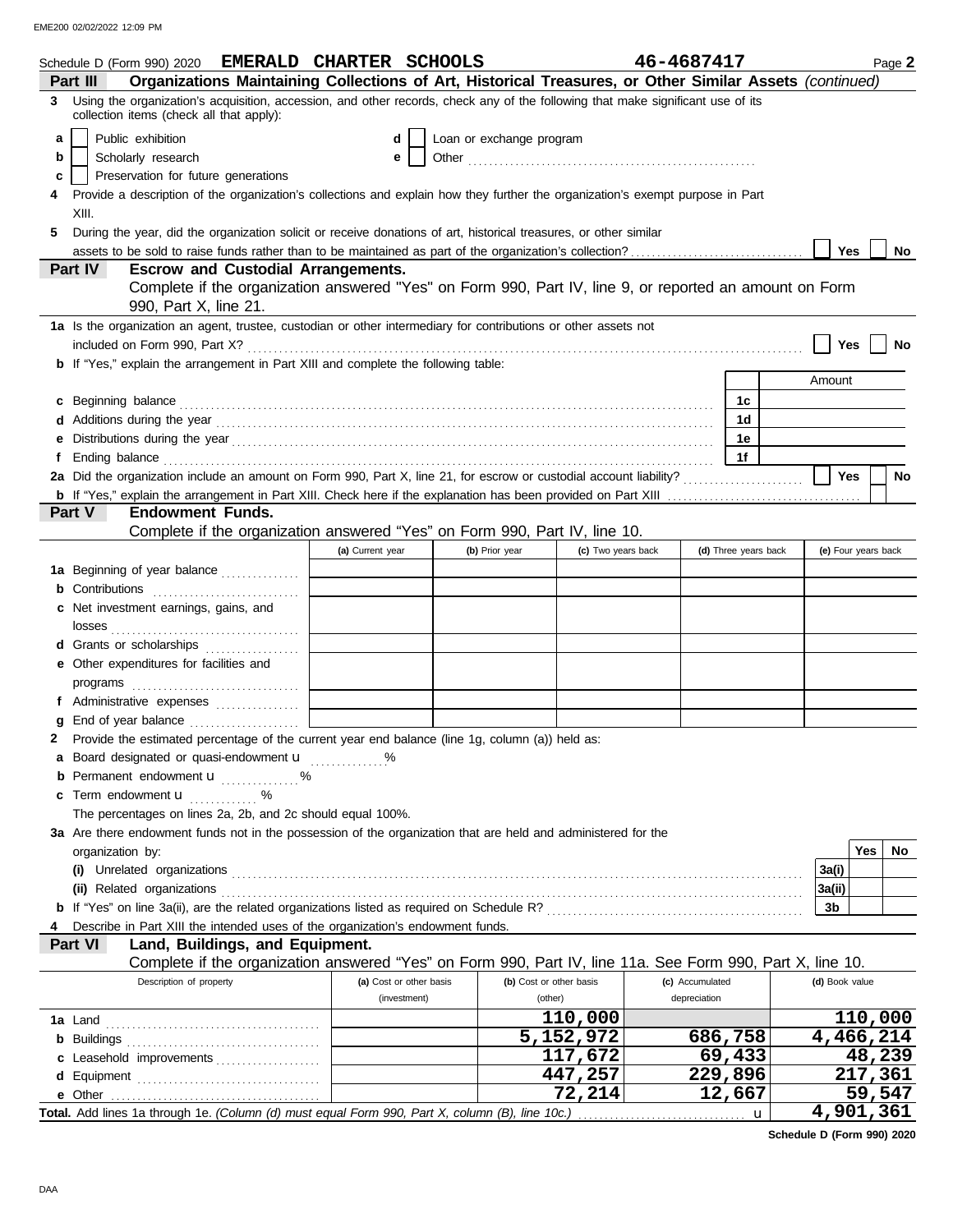|                 | Schedule D (Form 990) 2020                                                                                            |                                         | EMERALD CHARTER SCHOOLS                  |                 |                      | 46-4687417                                                                                                 | Page 3         |
|-----------------|-----------------------------------------------------------------------------------------------------------------------|-----------------------------------------|------------------------------------------|-----------------|----------------------|------------------------------------------------------------------------------------------------------------|----------------|
| <b>Part VII</b> | <b>Investments - Other Securities.</b>                                                                                |                                         |                                          |                 |                      |                                                                                                            |                |
|                 |                                                                                                                       |                                         |                                          |                 |                      | Complete if the organization answered "Yes" on Form 990, Part IV, line 11b. See Form 990, Part X, line 12. |                |
|                 |                                                                                                                       | (a) Description of security or category |                                          |                 | (b) Book value       | (c) Method of valuation:                                                                                   |                |
|                 |                                                                                                                       | (including name of security)            |                                          |                 |                      | Cost or end-of-year market value                                                                           |                |
|                 |                                                                                                                       |                                         |                                          |                 |                      |                                                                                                            |                |
|                 |                                                                                                                       |                                         |                                          |                 |                      |                                                                                                            |                |
|                 | (3) Other $\ldots$ $\ldots$ $\ldots$ $\ldots$ $\ldots$ $\ldots$ $\ldots$ $\ldots$ $\ldots$ $\ldots$ $\ldots$ $\ldots$ |                                         |                                          |                 |                      |                                                                                                            |                |
|                 |                                                                                                                       |                                         |                                          |                 |                      |                                                                                                            |                |
|                 |                                                                                                                       |                                         |                                          |                 |                      |                                                                                                            |                |
|                 |                                                                                                                       |                                         |                                          |                 |                      |                                                                                                            |                |
| (D)             |                                                                                                                       |                                         |                                          |                 |                      |                                                                                                            |                |
| (E)             |                                                                                                                       |                                         |                                          |                 |                      |                                                                                                            |                |
| (F)             |                                                                                                                       |                                         |                                          |                 |                      |                                                                                                            |                |
| (G)             |                                                                                                                       |                                         |                                          |                 |                      |                                                                                                            |                |
| (H)             |                                                                                                                       |                                         |                                          |                 |                      |                                                                                                            |                |
|                 | Total. (Column (b) must equal Form 990, Part X, col. (B) line 12.)                                                    |                                         |                                          | u               |                      |                                                                                                            |                |
| Part VIII       | Investments - Program Related.                                                                                        |                                         |                                          |                 |                      |                                                                                                            |                |
|                 |                                                                                                                       |                                         |                                          |                 |                      | Complete if the organization answered "Yes" on Form 990, Part IV, line 11c. See Form 990, Part X, line 13. |                |
|                 |                                                                                                                       | (a) Description of investment           |                                          |                 | (b) Book value       | (c) Method of valuation:                                                                                   |                |
|                 |                                                                                                                       |                                         |                                          |                 |                      | Cost or end-of-year market value                                                                           |                |
| (1)             |                                                                                                                       |                                         |                                          |                 |                      |                                                                                                            |                |
| (2)             |                                                                                                                       |                                         |                                          |                 |                      |                                                                                                            |                |
| (3)             |                                                                                                                       |                                         |                                          |                 |                      |                                                                                                            |                |
| (4)             |                                                                                                                       |                                         |                                          |                 |                      |                                                                                                            |                |
| (5)             |                                                                                                                       |                                         |                                          |                 |                      |                                                                                                            |                |
| (6)             |                                                                                                                       |                                         |                                          |                 |                      |                                                                                                            |                |
| (7)             |                                                                                                                       |                                         |                                          |                 |                      |                                                                                                            |                |
| (8)             |                                                                                                                       |                                         |                                          |                 |                      |                                                                                                            |                |
| (9)             |                                                                                                                       |                                         |                                          |                 |                      |                                                                                                            |                |
|                 | Total. (Column (b) must equal Form 990, Part X, col. (B) line 13.)                                                    |                                         |                                          | u               |                      |                                                                                                            |                |
| Part IX         | Other Assets.                                                                                                         |                                         |                                          |                 |                      |                                                                                                            |                |
|                 |                                                                                                                       |                                         |                                          |                 |                      | Complete if the organization answered "Yes" on Form 990, Part IV, line 11d. See Form 990, Part X, line 15. |                |
|                 |                                                                                                                       |                                         |                                          | (a) Description |                      |                                                                                                            | (b) Book value |
| (1)             | NET                                                                                                                   |                                         | PENSION ASSET (LIABILITY)                |                 | <b>TCRS</b><br>$-$   |                                                                                                            | 233,135        |
| (2)             |                                                                                                                       | <b>DEFERRED</b>                         | <b>OUTFLOWS</b>                          | <b>RELATED</b>  | <b>PENSION</b><br>TO |                                                                                                            | 170,270        |
| (3)             |                                                                                                                       | <b>STABILIZATION</b>                    | <b>TRUST</b>                             |                 | CONTRIBUTIONS        |                                                                                                            | 98,761         |
| (4)             |                                                                                                                       |                                         | NET PENSION ASSET(LIABILITY)             |                 | <b>TCRS</b><br>-     |                                                                                                            | 66,306         |
| (5)             |                                                                                                                       | <b>DEFERRED</b>                         | <b>OUTFLOWS RELATED TO</b>               |                 | <b>PENSION</b>       |                                                                                                            | 44,121         |
| (6)             |                                                                                                                       |                                         |                                          |                 |                      |                                                                                                            |                |
| (7)             |                                                                                                                       |                                         |                                          |                 |                      |                                                                                                            |                |
| (8)             |                                                                                                                       |                                         |                                          |                 |                      |                                                                                                            |                |
| (9)             |                                                                                                                       |                                         |                                          |                 |                      |                                                                                                            |                |
|                 | Total. (Column (b) must equal Form 990, Part X, col. (B) line 15.)                                                    |                                         |                                          |                 |                      | u                                                                                                          | 612,593        |
| Part X          | Other Liabilities.                                                                                                    |                                         |                                          |                 |                      |                                                                                                            |                |
|                 |                                                                                                                       |                                         |                                          |                 |                      | Complete if the organization answered "Yes" on Form 990, Part IV, line 11e or 11f. See Form 990, Part X,   |                |
|                 | line $25$ .                                                                                                           |                                         |                                          |                 |                      |                                                                                                            |                |
| 1.              |                                                                                                                       | (a) Description of liability            |                                          |                 |                      |                                                                                                            | (b) Book value |
| (1)             | Federal income taxes                                                                                                  |                                         |                                          |                 |                      |                                                                                                            |                |
| (2)             | DEFERRED PENSION INFLOWS                                                                                              |                                         | TCRS<br>- DE<br>Ξ.                       |                 |                      |                                                                                                            | 121,504        |
| (3)             | DEFERRED PENSION INFLOWS                                                                                              |                                         | TCRS<br>- DE<br>$\overline{\phantom{a}}$ |                 |                      |                                                                                                            | 31,555         |
| (4)             |                                                                                                                       |                                         |                                          |                 |                      |                                                                                                            |                |
| (5)             |                                                                                                                       |                                         |                                          |                 |                      |                                                                                                            |                |
| (6)             |                                                                                                                       |                                         |                                          |                 |                      |                                                                                                            |                |
| (7)             |                                                                                                                       |                                         |                                          |                 |                      |                                                                                                            |                |
| (8)             |                                                                                                                       |                                         |                                          |                 |                      |                                                                                                            |                |
| (9)             |                                                                                                                       |                                         |                                          |                 |                      |                                                                                                            |                |
|                 | Total. (Column (b) must equal Form 990, Part X, col. (B) line 25.)                                                    |                                         |                                          |                 |                      | u                                                                                                          | 153,059        |

Liability for uncertain tax positions. In Part XIII, provide the text of the footnote to the organization's financial statements that reports the **2.** organization's liability for uncertain tax positions under FASB ASC 740. Check here if the text of the footnote has been provided in Part XIII

**X**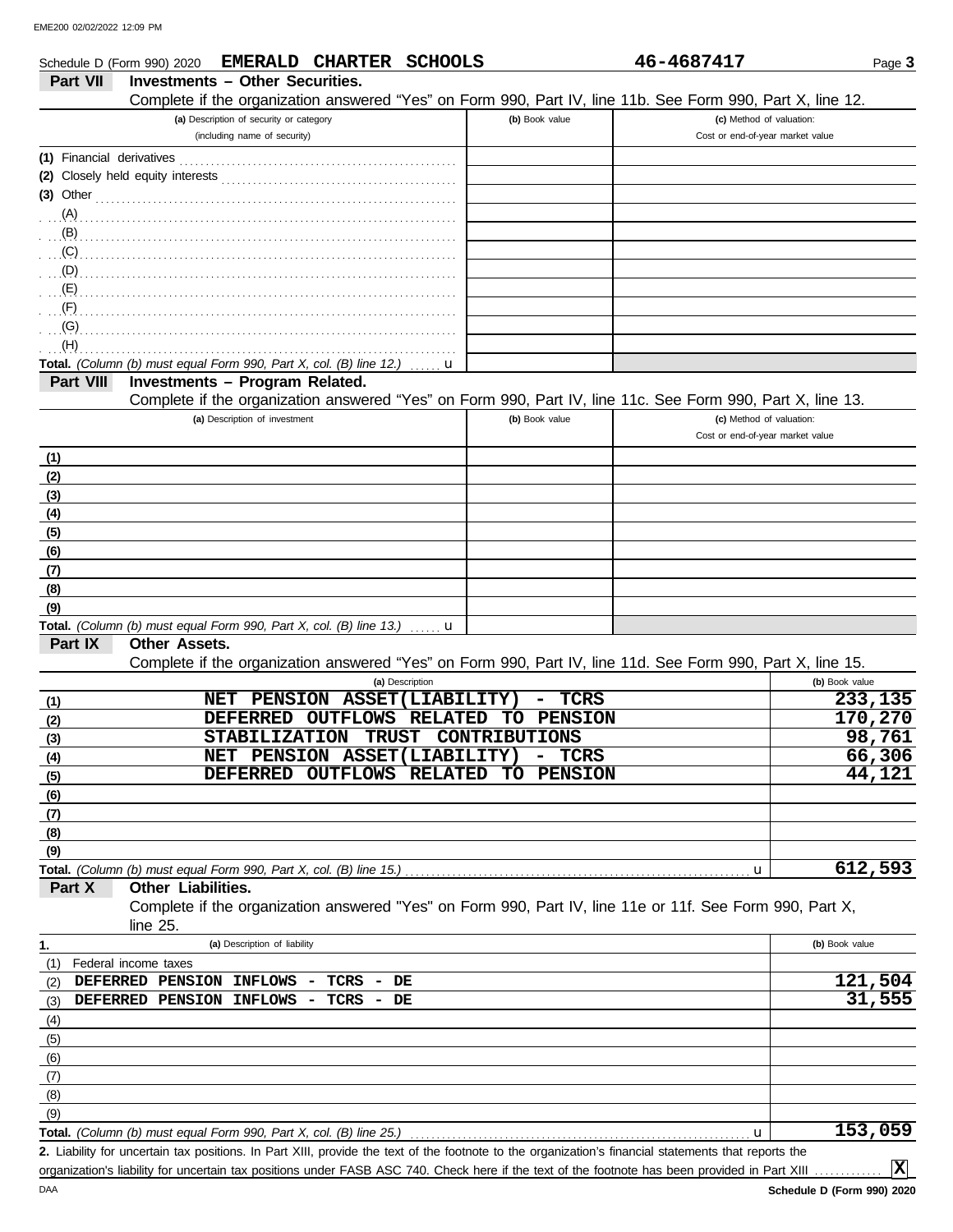|    | Schedule D (Form 990) 2020 EMERALD CHARTER SCHOOLS                                                                                                                                                                             |                | 46-4687417   | Page 4      |
|----|--------------------------------------------------------------------------------------------------------------------------------------------------------------------------------------------------------------------------------|----------------|--------------|-------------|
|    | Reconciliation of Revenue per Audited Financial Statements With Revenue per Return.<br>Part XI                                                                                                                                 |                |              |             |
|    | Complete if the organization answered "Yes" on Form 990, Part IV, line 12a.                                                                                                                                                    |                |              |             |
| 1. |                                                                                                                                                                                                                                |                | $\mathbf{1}$ | 6, 290, 913 |
| 2  | Amounts included on line 1 but not on Form 990, Part VIII, line 12:                                                                                                                                                            |                |              |             |
| а  |                                                                                                                                                                                                                                | 2a             |              |             |
| b  |                                                                                                                                                                                                                                | 2 <sub>b</sub> |              |             |
| c  |                                                                                                                                                                                                                                | 2c             |              |             |
| d  |                                                                                                                                                                                                                                | 2d             |              |             |
| е  | Add lines 2a through 2d [11] March 2014 [12] March 2014 [12] March 2014 [12] March 2014 [12] March 2014 [12] March 2015 [12] March 2014 [12] March 2014 [12] March 2014 [12] March 2014 [12] March 2014 [12] March 2014 [12] M |                | <b>2e</b>    |             |
| 3  |                                                                                                                                                                                                                                |                | $\mathbf{3}$ | 6,290,913   |
| 4  | Amounts included on Form 990, Part VIII, line 12, but not on line 1:                                                                                                                                                           |                |              |             |
|    |                                                                                                                                                                                                                                | - 4a           |              |             |
| b  |                                                                                                                                                                                                                                | 4 <sub>b</sub> |              |             |
| c  | Add lines 4a and 4b                                                                                                                                                                                                            |                | 4c           |             |
|    |                                                                                                                                                                                                                                |                | 5            | 6,290,913   |
|    | Reconciliation of Expenses per Audited Financial Statements With Expenses per Return.<br>Part XII                                                                                                                              |                |              |             |
|    | Complete if the organization answered "Yes" on Form 990, Part IV, line 12a.                                                                                                                                                    |                |              |             |
| 1  | Total expenses and losses per audited financial statements                                                                                                                                                                     |                | $\mathbf{1}$ | 4,972,527   |
| 2  | Amounts included on line 1 but not on Form 990, Part IX, line 25:                                                                                                                                                              |                |              |             |
| а  |                                                                                                                                                                                                                                | 2a             |              |             |
|    |                                                                                                                                                                                                                                | 2 <sub>b</sub> |              |             |
|    |                                                                                                                                                                                                                                | 2c             |              |             |
|    |                                                                                                                                                                                                                                | 2d             |              |             |
|    |                                                                                                                                                                                                                                |                | 2e           |             |
| 3  |                                                                                                                                                                                                                                |                | 3            | 4,972,527   |
| 4  | Amounts included on Form 990, Part IX, line 25, but not on line 1:                                                                                                                                                             |                |              |             |
|    |                                                                                                                                                                                                                                | 4a             |              |             |
|    |                                                                                                                                                                                                                                | 4b             |              |             |
|    | c Add lines 4a and 4b (a) and the contract of the contract of the contract of the contract of the contract of the contract of the contract of the contract of the contract of the contract of the contract of the contract of  |                | 4c           |             |
|    |                                                                                                                                                                                                                                |                | 5            | 4,972,527   |
|    | Part XIII Supplemental Information.                                                                                                                                                                                            |                |              |             |
|    | Provide the descriptions required for Part II, lines 3, 5, and 9; Part III, lines 1a and 4; Part IV, lines 1b and 2b; Part V, line 4; Part X, line                                                                             |                |              |             |
|    | 2; Part XI, lines 2d and 4b; and Part XII, lines 2d and 4b. Also complete this part to provide any additional information.                                                                                                     |                |              |             |
|    | PART X - FIN 48 FOOTNOTE                                                                                                                                                                                                       |                |              |             |
|    |                                                                                                                                                                                                                                |                |              |             |
|    | THE SCHOOL BELIEVES IT HAS APPROPRIATE SUPPORT FOR ANY TAX POSITIONS TAKE,                                                                                                                                                     |                |              |             |
|    |                                                                                                                                                                                                                                |                |              |             |
|    | AND AS SUCH, DOES NOT HAVE ANY UNCERTAIN TAX POSITIONS THAT ARE MATERIAL                                                                                                                                                       |                |              |             |
|    |                                                                                                                                                                                                                                |                |              |             |
|    | THE FINANCIAL STATEMENTS.                                                                                                                                                                                                      |                |              |             |
|    |                                                                                                                                                                                                                                |                |              |             |
|    |                                                                                                                                                                                                                                |                |              |             |
|    |                                                                                                                                                                                                                                |                |              |             |
|    |                                                                                                                                                                                                                                |                |              |             |
|    |                                                                                                                                                                                                                                |                |              |             |
|    |                                                                                                                                                                                                                                |                |              |             |
|    |                                                                                                                                                                                                                                |                |              |             |
|    |                                                                                                                                                                                                                                |                |              |             |
|    |                                                                                                                                                                                                                                |                |              |             |
|    |                                                                                                                                                                                                                                |                |              |             |
|    |                                                                                                                                                                                                                                |                |              |             |
|    |                                                                                                                                                                                                                                |                |              |             |
|    |                                                                                                                                                                                                                                |                |              |             |
|    |                                                                                                                                                                                                                                |                |              |             |
|    |                                                                                                                                                                                                                                |                |              |             |
|    |                                                                                                                                                                                                                                |                |              |             |
|    |                                                                                                                                                                                                                                |                |              |             |
|    |                                                                                                                                                                                                                                |                |              |             |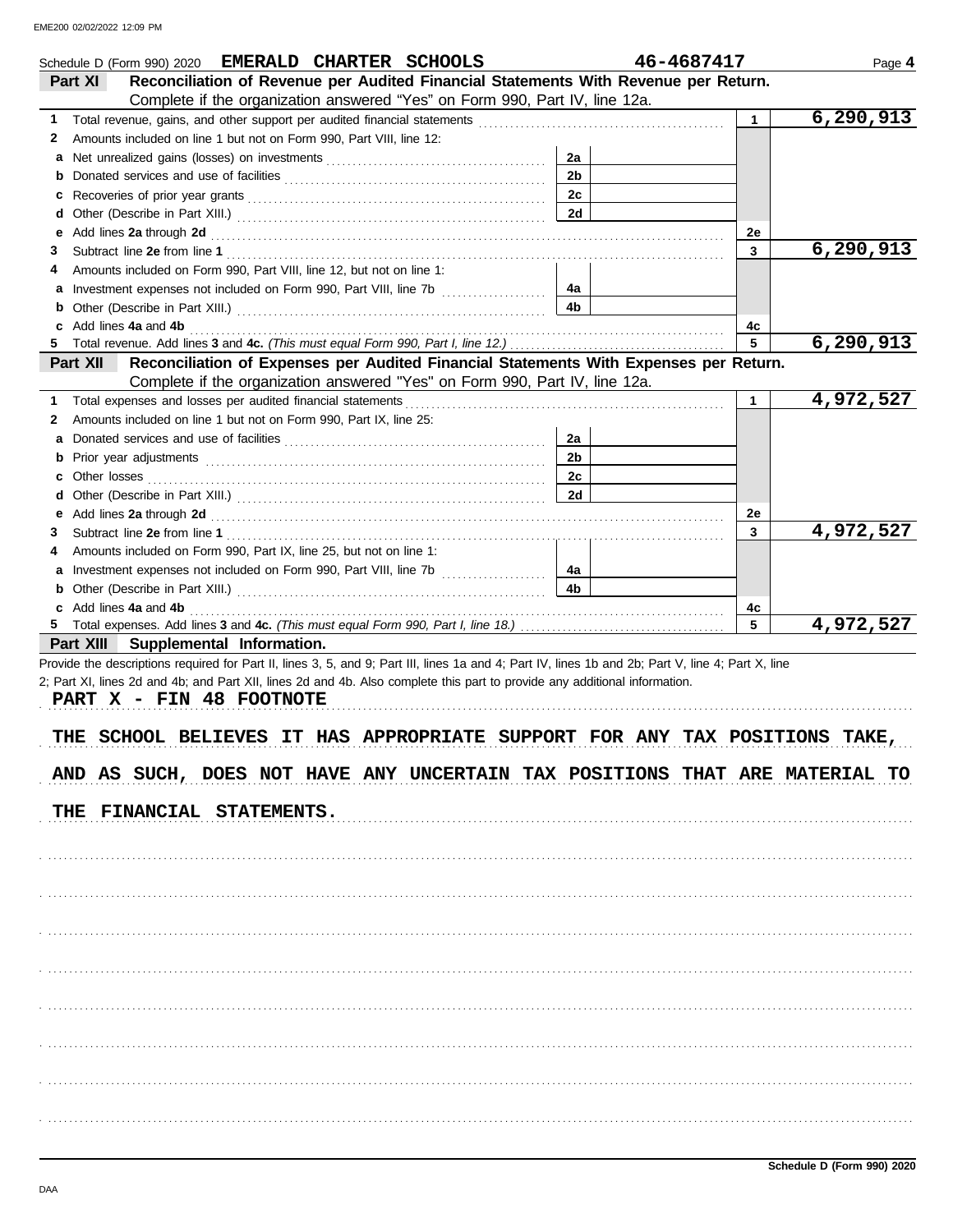| Schedule D (Form 990) 2020 EMERALD CHARTER SCHOOLS<br>Part XIII Supplemental Information (continued) | 46-4687417<br>Page 5 |
|------------------------------------------------------------------------------------------------------|----------------------|
|                                                                                                      |                      |
|                                                                                                      |                      |
|                                                                                                      |                      |
|                                                                                                      |                      |
|                                                                                                      |                      |
|                                                                                                      |                      |
|                                                                                                      |                      |
|                                                                                                      |                      |
|                                                                                                      |                      |
|                                                                                                      |                      |
|                                                                                                      |                      |
|                                                                                                      |                      |
|                                                                                                      |                      |
|                                                                                                      |                      |
|                                                                                                      |                      |
|                                                                                                      |                      |
|                                                                                                      |                      |
|                                                                                                      |                      |
|                                                                                                      |                      |
|                                                                                                      |                      |
|                                                                                                      |                      |
|                                                                                                      |                      |
|                                                                                                      |                      |
|                                                                                                      |                      |
|                                                                                                      |                      |
|                                                                                                      |                      |
|                                                                                                      |                      |
|                                                                                                      |                      |
|                                                                                                      |                      |
|                                                                                                      |                      |
|                                                                                                      |                      |
|                                                                                                      |                      |
|                                                                                                      |                      |
|                                                                                                      |                      |
|                                                                                                      |                      |
| .                                                                                                    | .                    |
| .                                                                                                    |                      |
|                                                                                                      |                      |
|                                                                                                      | .                    |
|                                                                                                      |                      |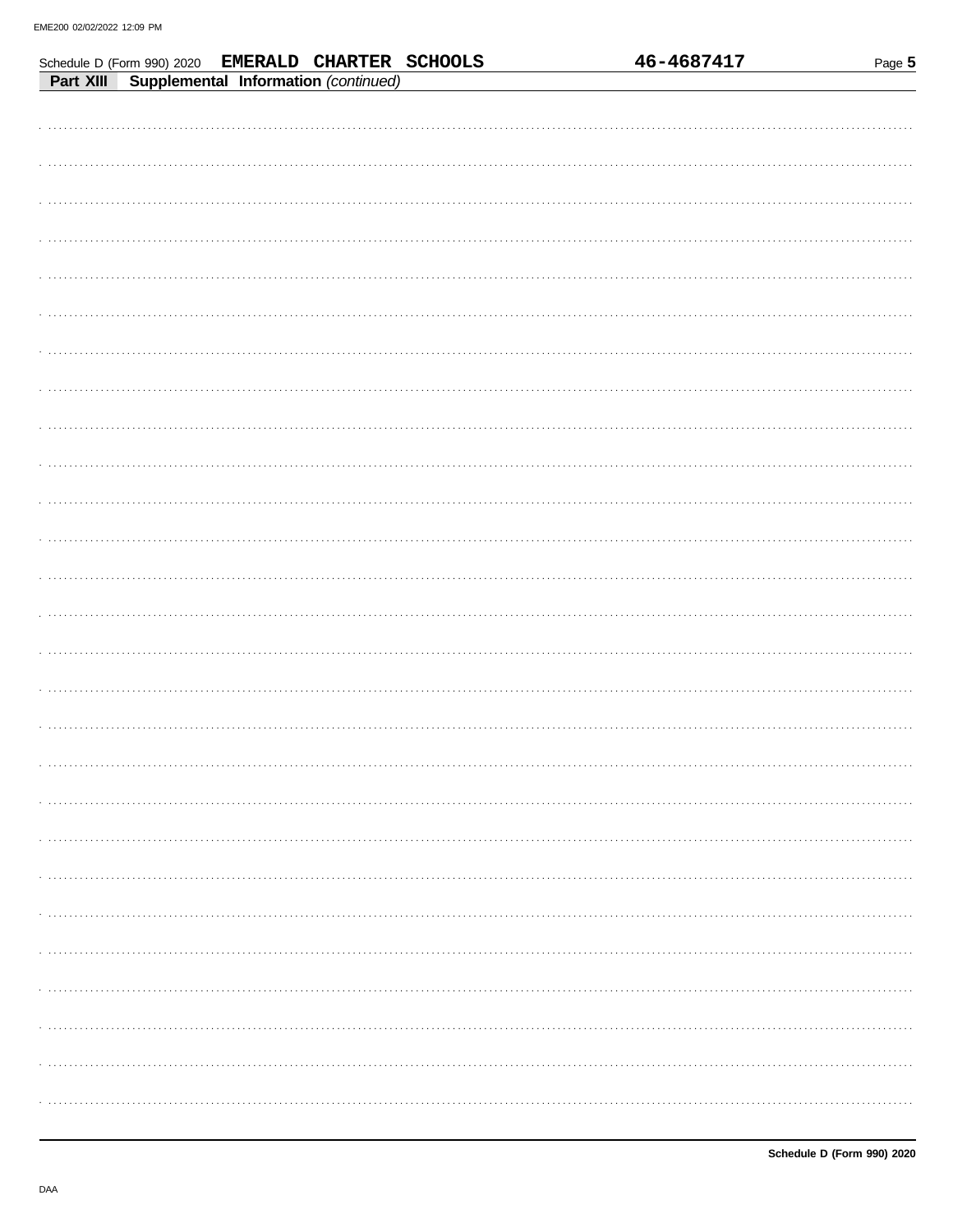|                                                                                                                                                                                                                                                                                                                                                                                                                                                                                                                                                                                                                                                                                                                                                                                                                                                                                                                                                                                                                                                                                                                                                                                                                                                                                                                                                                                                                                                                                                                                                                                                                                                                                                                                                                                                                                                                                                                                                                                                                                                                                                                                                                                                                                                                                                                                                                                                    |                                                     |  |                                                                                                              |  | <b>Schools</b> |  |  | OMB No. 1545-0047 |            |           |  |  |  |
|----------------------------------------------------------------------------------------------------------------------------------------------------------------------------------------------------------------------------------------------------------------------------------------------------------------------------------------------------------------------------------------------------------------------------------------------------------------------------------------------------------------------------------------------------------------------------------------------------------------------------------------------------------------------------------------------------------------------------------------------------------------------------------------------------------------------------------------------------------------------------------------------------------------------------------------------------------------------------------------------------------------------------------------------------------------------------------------------------------------------------------------------------------------------------------------------------------------------------------------------------------------------------------------------------------------------------------------------------------------------------------------------------------------------------------------------------------------------------------------------------------------------------------------------------------------------------------------------------------------------------------------------------------------------------------------------------------------------------------------------------------------------------------------------------------------------------------------------------------------------------------------------------------------------------------------------------------------------------------------------------------------------------------------------------------------------------------------------------------------------------------------------------------------------------------------------------------------------------------------------------------------------------------------------------------------------------------------------------------------------------------------------------|-----------------------------------------------------|--|--------------------------------------------------------------------------------------------------------------|--|----------------|--|--|-------------------|------------|-----------|--|--|--|
|                                                                                                                                                                                                                                                                                                                                                                                                                                                                                                                                                                                                                                                                                                                                                                                                                                                                                                                                                                                                                                                                                                                                                                                                                                                                                                                                                                                                                                                                                                                                                                                                                                                                                                                                                                                                                                                                                                                                                                                                                                                                                                                                                                                                                                                                                                                                                                                                    | Part IV, line 13, or Form 990-EZ, Part VI, line 48. |  |                                                                                                              |  |                |  |  |                   |            |           |  |  |  |
| <b>SCHEDULE E</b><br>Lu Complete if the organization answered "Yes" on Form 990,<br>(Form 990 or 990-EZ)<br>U Attach to Form 990 or Form 990-EZ.<br><b>Open to Public</b><br>Department of the Treasury<br>U Go to www.irs.gov/Form990 for the latest information.<br><b>Inspection</b><br>Internal Revenue Service<br>Employer identification number<br>Name of the organization<br>46-4687417<br>CHARTER SCHOOLS<br>EMERALD<br>Part I<br>Does the organization have a racially nondiscriminatory policy toward students by statement in its charter,<br>1<br>bylaws, other governing instrument, or in a resolution of its governing body?<br>$\mathbf{1}$<br>Does the organization include a statement of its racially nondiscriminatory policy toward students in all its brochures,<br>$\mathbf{2}$<br>catalogues, and other written communications with the public dealing with student admissions, programs, and scholarships?<br>$\mathbf{2}$<br>Has the organization publicized its racially nondiscriminatory policy on its primary publicly accessible Internet<br>3<br>homepage at all times during its taxable year in a manner reasonably expected to be noticed by visitors to the<br>homepage, or through newspaper or broadcast media during the period of solicitation for students, or during the<br>registration period if it has no solicitation program, in a way that makes the policy known to all parts of the general<br>3<br>NONDISCRIMINATION POLICY IS PUBLISHED ON THE ORGANIZATIONS<br>WEBSITE.<br>Does the organization maintain the following?<br>4<br>4a<br>а<br>Records documenting that scholarships and other financial assistance are awarded on a racially<br>b<br>nondiscriminatory basis?<br>4b<br>Copies of all catalogues, brochures, announcements, and other written communications to the public dealing<br>c<br>with student admissions, programs, and scholarships?<br>4c<br>4d<br>d<br>If you answered "No" to any of the above, please explain. If you need more space, use Part II.<br>Does the organization discriminate by race in any way with respect to:<br>5<br>5a<br>a<br>Admissions policies?<br>5b<br>5c<br>c<br><b>5d</b><br>d<br>5е<br>е<br>5f<br>f<br>5g<br>Other extracurricular activities?<br>h.<br>5h<br>If you answered "Yes" to any of the above, please explain. If you need more space, use Part II.<br>6а<br>6а<br>6b<br>b |                                                     |  |                                                                                                              |  |                |  |  |                   |            |           |  |  |  |
| If you answered "Yes" on either line 6a or line 6b, explain on Part II.                                                                                                                                                                                                                                                                                                                                                                                                                                                                                                                                                                                                                                                                                                                                                                                                                                                                                                                                                                                                                                                                                                                                                                                                                                                                                                                                                                                                                                                                                                                                                                                                                                                                                                                                                                                                                                                                                                                                                                                                                                                                                                                                                                                                                                                                                                                            |                                                     |  |                                                                                                              |  |                |  |  |                   |            |           |  |  |  |
|                                                                                                                                                                                                                                                                                                                                                                                                                                                                                                                                                                                                                                                                                                                                                                                                                                                                                                                                                                                                                                                                                                                                                                                                                                                                                                                                                                                                                                                                                                                                                                                                                                                                                                                                                                                                                                                                                                                                                                                                                                                                                                                                                                                                                                                                                                                                                                                                    |                                                     |  |                                                                                                              |  |                |  |  |                   |            |           |  |  |  |
|                                                                                                                                                                                                                                                                                                                                                                                                                                                                                                                                                                                                                                                                                                                                                                                                                                                                                                                                                                                                                                                                                                                                                                                                                                                                                                                                                                                                                                                                                                                                                                                                                                                                                                                                                                                                                                                                                                                                                                                                                                                                                                                                                                                                                                                                                                                                                                                                    |                                                     |  |                                                                                                              |  |                |  |  |                   | <b>YES</b> | <b>NO</b> |  |  |  |
|                                                                                                                                                                                                                                                                                                                                                                                                                                                                                                                                                                                                                                                                                                                                                                                                                                                                                                                                                                                                                                                                                                                                                                                                                                                                                                                                                                                                                                                                                                                                                                                                                                                                                                                                                                                                                                                                                                                                                                                                                                                                                                                                                                                                                                                                                                                                                                                                    |                                                     |  |                                                                                                              |  |                |  |  |                   | X          |           |  |  |  |
|                                                                                                                                                                                                                                                                                                                                                                                                                                                                                                                                                                                                                                                                                                                                                                                                                                                                                                                                                                                                                                                                                                                                                                                                                                                                                                                                                                                                                                                                                                                                                                                                                                                                                                                                                                                                                                                                                                                                                                                                                                                                                                                                                                                                                                                                                                                                                                                                    |                                                     |  |                                                                                                              |  |                |  |  |                   |            | x         |  |  |  |
|                                                                                                                                                                                                                                                                                                                                                                                                                                                                                                                                                                                                                                                                                                                                                                                                                                                                                                                                                                                                                                                                                                                                                                                                                                                                                                                                                                                                                                                                                                                                                                                                                                                                                                                                                                                                                                                                                                                                                                                                                                                                                                                                                                                                                                                                                                                                                                                                    |                                                     |  |                                                                                                              |  |                |  |  |                   | x          |           |  |  |  |
|                                                                                                                                                                                                                                                                                                                                                                                                                                                                                                                                                                                                                                                                                                                                                                                                                                                                                                                                                                                                                                                                                                                                                                                                                                                                                                                                                                                                                                                                                                                                                                                                                                                                                                                                                                                                                                                                                                                                                                                                                                                                                                                                                                                                                                                                                                                                                                                                    |                                                     |  |                                                                                                              |  |                |  |  |                   |            |           |  |  |  |
|                                                                                                                                                                                                                                                                                                                                                                                                                                                                                                                                                                                                                                                                                                                                                                                                                                                                                                                                                                                                                                                                                                                                                                                                                                                                                                                                                                                                                                                                                                                                                                                                                                                                                                                                                                                                                                                                                                                                                                                                                                                                                                                                                                                                                                                                                                                                                                                                    |                                                     |  |                                                                                                              |  |                |  |  |                   |            |           |  |  |  |
|                                                                                                                                                                                                                                                                                                                                                                                                                                                                                                                                                                                                                                                                                                                                                                                                                                                                                                                                                                                                                                                                                                                                                                                                                                                                                                                                                                                                                                                                                                                                                                                                                                                                                                                                                                                                                                                                                                                                                                                                                                                                                                                                                                                                                                                                                                                                                                                                    |                                                     |  |                                                                                                              |  |                |  |  |                   |            |           |  |  |  |
|                                                                                                                                                                                                                                                                                                                                                                                                                                                                                                                                                                                                                                                                                                                                                                                                                                                                                                                                                                                                                                                                                                                                                                                                                                                                                                                                                                                                                                                                                                                                                                                                                                                                                                                                                                                                                                                                                                                                                                                                                                                                                                                                                                                                                                                                                                                                                                                                    |                                                     |  |                                                                                                              |  |                |  |  |                   |            |           |  |  |  |
|                                                                                                                                                                                                                                                                                                                                                                                                                                                                                                                                                                                                                                                                                                                                                                                                                                                                                                                                                                                                                                                                                                                                                                                                                                                                                                                                                                                                                                                                                                                                                                                                                                                                                                                                                                                                                                                                                                                                                                                                                                                                                                                                                                                                                                                                                                                                                                                                    |                                                     |  | Does the organization certify that it has complied with the applicable requirements of sections 4.01 through |  |                |  |  |                   |            |           |  |  |  |
|                                                                                                                                                                                                                                                                                                                                                                                                                                                                                                                                                                                                                                                                                                                                                                                                                                                                                                                                                                                                                                                                                                                                                                                                                                                                                                                                                                                                                                                                                                                                                                                                                                                                                                                                                                                                                                                                                                                                                                                                                                                                                                                                                                                                                                                                                                                                                                                                    |                                                     |  |                                                                                                              |  |                |  |  |                   | х          |           |  |  |  |
|                                                                                                                                                                                                                                                                                                                                                                                                                                                                                                                                                                                                                                                                                                                                                                                                                                                                                                                                                                                                                                                                                                                                                                                                                                                                                                                                                                                                                                                                                                                                                                                                                                                                                                                                                                                                                                                                                                                                                                                                                                                                                                                                                                                                                                                                                                                                                                                                    |                                                     |  |                                                                                                              |  |                |  |  |                   | х          |           |  |  |  |
|                                                                                                                                                                                                                                                                                                                                                                                                                                                                                                                                                                                                                                                                                                                                                                                                                                                                                                                                                                                                                                                                                                                                                                                                                                                                                                                                                                                                                                                                                                                                                                                                                                                                                                                                                                                                                                                                                                                                                                                                                                                                                                                                                                                                                                                                                                                                                                                                    |                                                     |  |                                                                                                              |  |                |  |  |                   | х          |           |  |  |  |
|                                                                                                                                                                                                                                                                                                                                                                                                                                                                                                                                                                                                                                                                                                                                                                                                                                                                                                                                                                                                                                                                                                                                                                                                                                                                                                                                                                                                                                                                                                                                                                                                                                                                                                                                                                                                                                                                                                                                                                                                                                                                                                                                                                                                                                                                                                                                                                                                    |                                                     |  |                                                                                                              |  |                |  |  |                   | X          |           |  |  |  |
|                                                                                                                                                                                                                                                                                                                                                                                                                                                                                                                                                                                                                                                                                                                                                                                                                                                                                                                                                                                                                                                                                                                                                                                                                                                                                                                                                                                                                                                                                                                                                                                                                                                                                                                                                                                                                                                                                                                                                                                                                                                                                                                                                                                                                                                                                                                                                                                                    |                                                     |  |                                                                                                              |  |                |  |  |                   |            |           |  |  |  |
|                                                                                                                                                                                                                                                                                                                                                                                                                                                                                                                                                                                                                                                                                                                                                                                                                                                                                                                                                                                                                                                                                                                                                                                                                                                                                                                                                                                                                                                                                                                                                                                                                                                                                                                                                                                                                                                                                                                                                                                                                                                                                                                                                                                                                                                                                                                                                                                                    |                                                     |  |                                                                                                              |  |                |  |  |                   |            |           |  |  |  |
|                                                                                                                                                                                                                                                                                                                                                                                                                                                                                                                                                                                                                                                                                                                                                                                                                                                                                                                                                                                                                                                                                                                                                                                                                                                                                                                                                                                                                                                                                                                                                                                                                                                                                                                                                                                                                                                                                                                                                                                                                                                                                                                                                                                                                                                                                                                                                                                                    |                                                     |  |                                                                                                              |  |                |  |  |                   |            |           |  |  |  |
|                                                                                                                                                                                                                                                                                                                                                                                                                                                                                                                                                                                                                                                                                                                                                                                                                                                                                                                                                                                                                                                                                                                                                                                                                                                                                                                                                                                                                                                                                                                                                                                                                                                                                                                                                                                                                                                                                                                                                                                                                                                                                                                                                                                                                                                                                                                                                                                                    |                                                     |  |                                                                                                              |  |                |  |  |                   |            | x         |  |  |  |
|                                                                                                                                                                                                                                                                                                                                                                                                                                                                                                                                                                                                                                                                                                                                                                                                                                                                                                                                                                                                                                                                                                                                                                                                                                                                                                                                                                                                                                                                                                                                                                                                                                                                                                                                                                                                                                                                                                                                                                                                                                                                                                                                                                                                                                                                                                                                                                                                    |                                                     |  |                                                                                                              |  |                |  |  |                   |            | x         |  |  |  |
|                                                                                                                                                                                                                                                                                                                                                                                                                                                                                                                                                                                                                                                                                                                                                                                                                                                                                                                                                                                                                                                                                                                                                                                                                                                                                                                                                                                                                                                                                                                                                                                                                                                                                                                                                                                                                                                                                                                                                                                                                                                                                                                                                                                                                                                                                                                                                                                                    |                                                     |  |                                                                                                              |  |                |  |  |                   |            |           |  |  |  |
|                                                                                                                                                                                                                                                                                                                                                                                                                                                                                                                                                                                                                                                                                                                                                                                                                                                                                                                                                                                                                                                                                                                                                                                                                                                                                                                                                                                                                                                                                                                                                                                                                                                                                                                                                                                                                                                                                                                                                                                                                                                                                                                                                                                                                                                                                                                                                                                                    |                                                     |  |                                                                                                              |  |                |  |  |                   |            | X         |  |  |  |
|                                                                                                                                                                                                                                                                                                                                                                                                                                                                                                                                                                                                                                                                                                                                                                                                                                                                                                                                                                                                                                                                                                                                                                                                                                                                                                                                                                                                                                                                                                                                                                                                                                                                                                                                                                                                                                                                                                                                                                                                                                                                                                                                                                                                                                                                                                                                                                                                    |                                                     |  |                                                                                                              |  |                |  |  |                   |            | X         |  |  |  |
|                                                                                                                                                                                                                                                                                                                                                                                                                                                                                                                                                                                                                                                                                                                                                                                                                                                                                                                                                                                                                                                                                                                                                                                                                                                                                                                                                                                                                                                                                                                                                                                                                                                                                                                                                                                                                                                                                                                                                                                                                                                                                                                                                                                                                                                                                                                                                                                                    |                                                     |  |                                                                                                              |  |                |  |  |                   |            | x         |  |  |  |
|                                                                                                                                                                                                                                                                                                                                                                                                                                                                                                                                                                                                                                                                                                                                                                                                                                                                                                                                                                                                                                                                                                                                                                                                                                                                                                                                                                                                                                                                                                                                                                                                                                                                                                                                                                                                                                                                                                                                                                                                                                                                                                                                                                                                                                                                                                                                                                                                    |                                                     |  |                                                                                                              |  |                |  |  |                   |            |           |  |  |  |
|                                                                                                                                                                                                                                                                                                                                                                                                                                                                                                                                                                                                                                                                                                                                                                                                                                                                                                                                                                                                                                                                                                                                                                                                                                                                                                                                                                                                                                                                                                                                                                                                                                                                                                                                                                                                                                                                                                                                                                                                                                                                                                                                                                                                                                                                                                                                                                                                    |                                                     |  |                                                                                                              |  |                |  |  |                   |            | х         |  |  |  |
|                                                                                                                                                                                                                                                                                                                                                                                                                                                                                                                                                                                                                                                                                                                                                                                                                                                                                                                                                                                                                                                                                                                                                                                                                                                                                                                                                                                                                                                                                                                                                                                                                                                                                                                                                                                                                                                                                                                                                                                                                                                                                                                                                                                                                                                                                                                                                                                                    |                                                     |  |                                                                                                              |  |                |  |  |                   |            | х         |  |  |  |
|                                                                                                                                                                                                                                                                                                                                                                                                                                                                                                                                                                                                                                                                                                                                                                                                                                                                                                                                                                                                                                                                                                                                                                                                                                                                                                                                                                                                                                                                                                                                                                                                                                                                                                                                                                                                                                                                                                                                                                                                                                                                                                                                                                                                                                                                                                                                                                                                    |                                                     |  |                                                                                                              |  |                |  |  |                   |            | x         |  |  |  |
|                                                                                                                                                                                                                                                                                                                                                                                                                                                                                                                                                                                                                                                                                                                                                                                                                                                                                                                                                                                                                                                                                                                                                                                                                                                                                                                                                                                                                                                                                                                                                                                                                                                                                                                                                                                                                                                                                                                                                                                                                                                                                                                                                                                                                                                                                                                                                                                                    |                                                     |  |                                                                                                              |  |                |  |  |                   |            |           |  |  |  |
|                                                                                                                                                                                                                                                                                                                                                                                                                                                                                                                                                                                                                                                                                                                                                                                                                                                                                                                                                                                                                                                                                                                                                                                                                                                                                                                                                                                                                                                                                                                                                                                                                                                                                                                                                                                                                                                                                                                                                                                                                                                                                                                                                                                                                                                                                                                                                                                                    |                                                     |  |                                                                                                              |  |                |  |  |                   |            |           |  |  |  |
|                                                                                                                                                                                                                                                                                                                                                                                                                                                                                                                                                                                                                                                                                                                                                                                                                                                                                                                                                                                                                                                                                                                                                                                                                                                                                                                                                                                                                                                                                                                                                                                                                                                                                                                                                                                                                                                                                                                                                                                                                                                                                                                                                                                                                                                                                                                                                                                                    |                                                     |  |                                                                                                              |  |                |  |  |                   |            |           |  |  |  |
|                                                                                                                                                                                                                                                                                                                                                                                                                                                                                                                                                                                                                                                                                                                                                                                                                                                                                                                                                                                                                                                                                                                                                                                                                                                                                                                                                                                                                                                                                                                                                                                                                                                                                                                                                                                                                                                                                                                                                                                                                                                                                                                                                                                                                                                                                                                                                                                                    |                                                     |  |                                                                                                              |  |                |  |  |                   |            |           |  |  |  |
|                                                                                                                                                                                                                                                                                                                                                                                                                                                                                                                                                                                                                                                                                                                                                                                                                                                                                                                                                                                                                                                                                                                                                                                                                                                                                                                                                                                                                                                                                                                                                                                                                                                                                                                                                                                                                                                                                                                                                                                                                                                                                                                                                                                                                                                                                                                                                                                                    |                                                     |  |                                                                                                              |  |                |  |  |                   | X          |           |  |  |  |
|                                                                                                                                                                                                                                                                                                                                                                                                                                                                                                                                                                                                                                                                                                                                                                                                                                                                                                                                                                                                                                                                                                                                                                                                                                                                                                                                                                                                                                                                                                                                                                                                                                                                                                                                                                                                                                                                                                                                                                                                                                                                                                                                                                                                                                                                                                                                                                                                    |                                                     |  |                                                                                                              |  |                |  |  |                   |            | x         |  |  |  |
|                                                                                                                                                                                                                                                                                                                                                                                                                                                                                                                                                                                                                                                                                                                                                                                                                                                                                                                                                                                                                                                                                                                                                                                                                                                                                                                                                                                                                                                                                                                                                                                                                                                                                                                                                                                                                                                                                                                                                                                                                                                                                                                                                                                                                                                                                                                                                                                                    |                                                     |  |                                                                                                              |  |                |  |  |                   |            |           |  |  |  |
| 7                                                                                                                                                                                                                                                                                                                                                                                                                                                                                                                                                                                                                                                                                                                                                                                                                                                                                                                                                                                                                                                                                                                                                                                                                                                                                                                                                                                                                                                                                                                                                                                                                                                                                                                                                                                                                                                                                                                                                                                                                                                                                                                                                                                                                                                                                                                                                                                                  |                                                     |  |                                                                                                              |  |                |  |  | $\overline{7}$    |            | X.        |  |  |  |

**For Paperwork Reduction Act Notice, see the Instructions for Form 990 or Form 990-EZ.**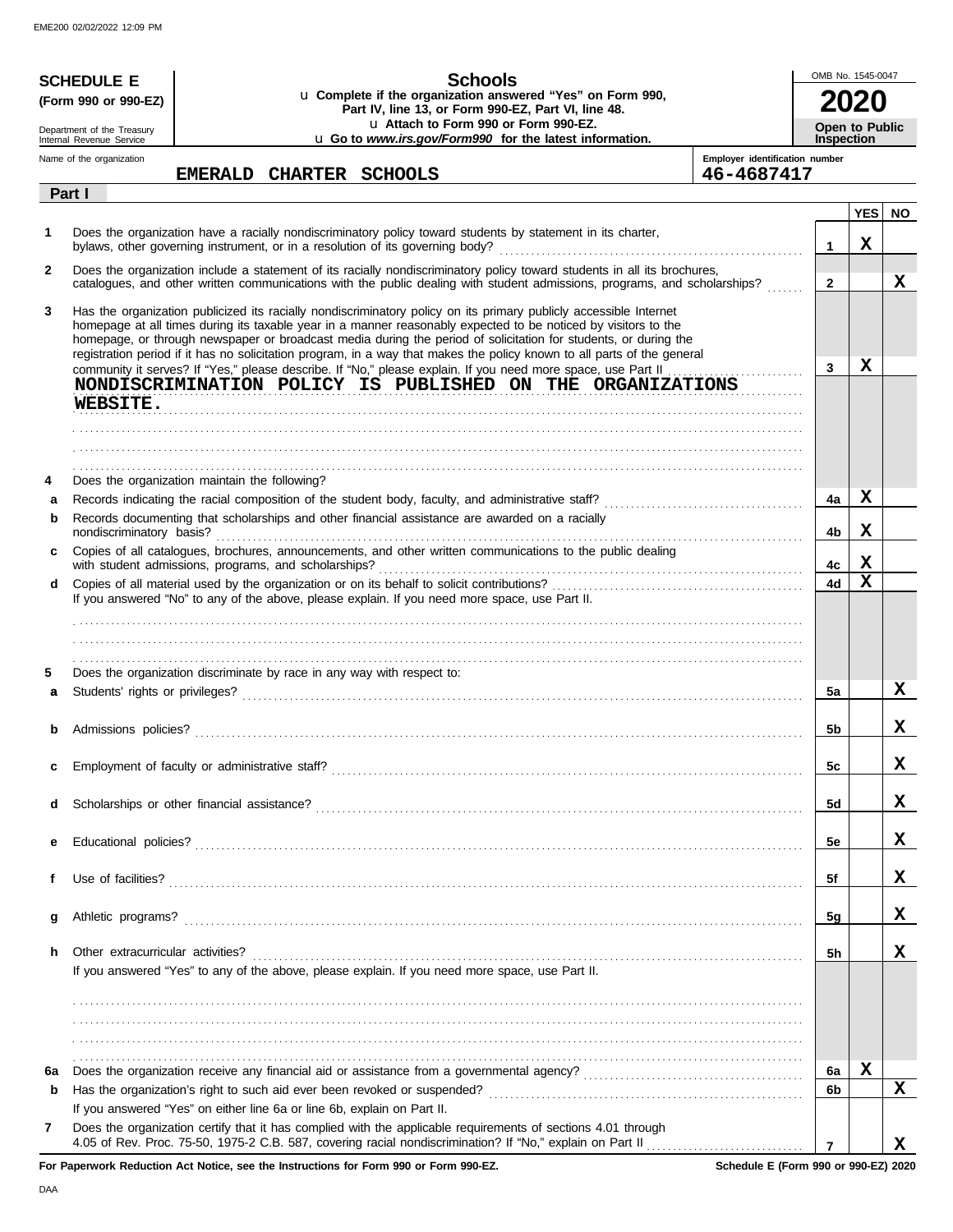| Schedule E (Form 990 or 990-EZ) 2020                                                                                                                                                             | EMERALD CHARTER SCHOOLS | 46-4687417                                                   | Page 2 |
|--------------------------------------------------------------------------------------------------------------------------------------------------------------------------------------------------|-------------------------|--------------------------------------------------------------|--------|
| Part II<br>Supplemental Information. Provide the explanations required by Part I, lines 3, 4d, 5h, 6b, and 7, as<br>applicable. Also provide any other additional information. See instructions. |                         |                                                              |        |
| SCH E - FINANCIAL AID OR GOVERNMENT ASSISTANCE EXPLANATION                                                                                                                                       |                         |                                                              |        |
| EMERALD CHARTER SCHOOLS RECEIVES FEDERAL TITLE I FUNDING, STATE FUNDING                                                                                                                          |                         |                                                              |        |
| THROUGH THE TENNESSEE BASIC EDUCATION PROGRAM AND KNOX COUNTY, TENNESSEE                                                                                                                         |                         |                                                              |        |
| LOCAL TAX REVENUE.                                                                                                                                                                               |                         |                                                              |        |
| SCH E - NONCOMPLIANCE WITH NONDISCRIMINATION REQUIREMENTS EXPLANATION                                                                                                                            |                         |                                                              |        |
| EMERALD CHARTER SCHOOLS INCLUDES ITS RACIALLY NONDISCRIMINATORY POLICY ON                                                                                                                        |                         |                                                              |        |
| MOST WRITTEN COMMUNICATIONS DEALING WITH STUDENT ADMISSIONS, PROGRAMS AND                                                                                                                        |                         |                                                              |        |
| SCHOLARSHIPS.                                                                                                                                                                                    |                         | EMERALD CHARTER SCHOOLS, OPERATES A PUBLIC CHARTER SCHOOL AS |        |
| PART OF THE STATE OF TENNESSEE'S PUBLIC EDUCATION PROGRAM. STUDENT                                                                                                                               |                         |                                                              |        |
| ADMISSION IS BASED ON A RANDOM DRAWING FROM ALL APPLICANTS.                                                                                                                                      |                         |                                                              |        |
|                                                                                                                                                                                                  |                         |                                                              |        |
|                                                                                                                                                                                                  |                         |                                                              |        |
|                                                                                                                                                                                                  |                         |                                                              |        |
|                                                                                                                                                                                                  |                         |                                                              |        |
|                                                                                                                                                                                                  |                         |                                                              |        |
|                                                                                                                                                                                                  |                         |                                                              |        |
|                                                                                                                                                                                                  |                         |                                                              |        |
|                                                                                                                                                                                                  |                         |                                                              |        |
|                                                                                                                                                                                                  |                         |                                                              |        |
|                                                                                                                                                                                                  |                         |                                                              |        |
|                                                                                                                                                                                                  |                         |                                                              |        |
|                                                                                                                                                                                                  |                         |                                                              |        |
|                                                                                                                                                                                                  |                         |                                                              |        |
|                                                                                                                                                                                                  |                         |                                                              |        |
|                                                                                                                                                                                                  |                         |                                                              |        |
|                                                                                                                                                                                                  |                         |                                                              |        |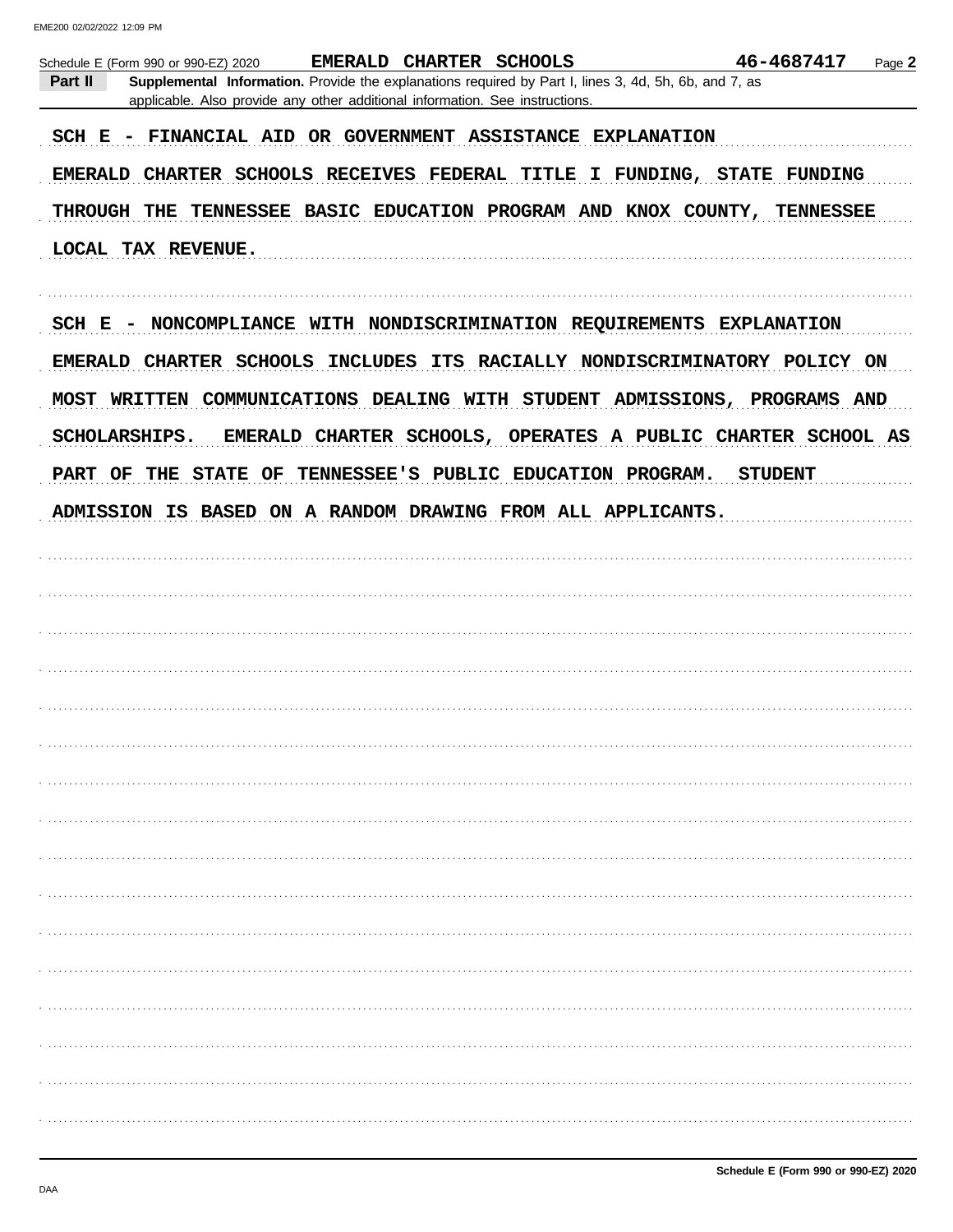## **SCHEDULE K Supplemental Information on Tax-Exempt Bonds**

**(Form 990)** u Complete if the organization answered "Yes" on Form 990, Part IV, line 24a. Provide descriptions,<br>explanations, and any additional information in Part VI.

u **Attach to Form 990.**

u**Go to** *www.irs.gov/Form990* **for instructions and the latest information.**



Department of the Treasury<br>Internal Revenue Service

Name of the organization **EMERALD CHARTER SCHOOLS Name of the organization in the result of the SCHOOLS EMERALD CHARTER SCHOOLS** 

**EMERALD CHARTER SCHOOLS 46-4687417**

| Part I<br><b>Bond Issues</b>                                                   |                |               |                 |                 |              |                            |     |           |              |            |                            |           |             |
|--------------------------------------------------------------------------------|----------------|---------------|-----------------|-----------------|--------------|----------------------------|-----|-----------|--------------|------------|----------------------------|-----------|-------------|
| (a) Issuer name                                                                | (b) Issuer EIN | (c) CUSIP $#$ | (d) Date issued | (e) Issue price |              | (f) Description of purpose |     |           | (g) Defeased | behalf of  | $(h)$ On<br>issuer         | financing | (i) Pooled  |
|                                                                                |                |               |                 |                 |              |                            |     | Yes       | No           | Yes        | <b>No</b>                  | Yes       | <b>No</b>   |
| A EDUCATIONAL REVENUE BONDS                                                    |                |               | 05/01/15        |                 | 3,600,000    |                            |     |           | $\mathbf{x}$ |            | $\mathbf x$                |           | $\mathbf x$ |
|                                                                                |                |               |                 |                 |              |                            |     |           |              |            |                            |           |             |
| <b>B EDUCATIONAL REVENUE BONDS</b>                                             |                |               | 12/02/15        |                 | 500,000      |                            |     |           | $\mathbf x$  |            | X                          |           | x           |
|                                                                                |                |               |                 |                 |              |                            |     |           |              |            |                            |           |             |
| C                                                                              |                |               |                 |                 |              |                            |     |           |              |            |                            |           |             |
|                                                                                |                |               |                 |                 |              |                            |     |           |              |            |                            |           |             |
| D                                                                              |                |               |                 |                 |              |                            |     |           |              |            |                            |           |             |
| Part II<br><b>Proceeds</b>                                                     |                |               |                 |                 |              |                            |     |           |              |            |                            |           |             |
|                                                                                |                |               | A               |                 |              | в                          | C   |           |              |            | D                          |           |             |
| 1 Amount of bonds retired                                                      |                |               |                 |                 |              |                            |     |           |              |            |                            |           |             |
|                                                                                |                |               |                 |                 |              |                            |     |           |              |            |                            |           |             |
|                                                                                |                |               |                 |                 |              |                            |     |           |              |            |                            |           |             |
|                                                                                |                |               |                 |                 |              |                            |     |           |              |            |                            |           |             |
|                                                                                |                |               |                 |                 |              |                            |     |           |              |            |                            |           |             |
|                                                                                |                |               |                 |                 |              |                            |     |           |              |            |                            |           |             |
|                                                                                |                |               |                 |                 |              |                            |     |           |              |            |                            |           |             |
|                                                                                |                |               |                 |                 |              |                            |     |           |              |            |                            |           |             |
|                                                                                |                |               |                 |                 |              |                            |     |           |              |            |                            |           |             |
|                                                                                |                |               |                 |                 |              |                            |     |           |              |            |                            |           |             |
|                                                                                |                |               |                 |                 |              |                            |     |           |              |            |                            |           |             |
|                                                                                |                |               |                 |                 |              |                            |     |           |              |            |                            |           |             |
|                                                                                |                |               | 2016            |                 |              | 2016                       |     |           |              |            |                            |           |             |
|                                                                                |                |               | Yes             | <b>No</b>       | <b>Yes</b>   | <b>No</b>                  | Yes | <b>No</b> |              | <b>Yes</b> |                            | <b>No</b> |             |
| 14 Were the bonds issued as part of a refunding issue of tax-exempt bonds (or, |                |               |                 |                 |              |                            |     |           |              |            |                            |           |             |
|                                                                                |                |               |                 | X               |              | x                          |     |           |              |            |                            |           |             |
| 15 Were the bonds issued as part of a refunding issue of taxable bonds (or, if |                |               |                 |                 |              |                            |     |           |              |            |                            |           |             |
|                                                                                |                |               |                 | X               |              | X                          |     |           |              |            |                            |           |             |
|                                                                                |                |               | $\mathbf x$     |                 | $\mathbf{x}$ |                            |     |           |              |            |                            |           |             |
| 17 Does the organization maintain adequate books and records to support the    |                |               |                 |                 |              |                            |     |           |              |            |                            |           |             |
| final allocation of proceeds?.                                                 |                |               | X               |                 | $\mathbf x$  |                            |     |           |              |            |                            |           |             |
| For Paperwork Reduction Act Notice, see the Instructions for Form 990.         |                |               |                 |                 |              |                            |     |           |              |            | Schedule K (Form 990) 2020 |           |             |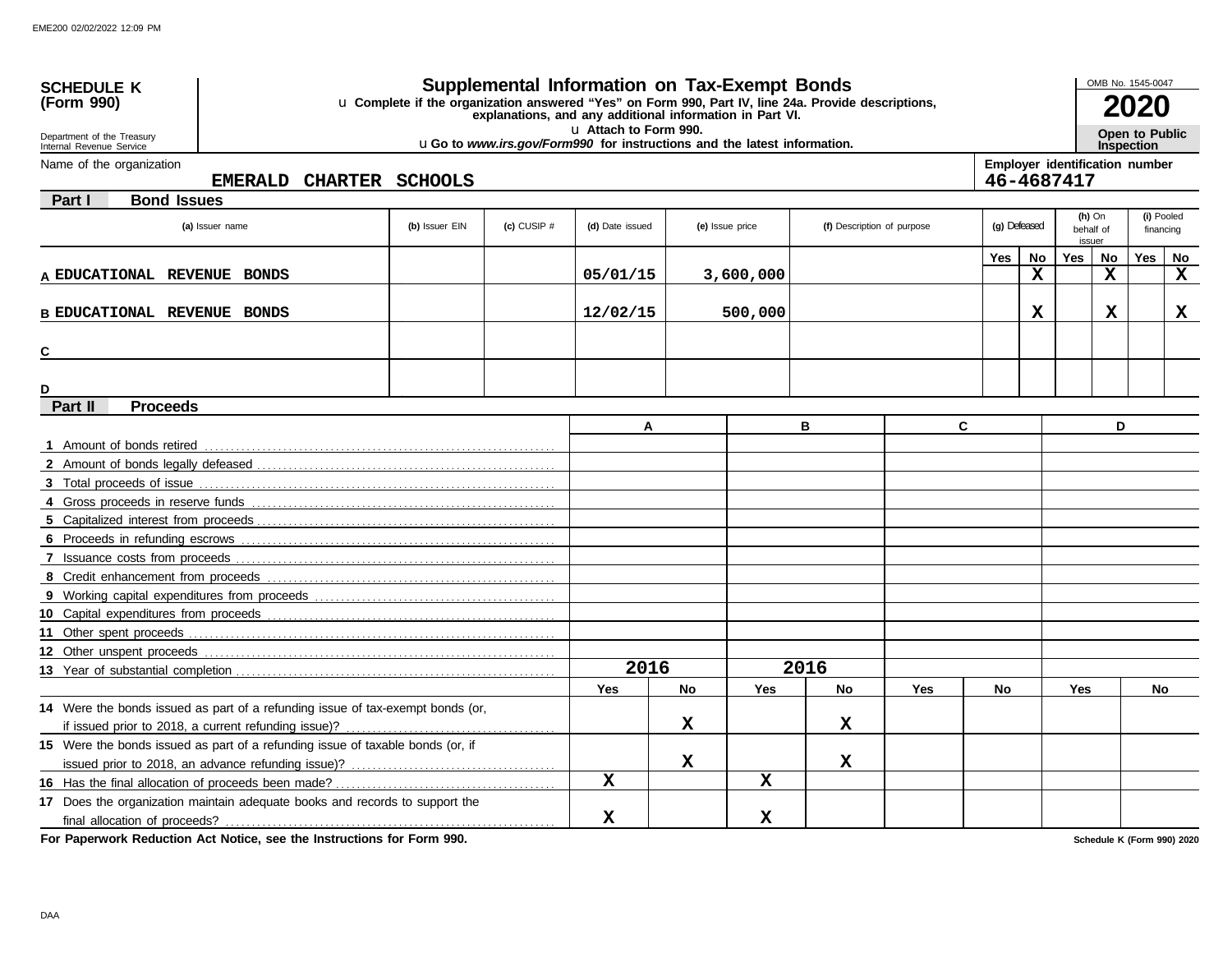| <b>Private Business Use</b><br>Part III<br>B<br>C.<br>D<br>A<br><b>No</b><br><b>No</b><br><b>No</b><br>1 Was the organization a partner in a partnership, or a member of an LLC,<br><b>Yes</b><br>Yes<br><b>Yes</b><br><b>Yes</b><br><b>No</b><br>$\overline{\mathbf{x}}$<br>$\overline{\mathbf{x}}$<br>which owned property financed by tax-exempt bonds?<br>2 Are there any lease arrangements that may result in private business use of<br>x<br>X<br>3a Are there any management or service contracts that may result in private<br>x<br>$\mathbf x$<br>b If "Yes" to line 3a, does the organization routinely engage bond counsel or other outside<br>counsel to review any management or service contracts relating to the financed property?<br>c Are there any research agreements that may result in private business use of<br>$\mathbf x$<br>$\mathbf x$<br>d If "Yes" to line 3c, does the organization routinely engage bond counsel or other<br>outside counsel to review any research agreements relating to the financed property?<br>Enter the percentage of financed property used in a private business use by entities<br>other than a section 501(c)(3) organization or a state or local government $\ldots \ldots \ldots$<br>%<br>%<br>%<br>%<br>Enter the percentage of financed property used in a private business use as a<br>5<br>result of unrelated trade or business activity carried on by your organization,<br>another section 501(c)(3) organization, or a state or local government $\mathbf{u}$<br>%<br>%<br>%<br>%<br>$\%$<br>$\frac{9}{6}$<br>$\%$<br>%<br>$\overline{\mathbf{x}}$<br>$\overline{\mathbf{x}}$<br>Does the bond issue meet the private security or payment test?<br>8a Has there been a sale or disposition of any of the bond-financed property to a<br>$\mathbf x$<br>$\mathbf x$<br>nongovernmental person other than a 501(c)(3) organization since the bonds were issued?<br><b>b</b> If "Yes" to line 8a, enter the percentage of bond-financed property sold or<br>%<br>$\frac{0}{0}$<br>$\%$<br>%<br>c If "Yes" to line 8a, was any remedial action taken pursuant to Regulations<br>Has the organization established written procedures to ensure that all<br>9<br>nonqualified bonds of the issue are remediated in accordance with the<br>$\mathbf x$<br>$\mathbf x$<br>requirements under Regulations sections 1.141-12 and 1.145-2?<br>Part IV<br>Arbitrage<br>B<br>C.<br>D<br>A<br>1 Has the issuer filed Form 8038-T, Arbitrage Rebate, Yield Reduction and<br><b>Yes</b><br><b>No</b><br>No<br><b>Yes</b><br><b>No</b><br>Yes<br><b>Yes</b><br>No<br>$\mathbf x$<br>$\mathbf x$<br>$\mathbf{2}$ | EMERALD CHARTER SCHOOLS<br>Schedule K (Form 990) 2020 | 46-4687417  |   |  | Page $2$ |
|----------------------------------------------------------------------------------------------------------------------------------------------------------------------------------------------------------------------------------------------------------------------------------------------------------------------------------------------------------------------------------------------------------------------------------------------------------------------------------------------------------------------------------------------------------------------------------------------------------------------------------------------------------------------------------------------------------------------------------------------------------------------------------------------------------------------------------------------------------------------------------------------------------------------------------------------------------------------------------------------------------------------------------------------------------------------------------------------------------------------------------------------------------------------------------------------------------------------------------------------------------------------------------------------------------------------------------------------------------------------------------------------------------------------------------------------------------------------------------------------------------------------------------------------------------------------------------------------------------------------------------------------------------------------------------------------------------------------------------------------------------------------------------------------------------------------------------------------------------------------------------------------------------------------------------------------------------------------------------------------------------------------------------------------------------------------------------------------------------------------------------------------------------------------------------------------------------------------------------------------------------------------------------------------------------------------------------------------------------------------------------------------------------------------------------------------------------------------------------------------------------------------------------------------------------------------------------------------------------------------------------------------------------------------|-------------------------------------------------------|-------------|---|--|----------|
|                                                                                                                                                                                                                                                                                                                                                                                                                                                                                                                                                                                                                                                                                                                                                                                                                                                                                                                                                                                                                                                                                                                                                                                                                                                                                                                                                                                                                                                                                                                                                                                                                                                                                                                                                                                                                                                                                                                                                                                                                                                                                                                                                                                                                                                                                                                                                                                                                                                                                                                                                                                                                                                                      |                                                       |             |   |  |          |
|                                                                                                                                                                                                                                                                                                                                                                                                                                                                                                                                                                                                                                                                                                                                                                                                                                                                                                                                                                                                                                                                                                                                                                                                                                                                                                                                                                                                                                                                                                                                                                                                                                                                                                                                                                                                                                                                                                                                                                                                                                                                                                                                                                                                                                                                                                                                                                                                                                                                                                                                                                                                                                                                      |                                                       |             |   |  |          |
|                                                                                                                                                                                                                                                                                                                                                                                                                                                                                                                                                                                                                                                                                                                                                                                                                                                                                                                                                                                                                                                                                                                                                                                                                                                                                                                                                                                                                                                                                                                                                                                                                                                                                                                                                                                                                                                                                                                                                                                                                                                                                                                                                                                                                                                                                                                                                                                                                                                                                                                                                                                                                                                                      |                                                       |             |   |  |          |
|                                                                                                                                                                                                                                                                                                                                                                                                                                                                                                                                                                                                                                                                                                                                                                                                                                                                                                                                                                                                                                                                                                                                                                                                                                                                                                                                                                                                                                                                                                                                                                                                                                                                                                                                                                                                                                                                                                                                                                                                                                                                                                                                                                                                                                                                                                                                                                                                                                                                                                                                                                                                                                                                      |                                                       |             |   |  |          |
|                                                                                                                                                                                                                                                                                                                                                                                                                                                                                                                                                                                                                                                                                                                                                                                                                                                                                                                                                                                                                                                                                                                                                                                                                                                                                                                                                                                                                                                                                                                                                                                                                                                                                                                                                                                                                                                                                                                                                                                                                                                                                                                                                                                                                                                                                                                                                                                                                                                                                                                                                                                                                                                                      |                                                       |             |   |  |          |
|                                                                                                                                                                                                                                                                                                                                                                                                                                                                                                                                                                                                                                                                                                                                                                                                                                                                                                                                                                                                                                                                                                                                                                                                                                                                                                                                                                                                                                                                                                                                                                                                                                                                                                                                                                                                                                                                                                                                                                                                                                                                                                                                                                                                                                                                                                                                                                                                                                                                                                                                                                                                                                                                      |                                                       |             |   |  |          |
|                                                                                                                                                                                                                                                                                                                                                                                                                                                                                                                                                                                                                                                                                                                                                                                                                                                                                                                                                                                                                                                                                                                                                                                                                                                                                                                                                                                                                                                                                                                                                                                                                                                                                                                                                                                                                                                                                                                                                                                                                                                                                                                                                                                                                                                                                                                                                                                                                                                                                                                                                                                                                                                                      |                                                       |             |   |  |          |
|                                                                                                                                                                                                                                                                                                                                                                                                                                                                                                                                                                                                                                                                                                                                                                                                                                                                                                                                                                                                                                                                                                                                                                                                                                                                                                                                                                                                                                                                                                                                                                                                                                                                                                                                                                                                                                                                                                                                                                                                                                                                                                                                                                                                                                                                                                                                                                                                                                                                                                                                                                                                                                                                      |                                                       |             |   |  |          |
|                                                                                                                                                                                                                                                                                                                                                                                                                                                                                                                                                                                                                                                                                                                                                                                                                                                                                                                                                                                                                                                                                                                                                                                                                                                                                                                                                                                                                                                                                                                                                                                                                                                                                                                                                                                                                                                                                                                                                                                                                                                                                                                                                                                                                                                                                                                                                                                                                                                                                                                                                                                                                                                                      |                                                       |             |   |  |          |
|                                                                                                                                                                                                                                                                                                                                                                                                                                                                                                                                                                                                                                                                                                                                                                                                                                                                                                                                                                                                                                                                                                                                                                                                                                                                                                                                                                                                                                                                                                                                                                                                                                                                                                                                                                                                                                                                                                                                                                                                                                                                                                                                                                                                                                                                                                                                                                                                                                                                                                                                                                                                                                                                      |                                                       |             |   |  |          |
|                                                                                                                                                                                                                                                                                                                                                                                                                                                                                                                                                                                                                                                                                                                                                                                                                                                                                                                                                                                                                                                                                                                                                                                                                                                                                                                                                                                                                                                                                                                                                                                                                                                                                                                                                                                                                                                                                                                                                                                                                                                                                                                                                                                                                                                                                                                                                                                                                                                                                                                                                                                                                                                                      |                                                       |             |   |  |          |
|                                                                                                                                                                                                                                                                                                                                                                                                                                                                                                                                                                                                                                                                                                                                                                                                                                                                                                                                                                                                                                                                                                                                                                                                                                                                                                                                                                                                                                                                                                                                                                                                                                                                                                                                                                                                                                                                                                                                                                                                                                                                                                                                                                                                                                                                                                                                                                                                                                                                                                                                                                                                                                                                      |                                                       |             |   |  |          |
|                                                                                                                                                                                                                                                                                                                                                                                                                                                                                                                                                                                                                                                                                                                                                                                                                                                                                                                                                                                                                                                                                                                                                                                                                                                                                                                                                                                                                                                                                                                                                                                                                                                                                                                                                                                                                                                                                                                                                                                                                                                                                                                                                                                                                                                                                                                                                                                                                                                                                                                                                                                                                                                                      |                                                       |             |   |  |          |
|                                                                                                                                                                                                                                                                                                                                                                                                                                                                                                                                                                                                                                                                                                                                                                                                                                                                                                                                                                                                                                                                                                                                                                                                                                                                                                                                                                                                                                                                                                                                                                                                                                                                                                                                                                                                                                                                                                                                                                                                                                                                                                                                                                                                                                                                                                                                                                                                                                                                                                                                                                                                                                                                      |                                                       |             |   |  |          |
|                                                                                                                                                                                                                                                                                                                                                                                                                                                                                                                                                                                                                                                                                                                                                                                                                                                                                                                                                                                                                                                                                                                                                                                                                                                                                                                                                                                                                                                                                                                                                                                                                                                                                                                                                                                                                                                                                                                                                                                                                                                                                                                                                                                                                                                                                                                                                                                                                                                                                                                                                                                                                                                                      |                                                       |             |   |  |          |
|                                                                                                                                                                                                                                                                                                                                                                                                                                                                                                                                                                                                                                                                                                                                                                                                                                                                                                                                                                                                                                                                                                                                                                                                                                                                                                                                                                                                                                                                                                                                                                                                                                                                                                                                                                                                                                                                                                                                                                                                                                                                                                                                                                                                                                                                                                                                                                                                                                                                                                                                                                                                                                                                      |                                                       |             |   |  |          |
|                                                                                                                                                                                                                                                                                                                                                                                                                                                                                                                                                                                                                                                                                                                                                                                                                                                                                                                                                                                                                                                                                                                                                                                                                                                                                                                                                                                                                                                                                                                                                                                                                                                                                                                                                                                                                                                                                                                                                                                                                                                                                                                                                                                                                                                                                                                                                                                                                                                                                                                                                                                                                                                                      |                                                       |             |   |  |          |
|                                                                                                                                                                                                                                                                                                                                                                                                                                                                                                                                                                                                                                                                                                                                                                                                                                                                                                                                                                                                                                                                                                                                                                                                                                                                                                                                                                                                                                                                                                                                                                                                                                                                                                                                                                                                                                                                                                                                                                                                                                                                                                                                                                                                                                                                                                                                                                                                                                                                                                                                                                                                                                                                      |                                                       |             |   |  |          |
|                                                                                                                                                                                                                                                                                                                                                                                                                                                                                                                                                                                                                                                                                                                                                                                                                                                                                                                                                                                                                                                                                                                                                                                                                                                                                                                                                                                                                                                                                                                                                                                                                                                                                                                                                                                                                                                                                                                                                                                                                                                                                                                                                                                                                                                                                                                                                                                                                                                                                                                                                                                                                                                                      |                                                       |             |   |  |          |
|                                                                                                                                                                                                                                                                                                                                                                                                                                                                                                                                                                                                                                                                                                                                                                                                                                                                                                                                                                                                                                                                                                                                                                                                                                                                                                                                                                                                                                                                                                                                                                                                                                                                                                                                                                                                                                                                                                                                                                                                                                                                                                                                                                                                                                                                                                                                                                                                                                                                                                                                                                                                                                                                      |                                                       |             |   |  |          |
|                                                                                                                                                                                                                                                                                                                                                                                                                                                                                                                                                                                                                                                                                                                                                                                                                                                                                                                                                                                                                                                                                                                                                                                                                                                                                                                                                                                                                                                                                                                                                                                                                                                                                                                                                                                                                                                                                                                                                                                                                                                                                                                                                                                                                                                                                                                                                                                                                                                                                                                                                                                                                                                                      |                                                       |             |   |  |          |
|                                                                                                                                                                                                                                                                                                                                                                                                                                                                                                                                                                                                                                                                                                                                                                                                                                                                                                                                                                                                                                                                                                                                                                                                                                                                                                                                                                                                                                                                                                                                                                                                                                                                                                                                                                                                                                                                                                                                                                                                                                                                                                                                                                                                                                                                                                                                                                                                                                                                                                                                                                                                                                                                      |                                                       |             |   |  |          |
|                                                                                                                                                                                                                                                                                                                                                                                                                                                                                                                                                                                                                                                                                                                                                                                                                                                                                                                                                                                                                                                                                                                                                                                                                                                                                                                                                                                                                                                                                                                                                                                                                                                                                                                                                                                                                                                                                                                                                                                                                                                                                                                                                                                                                                                                                                                                                                                                                                                                                                                                                                                                                                                                      |                                                       |             |   |  |          |
|                                                                                                                                                                                                                                                                                                                                                                                                                                                                                                                                                                                                                                                                                                                                                                                                                                                                                                                                                                                                                                                                                                                                                                                                                                                                                                                                                                                                                                                                                                                                                                                                                                                                                                                                                                                                                                                                                                                                                                                                                                                                                                                                                                                                                                                                                                                                                                                                                                                                                                                                                                                                                                                                      |                                                       |             |   |  |          |
|                                                                                                                                                                                                                                                                                                                                                                                                                                                                                                                                                                                                                                                                                                                                                                                                                                                                                                                                                                                                                                                                                                                                                                                                                                                                                                                                                                                                                                                                                                                                                                                                                                                                                                                                                                                                                                                                                                                                                                                                                                                                                                                                                                                                                                                                                                                                                                                                                                                                                                                                                                                                                                                                      |                                                       |             |   |  |          |
|                                                                                                                                                                                                                                                                                                                                                                                                                                                                                                                                                                                                                                                                                                                                                                                                                                                                                                                                                                                                                                                                                                                                                                                                                                                                                                                                                                                                                                                                                                                                                                                                                                                                                                                                                                                                                                                                                                                                                                                                                                                                                                                                                                                                                                                                                                                                                                                                                                                                                                                                                                                                                                                                      |                                                       |             |   |  |          |
|                                                                                                                                                                                                                                                                                                                                                                                                                                                                                                                                                                                                                                                                                                                                                                                                                                                                                                                                                                                                                                                                                                                                                                                                                                                                                                                                                                                                                                                                                                                                                                                                                                                                                                                                                                                                                                                                                                                                                                                                                                                                                                                                                                                                                                                                                                                                                                                                                                                                                                                                                                                                                                                                      |                                                       |             |   |  |          |
|                                                                                                                                                                                                                                                                                                                                                                                                                                                                                                                                                                                                                                                                                                                                                                                                                                                                                                                                                                                                                                                                                                                                                                                                                                                                                                                                                                                                                                                                                                                                                                                                                                                                                                                                                                                                                                                                                                                                                                                                                                                                                                                                                                                                                                                                                                                                                                                                                                                                                                                                                                                                                                                                      |                                                       |             |   |  |          |
|                                                                                                                                                                                                                                                                                                                                                                                                                                                                                                                                                                                                                                                                                                                                                                                                                                                                                                                                                                                                                                                                                                                                                                                                                                                                                                                                                                                                                                                                                                                                                                                                                                                                                                                                                                                                                                                                                                                                                                                                                                                                                                                                                                                                                                                                                                                                                                                                                                                                                                                                                                                                                                                                      |                                                       |             |   |  |          |
|                                                                                                                                                                                                                                                                                                                                                                                                                                                                                                                                                                                                                                                                                                                                                                                                                                                                                                                                                                                                                                                                                                                                                                                                                                                                                                                                                                                                                                                                                                                                                                                                                                                                                                                                                                                                                                                                                                                                                                                                                                                                                                                                                                                                                                                                                                                                                                                                                                                                                                                                                                                                                                                                      |                                                       |             |   |  |          |
|                                                                                                                                                                                                                                                                                                                                                                                                                                                                                                                                                                                                                                                                                                                                                                                                                                                                                                                                                                                                                                                                                                                                                                                                                                                                                                                                                                                                                                                                                                                                                                                                                                                                                                                                                                                                                                                                                                                                                                                                                                                                                                                                                                                                                                                                                                                                                                                                                                                                                                                                                                                                                                                                      |                                                       |             |   |  |          |
|                                                                                                                                                                                                                                                                                                                                                                                                                                                                                                                                                                                                                                                                                                                                                                                                                                                                                                                                                                                                                                                                                                                                                                                                                                                                                                                                                                                                                                                                                                                                                                                                                                                                                                                                                                                                                                                                                                                                                                                                                                                                                                                                                                                                                                                                                                                                                                                                                                                                                                                                                                                                                                                                      |                                                       |             |   |  |          |
|                                                                                                                                                                                                                                                                                                                                                                                                                                                                                                                                                                                                                                                                                                                                                                                                                                                                                                                                                                                                                                                                                                                                                                                                                                                                                                                                                                                                                                                                                                                                                                                                                                                                                                                                                                                                                                                                                                                                                                                                                                                                                                                                                                                                                                                                                                                                                                                                                                                                                                                                                                                                                                                                      |                                                       |             |   |  |          |
|                                                                                                                                                                                                                                                                                                                                                                                                                                                                                                                                                                                                                                                                                                                                                                                                                                                                                                                                                                                                                                                                                                                                                                                                                                                                                                                                                                                                                                                                                                                                                                                                                                                                                                                                                                                                                                                                                                                                                                                                                                                                                                                                                                                                                                                                                                                                                                                                                                                                                                                                                                                                                                                                      |                                                       |             |   |  |          |
|                                                                                                                                                                                                                                                                                                                                                                                                                                                                                                                                                                                                                                                                                                                                                                                                                                                                                                                                                                                                                                                                                                                                                                                                                                                                                                                                                                                                                                                                                                                                                                                                                                                                                                                                                                                                                                                                                                                                                                                                                                                                                                                                                                                                                                                                                                                                                                                                                                                                                                                                                                                                                                                                      |                                                       |             |   |  |          |
|                                                                                                                                                                                                                                                                                                                                                                                                                                                                                                                                                                                                                                                                                                                                                                                                                                                                                                                                                                                                                                                                                                                                                                                                                                                                                                                                                                                                                                                                                                                                                                                                                                                                                                                                                                                                                                                                                                                                                                                                                                                                                                                                                                                                                                                                                                                                                                                                                                                                                                                                                                                                                                                                      |                                                       | $\mathbf x$ | X |  |          |
| $\overline{\mathbf{x}}$<br>$\mathbf x$                                                                                                                                                                                                                                                                                                                                                                                                                                                                                                                                                                                                                                                                                                                                                                                                                                                                                                                                                                                                                                                                                                                                                                                                                                                                                                                                                                                                                                                                                                                                                                                                                                                                                                                                                                                                                                                                                                                                                                                                                                                                                                                                                                                                                                                                                                                                                                                                                                                                                                                                                                                                                               |                                                       |             |   |  |          |
| $\overline{\mathbf{x}}$<br>X                                                                                                                                                                                                                                                                                                                                                                                                                                                                                                                                                                                                                                                                                                                                                                                                                                                                                                                                                                                                                                                                                                                                                                                                                                                                                                                                                                                                                                                                                                                                                                                                                                                                                                                                                                                                                                                                                                                                                                                                                                                                                                                                                                                                                                                                                                                                                                                                                                                                                                                                                                                                                                         |                                                       |             |   |  |          |
| If "Yes" to line 2c, provide in Part VI the date the rebate computation was                                                                                                                                                                                                                                                                                                                                                                                                                                                                                                                                                                                                                                                                                                                                                                                                                                                                                                                                                                                                                                                                                                                                                                                                                                                                                                                                                                                                                                                                                                                                                                                                                                                                                                                                                                                                                                                                                                                                                                                                                                                                                                                                                                                                                                                                                                                                                                                                                                                                                                                                                                                          |                                                       |             |   |  |          |
| performed                                                                                                                                                                                                                                                                                                                                                                                                                                                                                                                                                                                                                                                                                                                                                                                                                                                                                                                                                                                                                                                                                                                                                                                                                                                                                                                                                                                                                                                                                                                                                                                                                                                                                                                                                                                                                                                                                                                                                                                                                                                                                                                                                                                                                                                                                                                                                                                                                                                                                                                                                                                                                                                            |                                                       |             |   |  |          |
| $\mathbf x$<br>$\mathbf x$<br>Is the bond issue a variable rate issue?<br>3                                                                                                                                                                                                                                                                                                                                                                                                                                                                                                                                                                                                                                                                                                                                                                                                                                                                                                                                                                                                                                                                                                                                                                                                                                                                                                                                                                                                                                                                                                                                                                                                                                                                                                                                                                                                                                                                                                                                                                                                                                                                                                                                                                                                                                                                                                                                                                                                                                                                                                                                                                                          |                                                       |             |   |  |          |

**Schedule K (Form 990) 2020**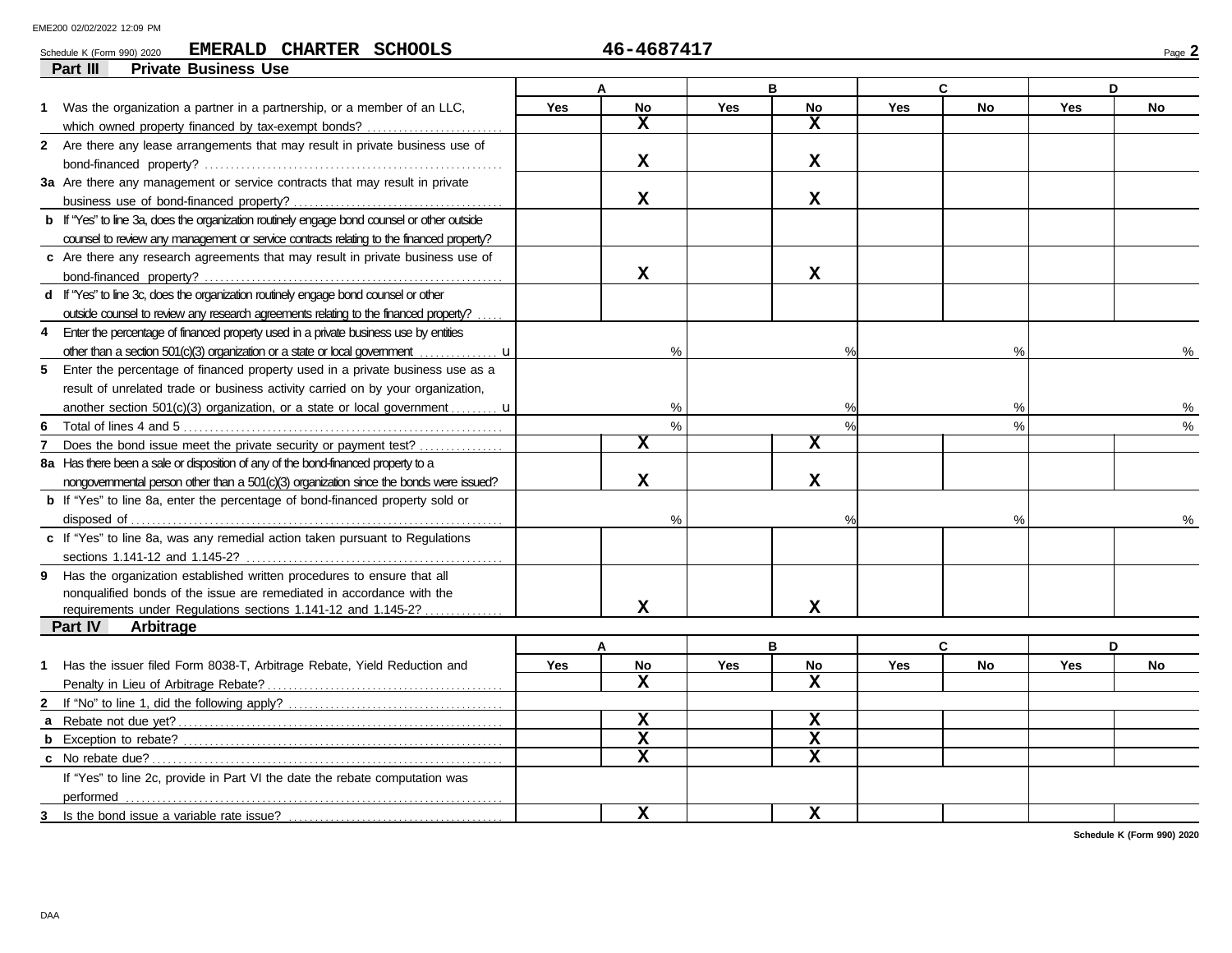| <b>EMERALD</b><br>CHARTER SCHOOLS<br>Schedule K (Form 990) 2020                                                                |            | 46-4687417  |            |             |     |    |     | Page 3 |
|--------------------------------------------------------------------------------------------------------------------------------|------------|-------------|------------|-------------|-----|----|-----|--------|
| Arbitrage (continued)<br>Part IV                                                                                               |            |             |            |             |     |    |     |        |
|                                                                                                                                |            | Α           |            | в           |     | C  |     | D      |
| 4a Has the organization or the governmental issuer entered into a qualified                                                    | Yes        | No          | Yes        | No          | Yes | No | Yes | No     |
|                                                                                                                                |            | $\mathbf x$ |            | $\mathbf x$ |     |    |     |        |
|                                                                                                                                |            |             |            |             |     |    |     |        |
|                                                                                                                                |            |             |            |             |     |    |     |        |
|                                                                                                                                |            |             |            |             |     |    |     |        |
|                                                                                                                                |            |             |            |             |     |    |     |        |
| 5a Were gross proceeds invested in a guaranteed investment contract (GIC)?                                                     |            | $\mathbf x$ |            | X           |     |    |     |        |
|                                                                                                                                |            |             |            |             |     |    |     |        |
|                                                                                                                                |            |             |            |             |     |    |     |        |
| d Was the regulatory safe harbor for establishing the fair market value of the GIC satisfied?                                  |            |             |            |             |     |    |     |        |
| 6 Were any gross proceeds invested beyond an available temporary period?                                                       |            | $\mathbf x$ |            | $\mathbf x$ |     |    |     |        |
| 7 Has the organization established written procedures to monitor the                                                           |            |             |            |             |     |    |     |        |
|                                                                                                                                |            | X           |            | X           |     |    |     |        |
| Procedures To Undertake Corrective Action<br>Part V                                                                            |            |             |            |             |     |    |     |        |
|                                                                                                                                |            | A           |            | в           |     | C  |     | D      |
| Has the organization established written procedures to ensure that violations                                                  | <b>Yes</b> | No          | <b>Yes</b> | No          | Yes | No | Yes | No     |
| of federal tax requirements are timely identified and corrected through the                                                    |            |             |            |             |     |    |     |        |
| voluntary closing agreement program if self-remediation isn't available under                                                  |            |             |            |             |     |    |     |        |
| applicable regulations?                                                                                                        |            | $\mathbf x$ |            | X           |     |    |     |        |
| Supplemental Information. Provide additional information for responses to questions on Schedule K. See instructions<br>Part VI |            |             |            |             |     |    |     |        |
|                                                                                                                                |            |             |            |             |     |    |     |        |
|                                                                                                                                |            |             |            |             |     |    |     |        |
|                                                                                                                                |            |             |            |             |     |    |     |        |
|                                                                                                                                |            |             |            |             |     |    |     |        |
|                                                                                                                                |            |             |            |             |     |    |     |        |
|                                                                                                                                |            |             |            |             |     |    |     |        |
|                                                                                                                                |            |             |            |             |     |    |     |        |
|                                                                                                                                |            |             |            |             |     |    |     |        |
|                                                                                                                                |            |             |            |             |     |    |     |        |
|                                                                                                                                |            |             |            |             |     |    |     |        |
|                                                                                                                                |            |             |            |             |     |    |     |        |
|                                                                                                                                |            |             |            |             |     |    |     |        |
|                                                                                                                                |            |             |            |             |     |    |     |        |
|                                                                                                                                |            |             |            |             |     |    |     |        |
|                                                                                                                                |            |             |            |             |     |    |     |        |
|                                                                                                                                |            |             |            |             |     |    |     |        |
|                                                                                                                                |            |             |            |             |     |    |     |        |
|                                                                                                                                |            |             |            |             |     |    |     |        |
|                                                                                                                                |            |             |            |             |     |    |     |        |
|                                                                                                                                |            |             |            |             |     |    |     |        |
|                                                                                                                                |            |             |            |             |     |    |     |        |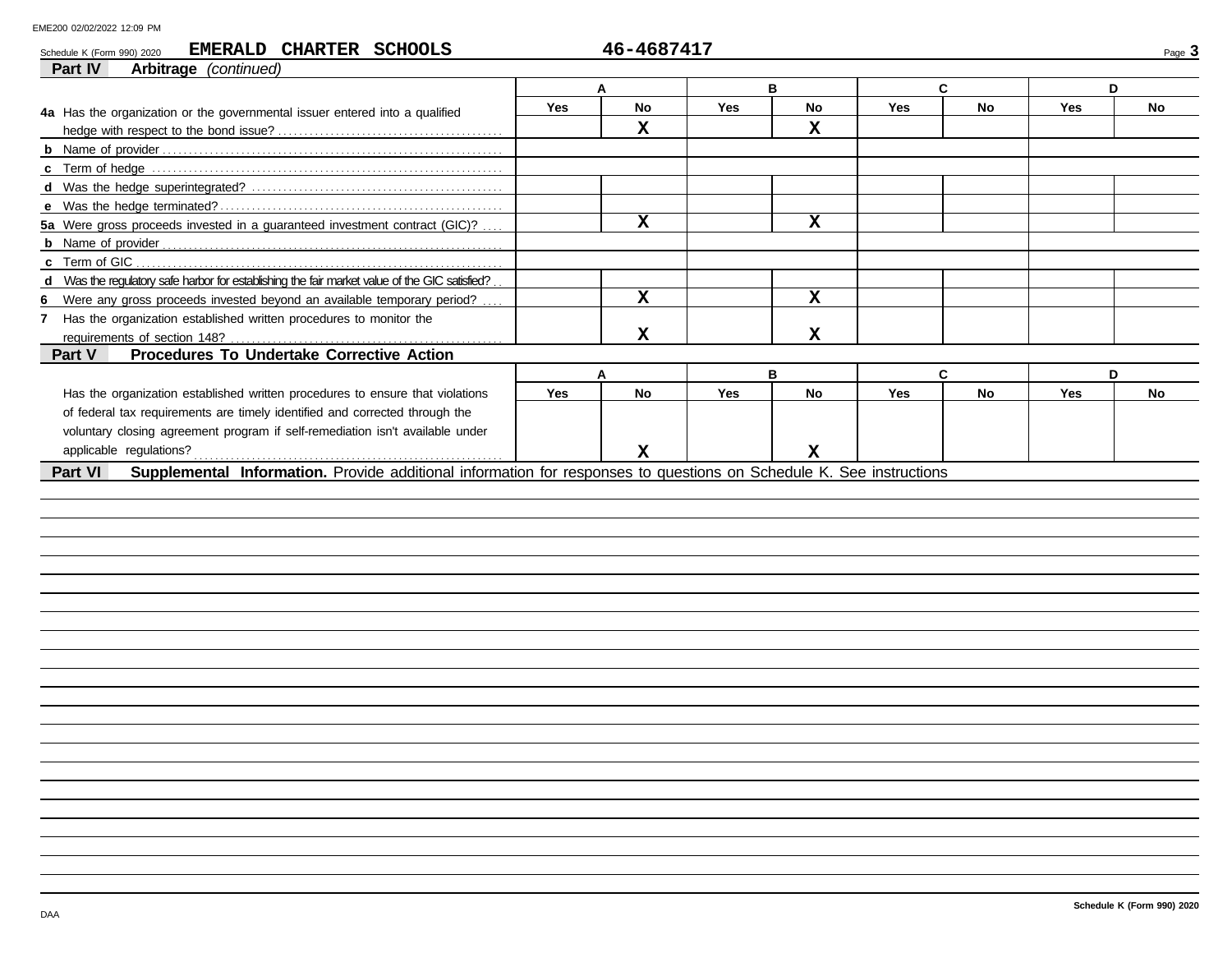| Schedule K (Form 990) 2020 EMERALD CHARTER SCHOOLS 46-4687417<br>Part VI Supplemental Information. Provide additional information for responses to questions on Schedule K. See instructions (continued) | Page $4$ | 46-4687417 |  | EMERALD CHARTER SCHOOLS |  |
|----------------------------------------------------------------------------------------------------------------------------------------------------------------------------------------------------------|----------|------------|--|-------------------------|--|
|                                                                                                                                                                                                          |          |            |  |                         |  |
|                                                                                                                                                                                                          |          |            |  |                         |  |
|                                                                                                                                                                                                          |          |            |  |                         |  |
|                                                                                                                                                                                                          |          |            |  |                         |  |
|                                                                                                                                                                                                          |          |            |  |                         |  |
|                                                                                                                                                                                                          |          |            |  |                         |  |
|                                                                                                                                                                                                          |          |            |  |                         |  |
|                                                                                                                                                                                                          |          |            |  |                         |  |
|                                                                                                                                                                                                          |          |            |  |                         |  |
|                                                                                                                                                                                                          |          |            |  |                         |  |
|                                                                                                                                                                                                          |          |            |  |                         |  |
|                                                                                                                                                                                                          |          |            |  |                         |  |
|                                                                                                                                                                                                          |          |            |  |                         |  |
|                                                                                                                                                                                                          |          |            |  |                         |  |
|                                                                                                                                                                                                          |          |            |  |                         |  |
|                                                                                                                                                                                                          |          |            |  |                         |  |
|                                                                                                                                                                                                          |          |            |  |                         |  |
|                                                                                                                                                                                                          |          |            |  |                         |  |
|                                                                                                                                                                                                          |          |            |  |                         |  |
|                                                                                                                                                                                                          |          |            |  |                         |  |
|                                                                                                                                                                                                          |          |            |  |                         |  |
|                                                                                                                                                                                                          |          |            |  |                         |  |
|                                                                                                                                                                                                          |          |            |  |                         |  |
|                                                                                                                                                                                                          |          |            |  |                         |  |
|                                                                                                                                                                                                          |          |            |  |                         |  |
|                                                                                                                                                                                                          |          |            |  |                         |  |
|                                                                                                                                                                                                          |          |            |  |                         |  |
|                                                                                                                                                                                                          |          |            |  |                         |  |
|                                                                                                                                                                                                          |          |            |  |                         |  |
|                                                                                                                                                                                                          |          |            |  |                         |  |
|                                                                                                                                                                                                          |          |            |  |                         |  |
|                                                                                                                                                                                                          |          |            |  |                         |  |
|                                                                                                                                                                                                          |          |            |  |                         |  |
|                                                                                                                                                                                                          |          |            |  |                         |  |
|                                                                                                                                                                                                          |          |            |  |                         |  |
|                                                                                                                                                                                                          |          |            |  |                         |  |
|                                                                                                                                                                                                          |          |            |  |                         |  |
|                                                                                                                                                                                                          |          |            |  |                         |  |
|                                                                                                                                                                                                          |          |            |  |                         |  |
|                                                                                                                                                                                                          |          |            |  |                         |  |
|                                                                                                                                                                                                          |          |            |  |                         |  |
|                                                                                                                                                                                                          |          |            |  |                         |  |
|                                                                                                                                                                                                          |          |            |  |                         |  |